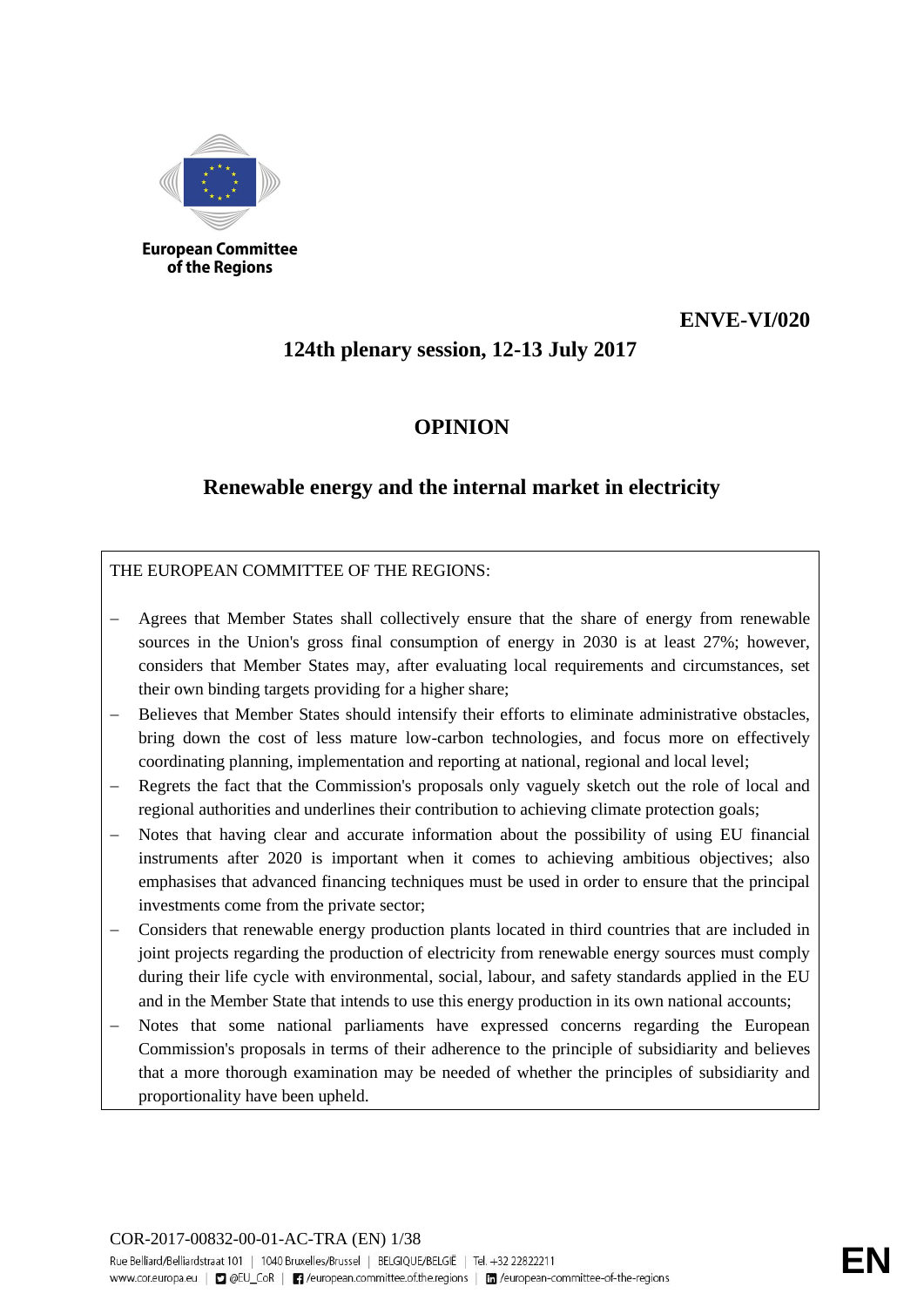#### Rapporteur:

## **Daiva Matonienė (LT/ECR)** Member of Šiauliai City Council

#### Reference documents

Proposal for a Directive on the promotion of the use of energy from renewable sources (recast) COM(2016) 767 final Proposal for a Regulation on the internal market for electricity (recast) COM(2016) 861 final Proposal for a Directive on common rules for the internal market in electricity (recast) COM(2016) 864 final Proposal for a Regulation establishing a European Union Agency for the Cooperation of Energy Regulators (recast) COM(2016) 863 final Proposal for a Regulation on risk-preparedness in the electricity sector COM(2016) 862 final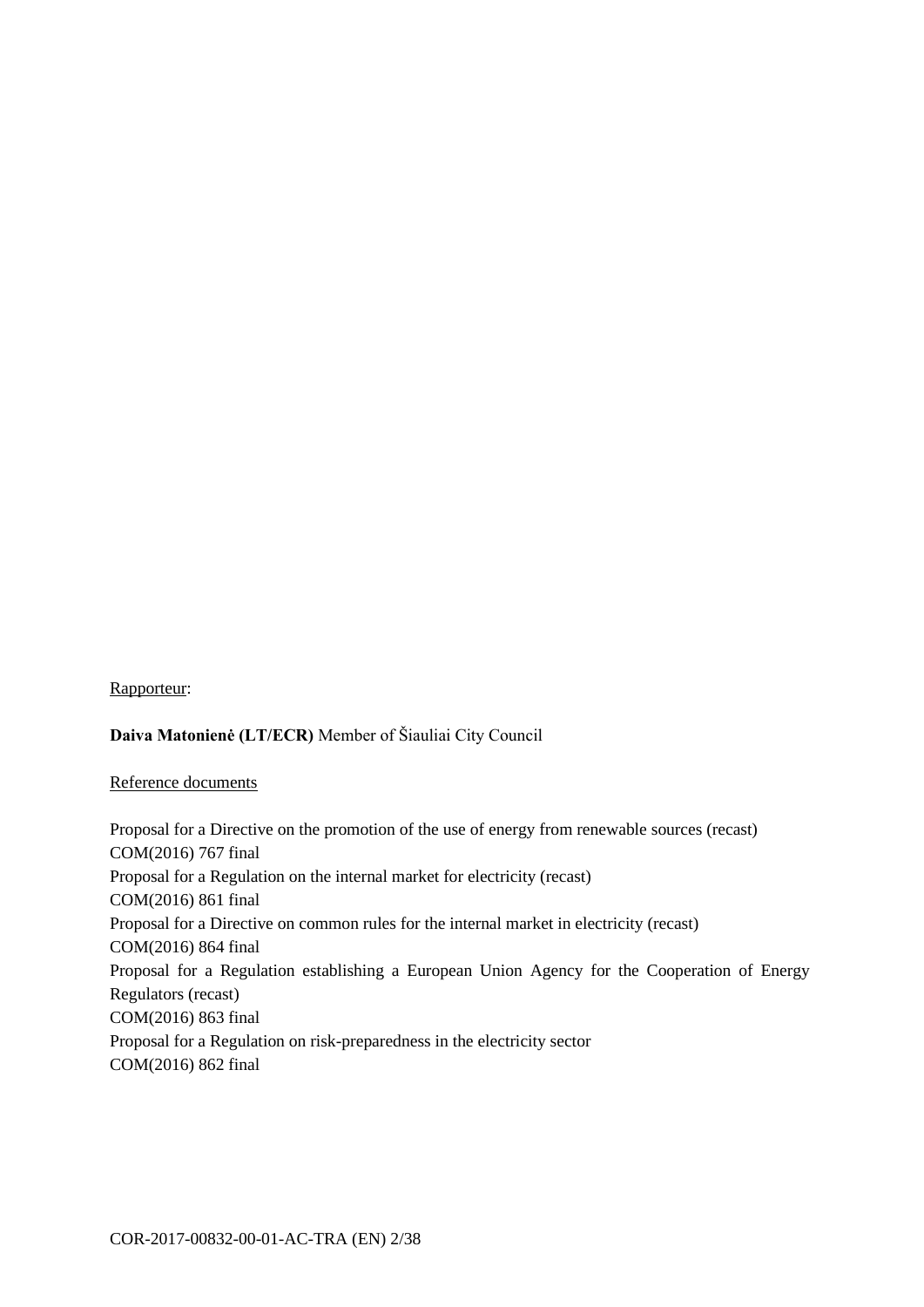# **Opinion of the European Committee of the Regions Renewable energy and the internal market in electricity**

# **I. RECOMMENDATIONS FOR AMENDMENTS**

### **Amendment 1**

(7)

Proposal for a Directive on the promotion of the use of energy from renewable sources (recast) – COM(2016) 767 final – 2016/0382 (COD)

| <b>Commission proposal</b>                                                                                                                                                                                                                                                                                                                | <b>CoR</b> amendment                                                                                                                                                                                                                                                                                                                                                                                                                                                                                                                                 |
|-------------------------------------------------------------------------------------------------------------------------------------------------------------------------------------------------------------------------------------------------------------------------------------------------------------------------------------------|------------------------------------------------------------------------------------------------------------------------------------------------------------------------------------------------------------------------------------------------------------------------------------------------------------------------------------------------------------------------------------------------------------------------------------------------------------------------------------------------------------------------------------------------------|
| It is thus appropriate to establish a Union binding<br>target of at least 27% share of renewable energy.<br>Member States should define their contribution to<br>the achievement of this target as part of their<br>Integrated National Energy and Climate Plans<br>through the governance process set out in<br>Regulation [Governance]. | It is thus appropriate to establish a Union binding<br>target of at least 27% share of renewable energy.<br>Member States should define their contribution to<br>the achievement of this target as part of their<br>Integrated National Energy and Climate Plans<br>through the governance process set out in<br>Regulation [Governance].<br>For the sake of consistency with the Paris<br>Agreement, it will be necessary that Member<br>States set their own binding targets providing<br>for a greater share of energy from renewable<br>sources. |

#### *Reason*

Member States should have the possibility to set more ambitious national binding targets for their share of energy from renewable sources. In this process, they could aim to achieve a higher share of renewables than the EU binding 27% target. However, the setting of national target should be left to each Member State to decide after considering their own options, requirements and circumstances. No higher binding target should be set at the EU level.

# **Amendment 2**

(13)

| <b>Commission proposal</b>                        | <b>CoR</b> amendment                                    |
|---------------------------------------------------|---------------------------------------------------------|
| The Commission should facilitate the exchange     | The Commission should facilitate the exchange           |
| of best practices between the competent national  | of best practices between the competent national        |
| or regional authorities or bodies, for instance   | or regional <i>and local</i> authorities or bodies, for |
| through regular meetings to find a common         | instance through regular meetings to find a             |
| approach to promote a higher uptake of cost-      | common approach to promote a higher uptake of           |
| efficient renewable energy projects, encourage    | cost-efficient renewable<br>projects,<br>energy         |
| investments in new, flexible and clean            | encourage investments in new, flexible and clean        |
| technologies, and set out an adequate strategy to | technologies, and set out an adequate strategy to       |
| manage the retirement of technologies which do    | manage the retirement of technologies which do          |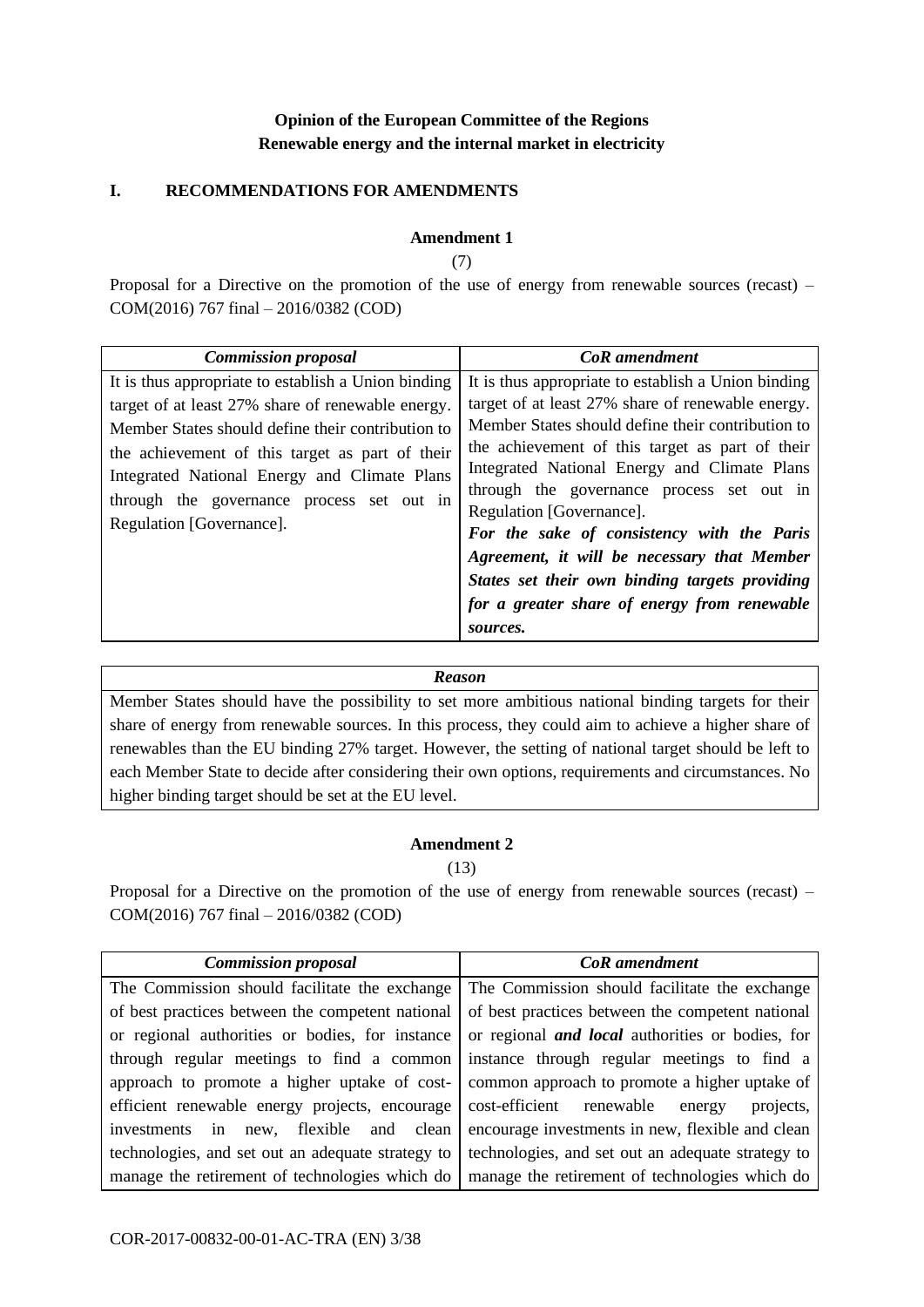| not contribute to the reduction of emissions or not contribute to the reduction of emissions or           |                                             |
|-----------------------------------------------------------------------------------------------------------|---------------------------------------------|
| deliver sufficient flexibility, based on transparent deliver sufficient flexibility, based on transparent |                                             |
| criteria and reliable market price signals.                                                               | criteria and reliable market price signals. |

The text proposed by the Commission should also refer to local authorities. This is very important, since in terms of energy, local authorities directly contribute to developing renewable energy within their boundaries and to implementing national energy targets.

#### **Amendment 3**

 $(15)$ 

Proposal for a Directive on the promotion of the use of energy from renewable sources (recast) – COM(2016) 767 final – 2016/0382 (COD)

| <b>Commission proposal</b>                         | <b>CoR</b> amendment                               |
|----------------------------------------------------|----------------------------------------------------|
| Support schemes for electricity generated from     | Support schemes for electricity generated from     |
| renewable sources have proved to be an effective   | renewable sources have proved to be an effective   |
| of fostering deployment of renewable<br>way        | of fostering deployment of renewable<br>way        |
| electricity. If and when Member States decide to   | electricity. If and when Member States decide to   |
| implement support schemes, such support should     | implement support schemes, such support should     |
| be provided in a form that is as non-distortive as | be provided in a form that is as non-distortive as |
| possible for the functioning of electricity        | possible for the functioning of electricity        |
| markets. To this end, an increasing number of      | markets. To this end, an increasing number of      |
| Member States allocate support in a form where     | Member States allocate support in a form where     |
| support is granted in addition to market revenues. | support is granted in addition to market revenues, |
|                                                    | and it is therefore necessary to give renewable    |
|                                                    | energy generators incentives to enable them to     |
|                                                    | respond to market signals.                         |

#### *Reason*

The EU Directive on the promotion of the use of energy from renewable sources states that support schemes for renewable energy sources should not lead to market distortions. It is therefore necessary to give renewable energy generators incentives to enable them to respond to market signals.

#### **Amendment 4**

(33)

| <b>Commission proposal</b>                                                                          | <b>CoR</b> amendment                                                                                     |
|-----------------------------------------------------------------------------------------------------|----------------------------------------------------------------------------------------------------------|
|                                                                                                     | At national <i>and</i> regional level, rules and At national, regional <i>and local</i> level, rules and |
| obligations for minimum requirements for the use   obligations for minimum requirements for the use |                                                                                                          |
|                                                                                                     | of energy from renewable sources in new and of energy from renewable sources in new and                  |
| renovated buildings have led to considerable renovated buildings have led to considerable           |                                                                                                          |
|                                                                                                     | increases in the use of energy from renewable increases in the use of energy from renewable              |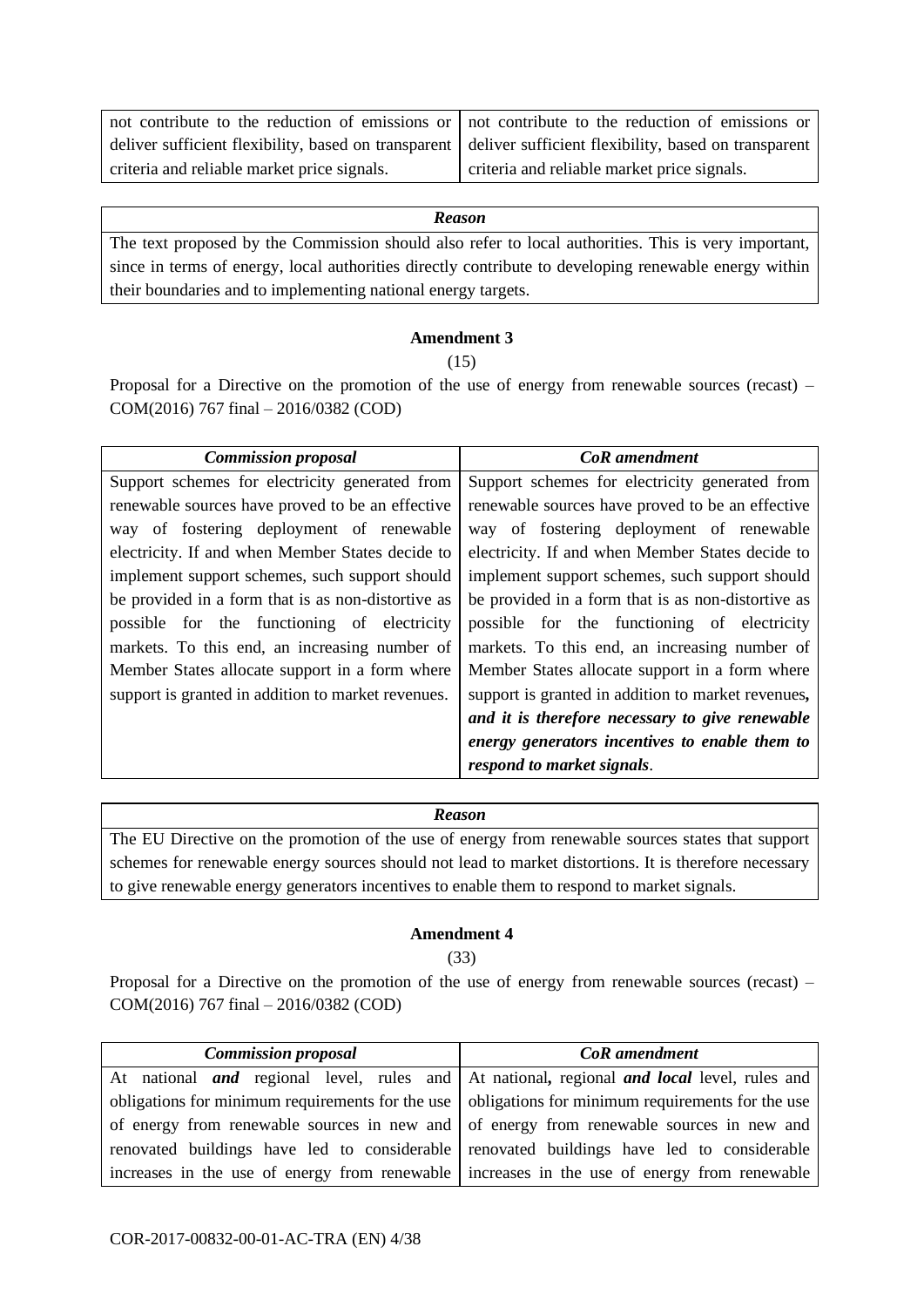sources. Those measures should be encouraged in a wider Union context, while promoting the use of more energy-efficient applications of energy from renewable sources through building regulations and codes.

sources. Those measures should be encouraged in a wider Union context, while promoting the use of more energy-efficient applications of energy from renewable sources through building regulations and codes.

#### *Reason*

It is suggested that reference should also be made to local authorities. When drawing up plans for developing sustainable energy and the use of renewable energy, the municipalities set minimum requirements for the use of energy from renewable sources.

#### **Amendment 5**

(54)

Proposal for a Directive on the promotion of the use of energy from renewable sources (recast) – COM(2016) 767 final – 2016/0382 (COD)

| <b>Commission proposal</b>                          | CoR amendment                                       |
|-----------------------------------------------------|-----------------------------------------------------|
| Local citizen participation in renewable energy     | Local citizen participation in renewable energy     |
| projects through renewable energy communities       | projects through renewable energy communities       |
| has resulted in substantial added value in terms of | has resulted in substantial added value in terms of |
| local acceptance of renewable energy and access     | local acceptance of renewable energy and access     |
| additional private capital. This local<br>to        | to additional private<br>capital. This<br>local     |
| involvement will be all the more crucial in a       | involvement will be all the more crucial in a       |
| context of increasing renewable energy capacity     | context of increasing renewable energy capacity     |
| in the future.                                      | in the future. The creation of such communities     |
|                                                     | should be supported at national, regional and       |
|                                                     | local level.                                        |

#### *Reason*

The Commission proposals underline that consumers should become active players on the new electricity market. Local energy communities can be an efficient way of managing energy at local level either by directly consuming the electricity they generate or by using it for heating and cooling. The creation of such communities should therefore be supported at all governmental and administrative levels.

#### **Amendment 6**

 $(55)$ 

| <b>Commission proposal</b>                                                                      | <b>CoR</b> amendment                                                                            |
|-------------------------------------------------------------------------------------------------|-------------------------------------------------------------------------------------------------|
|                                                                                                 | The specific characteristics of local renewable The specific characteristics of local renewable |
|                                                                                                 | energy communities in terms of size, ownership energy communities in terms of size, ownership   |
| structure and the number of projects can hamper structure and the number of projects can hamper |                                                                                                 |
| their competition on equal footing with large- their competition on equal footing with large-   |                                                                                                 |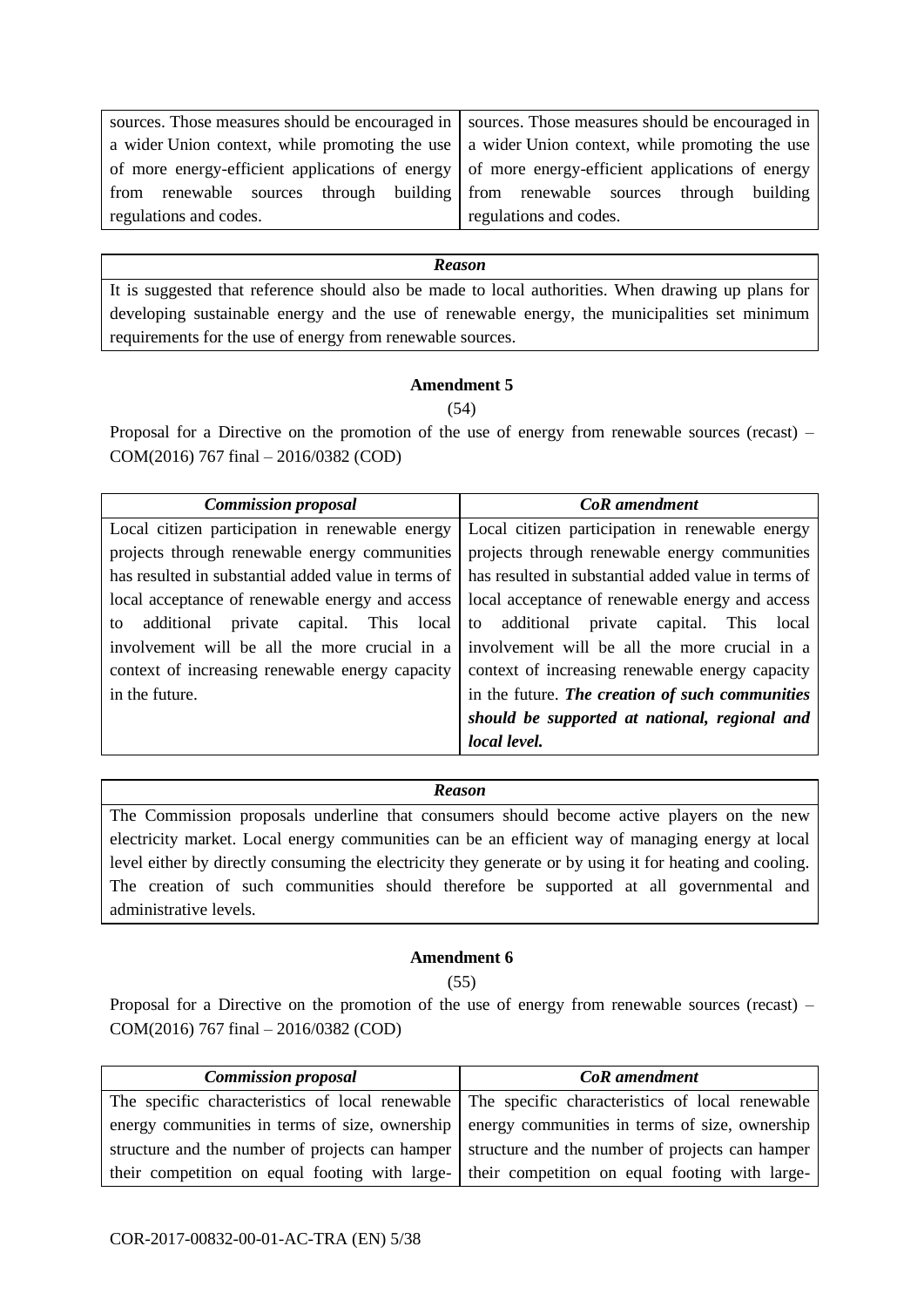| scale players, namely competitors with larger    | scale players, namely competitors with larger    |
|--------------------------------------------------|--------------------------------------------------|
| projects or portfolios. Measures to offset those | projects or portfolios. Measures to offset those |
| disadvantages<br>include<br>enabling<br>energy   | disadvantages include<br>enabling<br>energy      |
| communities to operate in the energy system and  | communities to operate in the energy system and  |
| easing their market integration.                 | easing their market integration. It is proposed  |
|                                                  | that the Member States in cooperation with the   |
|                                                  | European Commission and their local and          |
|                                                  | regional authorities draw up recommendations     |
|                                                  | setting out the basic principles governing the   |
|                                                  | communities' structure and activities.           |
|                                                  |                                                  |

The Commission proposals put forward the view that citizens should take ownership of the energy transition, make use of new technologies to reduce their energy bills and actively participate in the market, and that local energy communities can be an effective means of energy management at local level. In order to achieve these objectives, it is important to provide the general public with detailed information about how the communities are set up, how they operate, and what opportunities and benefits they offer.

# **Amendment 7**

#### Article 3(1), (2), (4)

| <b>Commission proposal</b>                                                                                                                                                                                                                                                                | <b>CoR</b> amendment                                                                                                                                                                                                                                                                                                                      |
|-------------------------------------------------------------------------------------------------------------------------------------------------------------------------------------------------------------------------------------------------------------------------------------------|-------------------------------------------------------------------------------------------------------------------------------------------------------------------------------------------------------------------------------------------------------------------------------------------------------------------------------------------|
| 1. Member States shall collectively ensure that<br>the share of energy from renewable sources in the<br>Union's gross final consumption of energy in<br>2030 is at least 27%.                                                                                                             | 1. Member States shall collectively ensure that<br>the share of energy from renewable sources in the<br>Union's gross final consumption of energy in<br>2030 is at least 27%. Member States may, after<br>evaluating<br><i>local</i> requirements<br>and<br>circumstances, set their own binding targets<br>providing for a higher share. |
| 2. Member States' respective contributions to this<br>overall 2030 target shall be set and notified to the<br>Commission as part of their Integrated National<br>Energy and Climate Plans in accordance with<br>Articles 3 to 5 and Articles 9 to 11 of Regulation<br>[Governance].       | 2. The Member States' way to achieve this overall<br>2030 target shall be set and notified to the<br>Commission as part of their Integrated National<br>Energy and Climate Plans in accordance with<br>Articles 3 to 5 and Articles 9 to 11 of Regulation<br>[Governance].                                                                |
| 4. The Commission shall support the high<br>ambition of Member States through an enabling<br>framework comprising the enhanced use of Union<br>funds, in particular financial instruments,<br>especially in view of reducing the <i>cost of capital</i><br>for renewable energy projects. | 4. The Commission shall support the high<br>ambition of Member States through an enabling<br>framework comprising the enhanced use of Union<br>funds, in particular financial instruments,<br>especially in view of reducing the varying<br>economic costs of renewable energy projects and<br>improving the technological capacity and   |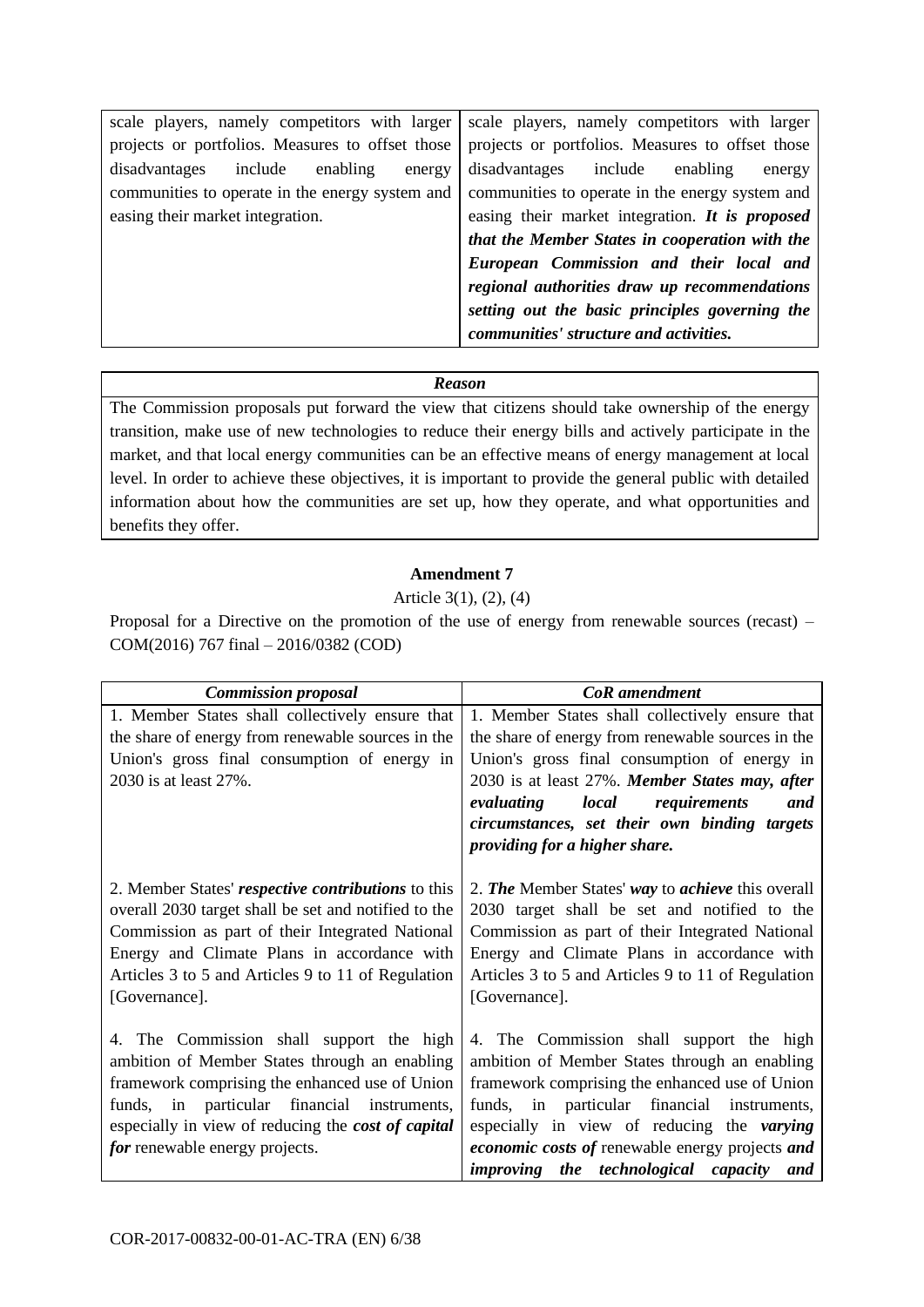| competitiveness of European manufacturers and<br>installers or consumer interest in acquiring<br>energy from renewable sources. Likewise, in the<br>use of EU funds, the Commission may establish<br>mechanisms that, considering different factors                                                                                                                                                              |
|------------------------------------------------------------------------------------------------------------------------------------------------------------------------------------------------------------------------------------------------------------------------------------------------------------------------------------------------------------------------------------------------------------------|
| and circumstances, will encourage regions or<br>Member States whose progress in renewables<br>can be considered higher than the average.                                                                                                                                                                                                                                                                         |
| 6. Each Member State shall ensure that the<br>share of energy from renewable sources,<br>calculated in accordance with the content of this<br>Directive, in gross final consumption of energy<br>in 2030 is at least its national overall target<br>(divided in electricity, thermal consumption and<br>transport) for the share of energy from<br>renewable sources in that year, as set out in the<br>Annex I. |

#### Concerning 3(1)

Member States should have the possibility to set more ambitious national binding targets for their share of energy from renewable sources. In this process, they could aim to achieve a higher share of renewables than the EU binding 27% target. However, the setting of national target should be left to each Member State to decide after considering their own options, requirements and circumstances. No higher binding target should be set at the EU level.

#### Concerning 3(4)

The amendment introduces the idea that European funds can be allocated in larger amounts to those countries (and possibly regions) that are most successful in terms of promotion of renewable energy sources. Such a mechanism should take into account the different circumstances of each country and act as an incentive for them. In addition, for a balanced and competitive development, public funds should not be used for one objective only.

Concerning 3(6)

The amendment recovers the text of the previous directive, which obliged each Member State to establish and commit itself to its own national objectives. It is also suggested that those objectives should be detailed in their electrical, thermal and transport-related aspects.

# **Amendment 8**

# Article 4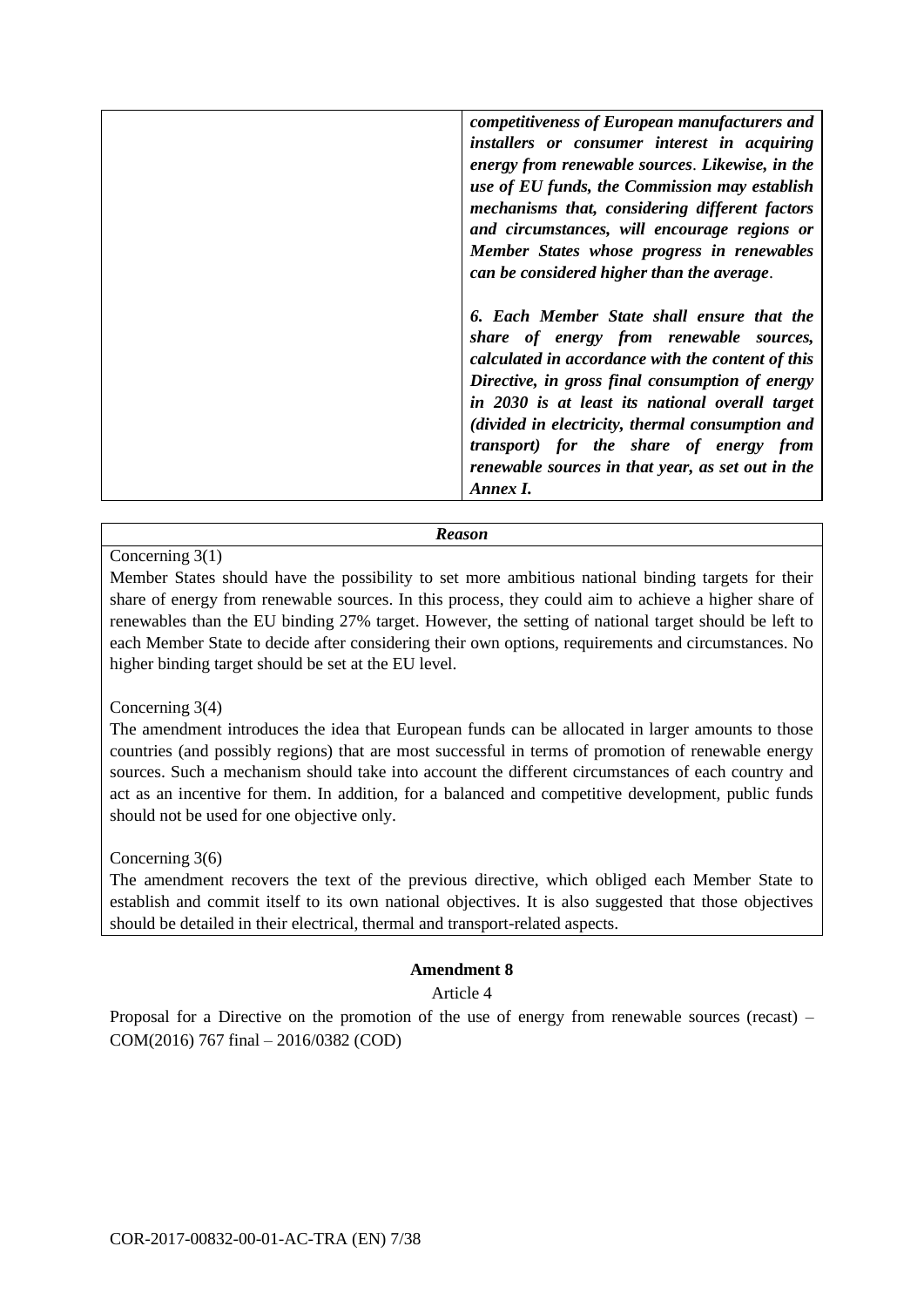| <b>Commission proposal</b>                                                                                                                                                                                                                                                                                                                                                                                                | <b>CoR</b> amendment                                                                                                                                                                                                                                                                                                                                                                                                                                                                                                                                                                                                                                                               |
|---------------------------------------------------------------------------------------------------------------------------------------------------------------------------------------------------------------------------------------------------------------------------------------------------------------------------------------------------------------------------------------------------------------------------|------------------------------------------------------------------------------------------------------------------------------------------------------------------------------------------------------------------------------------------------------------------------------------------------------------------------------------------------------------------------------------------------------------------------------------------------------------------------------------------------------------------------------------------------------------------------------------------------------------------------------------------------------------------------------------|
| 1. Subject to State aid rules, in order to reach the<br>Union target set in Article 3(1), Member States<br>may apply support schemes. Support schemes for<br>electricity from renewable sources shall be<br>designed so as to avoid <i>unnecessary</i> distortions<br>of electricity markets and ensure that producers<br>take into account the supply and demand of<br>electricity as well as possible grid constraints. | 1. Subject to State aid rules, in order to reach the<br>Union target set in Article $3(1)$ , Member States<br>may apply support schemes. Support schemes for<br>electricity<br>from renewable<br>sources<br>(and<br>consequently all provisions relating to the<br>relevant market) shall be designed so as to avoid<br>distortions of electricity markets (relating to<br>internalisation of all costs and environmental<br>risks), to guarantee that reliability, quality of<br>supply, competitiveness and affordability are not<br>compromised and to ensure that producers take<br>into account the supply and demand of electricity<br>as well as possible grid constraints. |
| 2. Support for electricity from renewable sources<br>shall be designed so as to integrate electricity<br>from renewable sources in the electricity market<br>and ensure that renewable energy producers are<br>responding to market price signals and maximise<br>their market revenues.                                                                                                                                  | 2. Support for electricity from renewable sources<br>shall be designed so as to integrate electricity<br>from renewable sources in the electricity market<br>and ensure that renewable energy producers are<br>responding to market price signals and maximise<br>their market revenues.                                                                                                                                                                                                                                                                                                                                                                                           |
|                                                                                                                                                                                                                                                                                                                                                                                                                           | 3. Member States shall ensure that support for<br>renewable electricity is granted in an open,<br>transparent, competitive, non-discriminatory and<br>cost-effective manner.                                                                                                                                                                                                                                                                                                                                                                                                                                                                                                       |
| 3. Member States shall ensure that support for<br>renewable electricity is granted in an open,<br>transparent, competitive, non-discriminatory and<br>cost-effective manner.                                                                                                                                                                                                                                              | 4. Member States may adjust financial support<br>schemes in the outermost regions based on<br>actual production costs resulting from specific<br>or dependence on external<br>characteristics<br>sources, with the aim of increasing the<br>electricity generated from renewable and other<br>domestically produced clean energy sources.                                                                                                                                                                                                                                                                                                                                          |
|                                                                                                                                                                                                                                                                                                                                                                                                                           | 5. Member States shall assess the effectiveness of<br>their support for electricity from renewable<br>sources at least every four years. Decisions on the<br>continuation or prolongation of support and<br>design of new support shall be based on the<br>results of the assessments.                                                                                                                                                                                                                                                                                                                                                                                             |
| 4. Member States shall assess the effectiveness of<br>their support for electricity from renewable<br>sources at least every four years. Decisions on the<br>continuation or prolongation of support and<br>design of new support shall be based on the<br>results of the assessments.                                                                                                                                    |                                                                                                                                                                                                                                                                                                                                                                                                                                                                                                                                                                                                                                                                                    |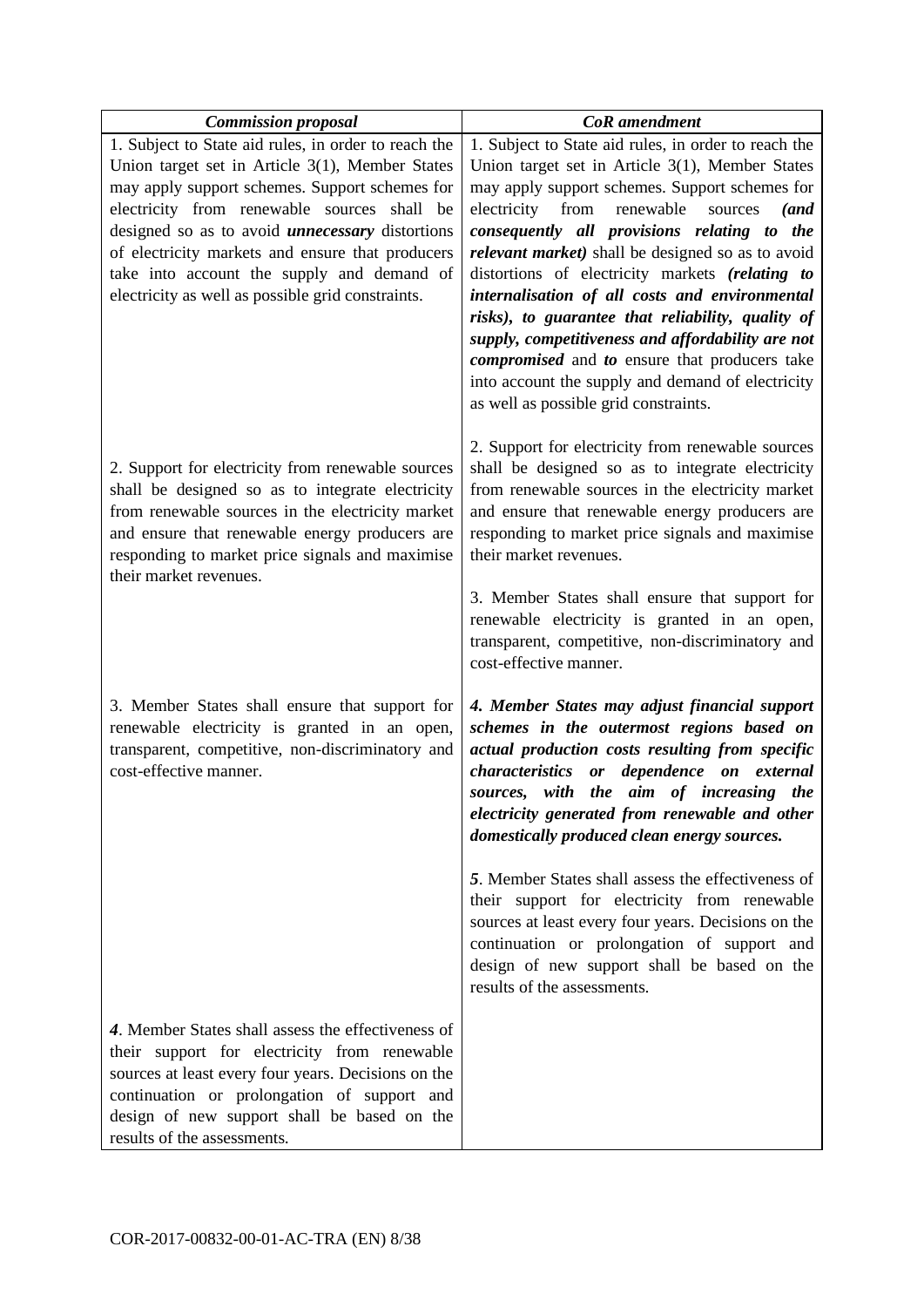#### Concerning 4(1)

Considering the market distortions caused by national regulations or by the fossil fuel companies operating under them, it would be appropriate to put into context the market distortion mentioned by the Directive.

Electricity from renewable energy sources should be integrated in the electricity market by taking into account the characteristics of each technology. Employing price as the only guiding principle may mask the real situation.

### Concerning 4(2)

The integration of the different renewables would be done regarding the technology peculiarities. Trying to put the price as a single indicator, can be to falsify the real situation.

# Concerning  $4(3)$  and  $4(5)$

Centralisation would contradict the Commission's objective of giving broad discretion to the Member States to grant support in an open, transparent, competitive, non-discriminatory and cost-effective manner. Since Member States can set their own target requirements, a reference to compulsory EU criteria is out of place.

#### **Amendment 9**

#### Article 5(2)

Proposal for a Directive on the promotion of the use of energy from renewable sources (recast) – COM(2016) 767 final – 2016/0382 (COD)

| <b>Commission proposal</b>                    | <b>CoR</b> amendment                                                                                |
|-----------------------------------------------|-----------------------------------------------------------------------------------------------------|
|                                               | 2. Member States shall ensure that support for at 2. Member States shall ensure that support for at |
|                                               | least 10% of the newly-supported capacity in least 10% of the newly-supported capacity in           |
|                                               | each year between 2021 and 2025 and at least   each year between 2021 and 2025 and at least         |
|                                               | 15% of the newly-supported capacity in each 15% of the newly-supported capacity in each             |
| year between 2026 and 2030 is open to         | year between 2026 and 2030 is open to                                                               |
| installations located in other Member States. | installations located in other Member States.                                                       |
|                                               | Cross-border cooperation investments which                                                          |
|                                               | provide for an appropriate level of                                                                 |
|                                               | interconnections should also be promoted.                                                           |

#### *Reason*

Toning down the call for cross-border tenders will take competitive pressure out of the system. There is still potential to cut costs. It is therefore important that appropriate interconnection capacity between the Member States is created.

# **Amendment 10**

Article 6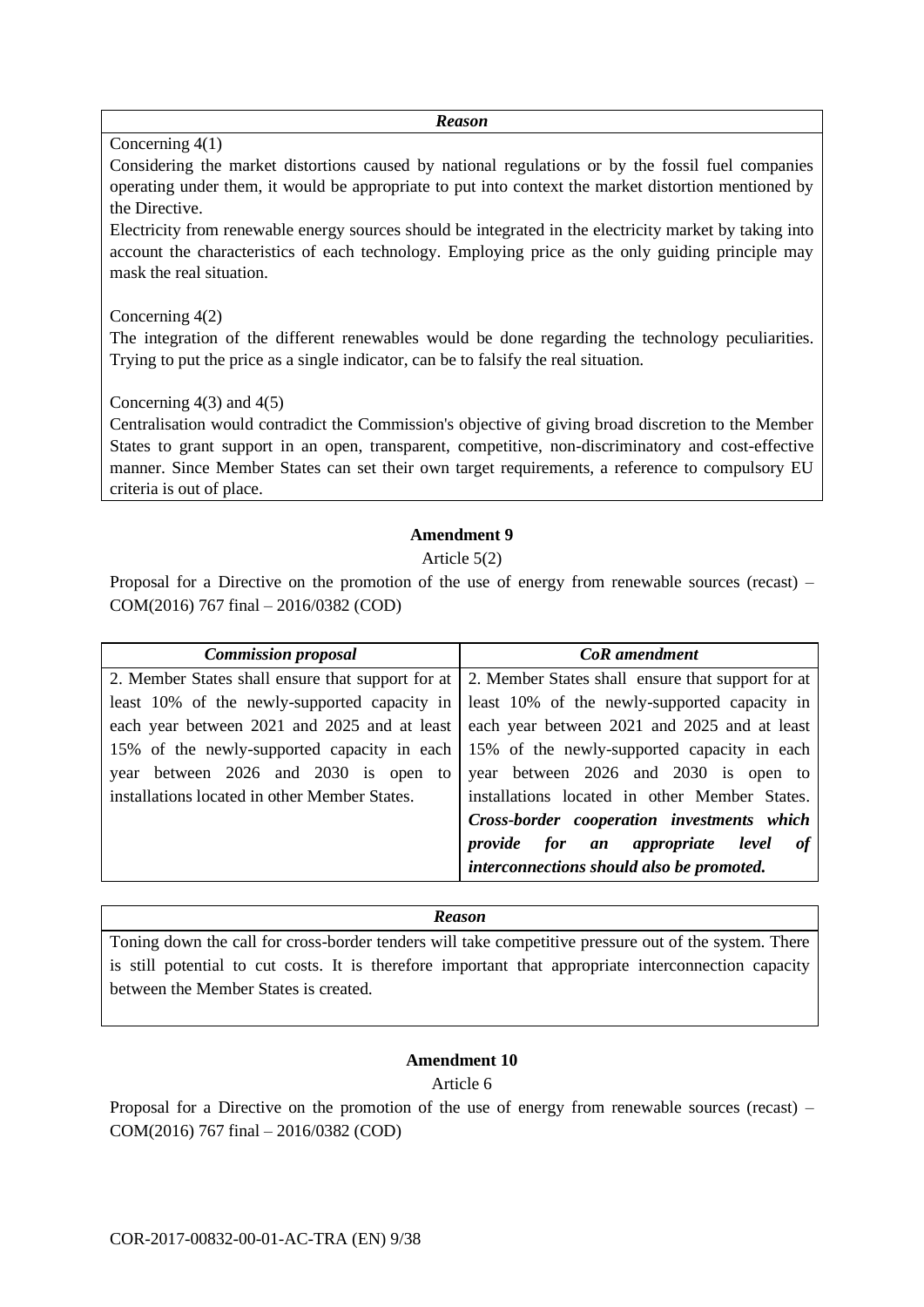| <b>Commission proposal</b>                       | CoR amendment                                       |
|--------------------------------------------------|-----------------------------------------------------|
| Without prejudice to adaptations necessary to    | Without prejudice to adaptations necessary to       |
| comply with State aid rules, Member States shall | comply with State aid rules, or other special       |
| ensure that the level of, and the conditions     | circumstances of force majeure to be established    |
| attached to, the support granted to renewable    | on a case by case basis by the Member States        |
| energy projects are not revised in a way that    | and the European Commission, Member States          |
| the rights conferred<br>negatively<br>impacts    | shall ensure that the level of, and the conditions  |
| thereunder and the economics of supported        | attached to, the support granted to renewable       |
| projects.                                        | energy projects are not revised in a way that       |
|                                                  | the<br>rights<br>negatively<br>impacts<br>conferred |
|                                                  | thereunder and the economics of supported           |
|                                                  | projects.                                           |

A certain flexibility should be allowed to Member States in cases of *force majeure* or in cases where public funds that are dedicated to, for instance, education and health, are at risk of budget cuts while funds allocated to the promotion of renewable energy sources remain untouched.

#### **Amendment 11**

### Article 7(1)

| <b>Commission proposal</b>                          | <b>CoR</b> amendment                                |
|-----------------------------------------------------|-----------------------------------------------------|
| For the calculation of a Member State's gross       | For the calculation of a Member State's gross       |
| final consumption of energy from renewable          | final consumption of energy from renewable          |
| energy sources, the contribution from biofuels      | energy sources, the contribution from biofuels      |
| and bioliquids, as well as from biomass fuels       | and bioliquids, as well as from biomass fuels       |
| consumed in transport, if produced from food or     | consumed in transport, if produced from food or     |
| feed crops, shall be no more than 7% of final       | feed crops, excluding low indirect land-use         |
| consumption of energy in road and rail transport    | change-risk biofuels as defined in Article $2(u)$ , |
| in that Member State. This limit shall be reduced   | shall be no more than 7% of final consumption of    |
| to 3,8% in 2030 following the trajectory set out in | energy in road and rail transport in that Member    |
| part A of Annex X. Member States may set a          | State. This limit shall be reduced to 3,8% in 2030  |
| lower limit and may distinguish between different   | following the trajectory set out in part A of       |
| types of biofuels, bioliquids and biomass fuels     | Annex X. Member States may set a lower limit        |
| produced from food and feed crops, for instance     | and may distinguish between different types of      |
| by setting a lower limit for the contribution from  | biofuels, bioliquids and biomass fuels produced     |
| food or feed crop based biofuels produced from      | from food and feed crops, for instance by setting   |
| oil crops, taking into account indirect land use    | a lower limit for the contribution from food or     |
| change.                                             | feed crop based biofuels produced from oil crops,   |
|                                                     | taking into account indirect land use change.       |

| <b>Reason</b> |  |  |  |  |  |  |                                                                                            |  |  |  |
|---------------|--|--|--|--|--|--|--------------------------------------------------------------------------------------------|--|--|--|
|               |  |  |  |  |  |  | Conventional biofuels with good climate performance and sustainability, including low ILUC |  |  |  |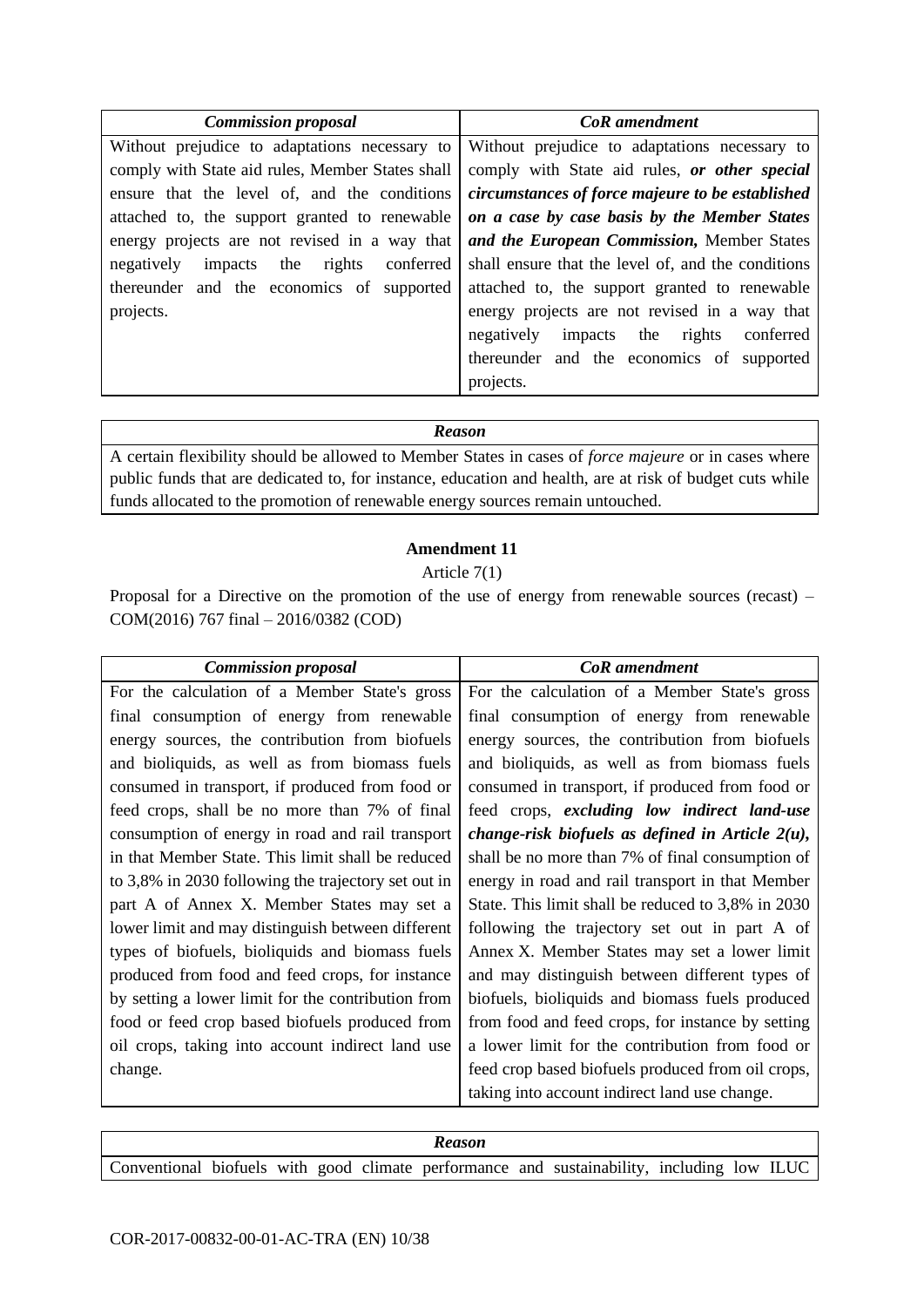emissions, should not be phased out. The FAO advocates sustainable production of both food and fuels. Large areas of agricultural land lie fallow in the EU and phasing out biofuels hinders flexible resource use and technological development.

# **Amendment 12**

#### Article 9(1)

Proposal for a Directive on the promotion of the use of energy from renewable sources (recast) – COM(2016) 767 final – 2016/0382 (COD)

| <b>Commission proposal</b>                         | CoR amendment                                      |
|----------------------------------------------------|----------------------------------------------------|
| 1. Two or more Member States may cooperate on      | 1. Two or more Member States may cooperate on      |
| all types of joint projects relating to the        | all types of joint projects relating to the        |
| production of electricity, heating or cooling from | production of electricity, heating or cooling from |
| renewable energy sources. That cooperation may     | renewable energy sources. That cooperation may     |
| involve private operators.                         | involve private operators. The benefits of         |
|                                                    | regional cooperation should be particularly        |
|                                                    | strongly emphasised.                               |
|                                                    |                                                    |

*Reason*

It is important to clearly emphasise the importance of regional cooperation on the renewable energy market. Cooperation at regional level can bring significant economic benefits as well as offering real potential for joint development of the internal market in electricity.

# **Amendment 13**

#### Article 11(1)

| <b>Commission proposal</b>                        | CoR amendment                                     |
|---------------------------------------------------|---------------------------------------------------|
| One or more Member States may cooperate with      | One or more Member States may cooperate with      |
| one or more third countries on all types of joint | one or more third countries on all types of joint |
| projects regarding the production of electricity  | projects regarding the production of electricity  |
| from renewable energy sources. Such cooperation   | from renewable energy sources. Such cooperation   |
| may involve private operators.                    | may involve private operators.                    |
|                                                   | Renewable energy production plants located in     |
|                                                   | third countries that are included in the joint    |
|                                                   | projects must comply during their life cycle with |
|                                                   | environmental, social, labour, and<br>safety      |
|                                                   | standards applied in general in the European      |
|                                                   | Union and in the Member State that intends to     |
|                                                   | use this energy production in its own national    |
|                                                   | <i>accounts.</i>                                  |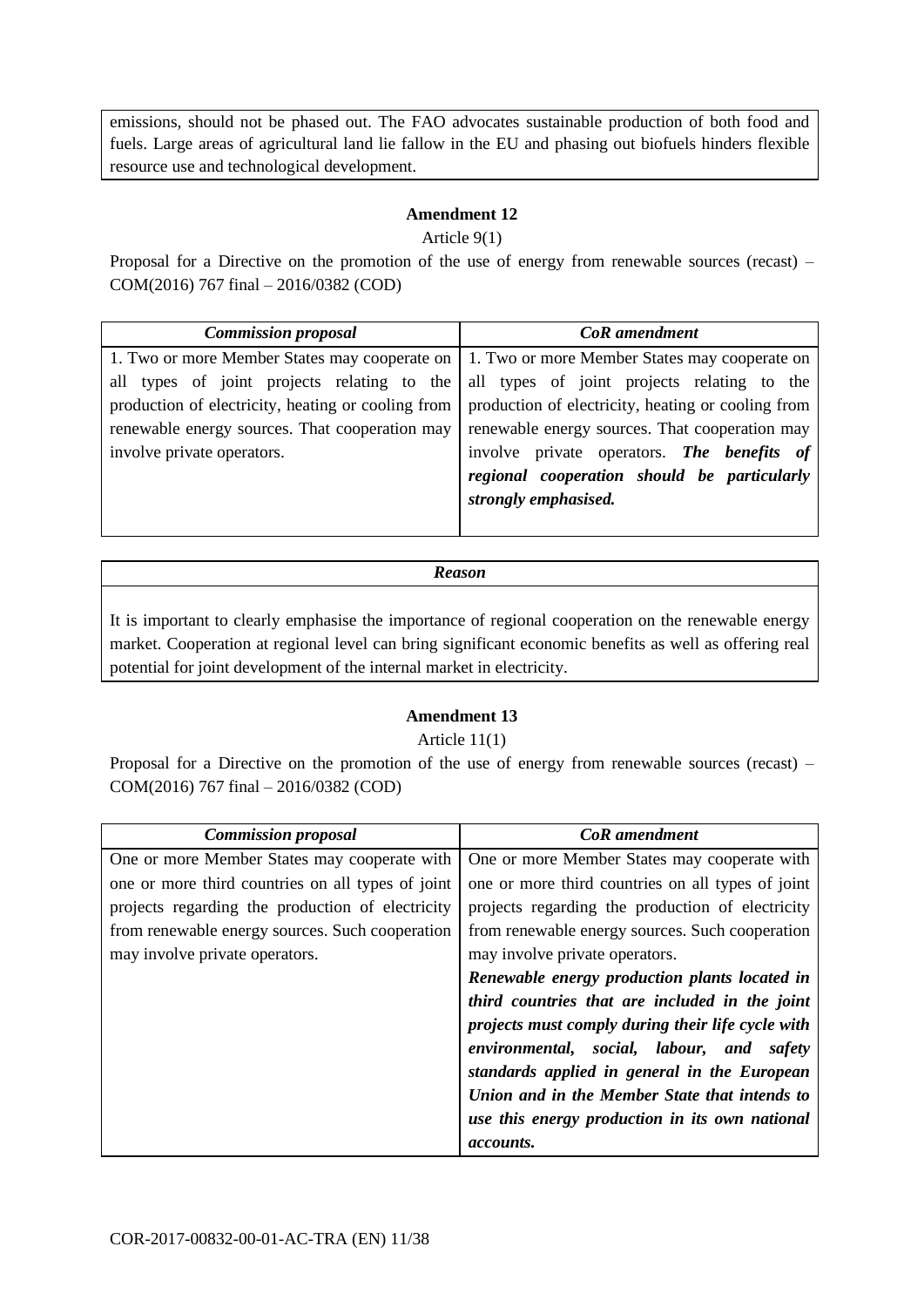This safeguard seeks to avoid potential dumping situations in energy transfers with non-Member States.

#### **Amendment 14**

Article 16(1)

Proposal for a Directive on the promotion of the use of energy from renewable sources (recast) – COM(2016) 767 final – 2016/0382 (COD)

| <b>Commission proposal</b>                       | CoR amendment                                    |
|--------------------------------------------------|--------------------------------------------------|
| By 1 January 2021 Member States shall set up     | By 1 January 2021 Member States shall set up     |
| one or more single administrative contact points | one or more single administrative contact points |
| which will coordinate the entire permit granting | which will coordinate the entire permit granting |
| process for applicants for permits to build and  | process for applicants for permits to build and  |
| operate plants and associated transmission and   | operate plants and associated transmission and   |
| distribution network infrastructures for the     | distribution network infrastructures for the     |
| production of energy from renewable energy       | production of energy from renewable energy       |
| sources.                                         | sources. These contact points may be managed     |
|                                                  | by the regions or local authorities within their |
|                                                  | field of competences.                            |

#### *Reason*

It is intended to give more relevance to regional and local entities in the management of renewable energy projects. Even for certain types of facilities, these entities have powers of management.

# **Amendment 15**

Article 19(2), (7)

| <b>Commission proposal</b>                         | <b>CoR</b> amendment                                |
|----------------------------------------------------|-----------------------------------------------------|
| $2.$ []                                            | $2.$ []                                             |
| Member States shall ensure that no guarantees of   | Member States shall ensure that no guarantees of    |
| a producer<br>issued to<br>origin<br>that<br>are   | origin<br>are issued<br>producer<br>to<br>that<br>a |
| receives financial support from a support scheme   | receives financial support from a support scheme    |
| for the same production of energy from             | for the same production of energy<br>from           |
| renewable sources. Member States shall issue       | renewable sources.                                  |
| such guarantees of origin and transfer them to     |                                                     |
| the market by auctioning them. The revenues        |                                                     |
| raised as a result of the auctioning shall be used |                                                     |
| to offset the costs of renewables support.         |                                                     |
|                                                    |                                                     |
| 7. A guarantee of origin shall specify at least:   | 7. A guarantee of origin shall specify at least:    |
| (a) the energy source from which the energy was    | (a) the energy source from which the energy was     |
| produced and the start and end dates of            | produced and the start and end dates<br>of          |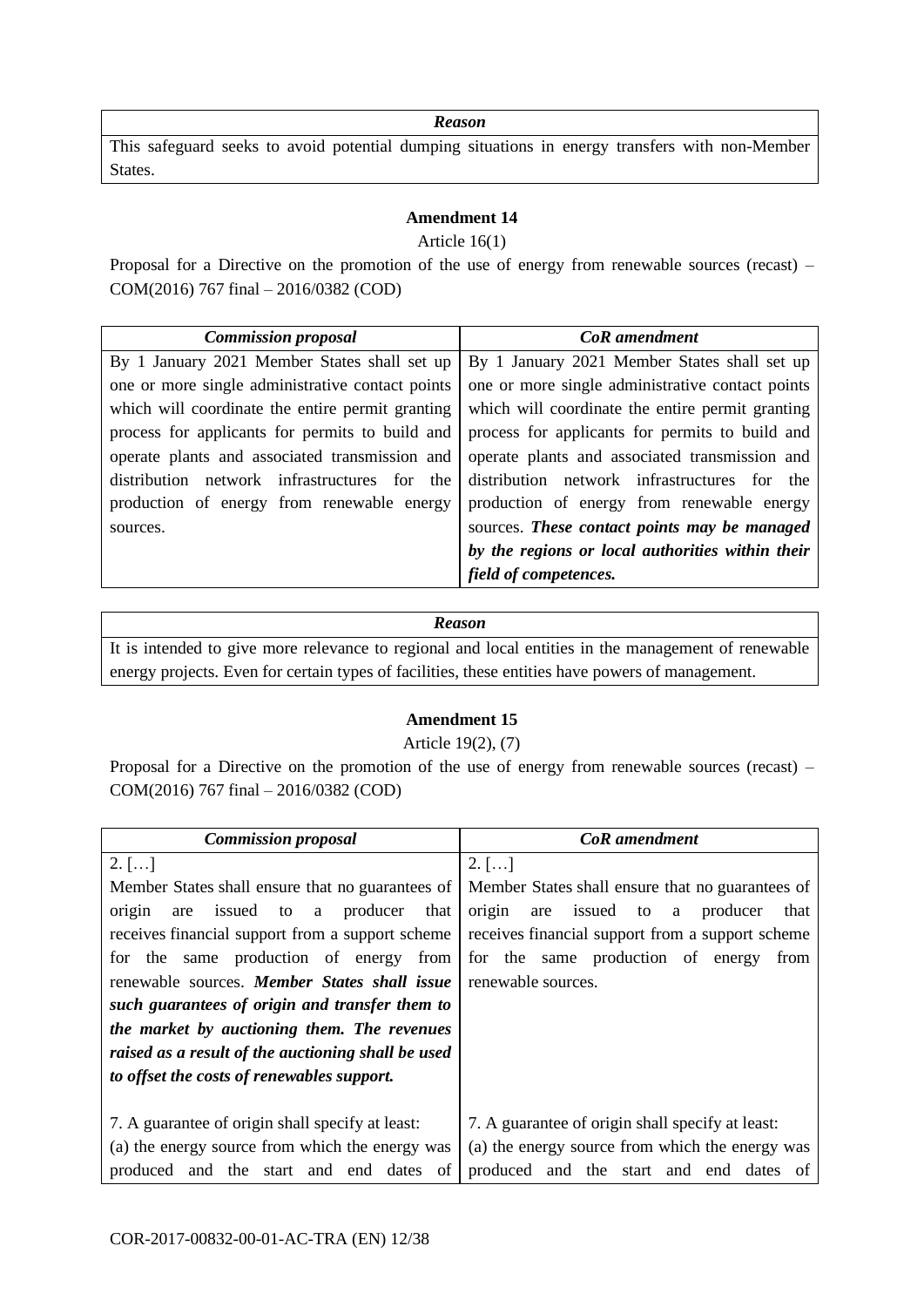| production;                                           | production;                                          |
|-------------------------------------------------------|------------------------------------------------------|
| (b) whether it relates to:                            | (b) whether it relates to:                           |
| (i) electricity; or                                   | (i) electricity; or                                  |
| $(ii)$ gas, or                                        | $(ii)$ gas, or                                       |
| (iii) heating or cooling;                             | (iii) heating or cooling;                            |
| (c) the identity, location, type and capacity of the  | (c) the identity, location, type and capacity of the |
| installation where the energy was produced;           | installation where the energy was produced;          |
| (d) whether the installation has benefited from       | (d) whether the installation has benefited from      |
| investment support, whether the unit of energy        | investment support, whether the unit of energy       |
| has benefited in any other way from a <i>national</i> | has benefited in any other way from a <i>public</i>  |
| support scheme, and the type of support scheme;       | support scheme, and the type of <i>this</i> support  |
| (e) the date on which the installation became         | scheme;                                              |
| operational; and                                      | (e) the date on which the installation became        |
| (f) the date and country of issue and a unique        | operational; and                                     |
| identification number.                                | (f) the date and country of issue and a unique       |
| Simplified information may be specified on            | identification number.                               |
| of<br>from<br>small<br>origin<br>scale<br>guarantees  | Simplified information may be specified on           |
| installations.                                        | guarantees of<br>origin<br>from<br>small<br>scale    |
|                                                       | installations.                                       |

Concerning 19(2)

It is of utmost importance that renewable energy producers are not granted the same guarantee of origin twice – through state aid support schemes and guarantees of origins auctions.

Concerning 19(7)

Public aid does not have to come only from the States.

# **Amendment 16**

Article 20

| <b>Commission proposal</b> | <b>CoR</b> amendment                                                                                                                                                                                                                                                                                                                                                                                                                                                                                                                                                               |
|----------------------------|------------------------------------------------------------------------------------------------------------------------------------------------------------------------------------------------------------------------------------------------------------------------------------------------------------------------------------------------------------------------------------------------------------------------------------------------------------------------------------------------------------------------------------------------------------------------------------|
|                            | 1. Subject to requirements relating to the<br>maintenance of the reliability and safety of the<br>grid, based on transparent and<br>non-<br>discriminatory criteria defined by the competent<br>national authorities:<br>Member States shall<br><i>that</i><br>(a)<br>ensure<br>transmission system operators and distribution<br>system operators in their territory guarantee the<br>transmission and distribution of electricity<br>produced from renewable energy<br>sources,<br>including the installation of electric energy<br>storage systems and power management systems |
|                            | using batteries to eliminate disruptions in                                                                                                                                                                                                                                                                                                                                                                                                                                                                                                                                        |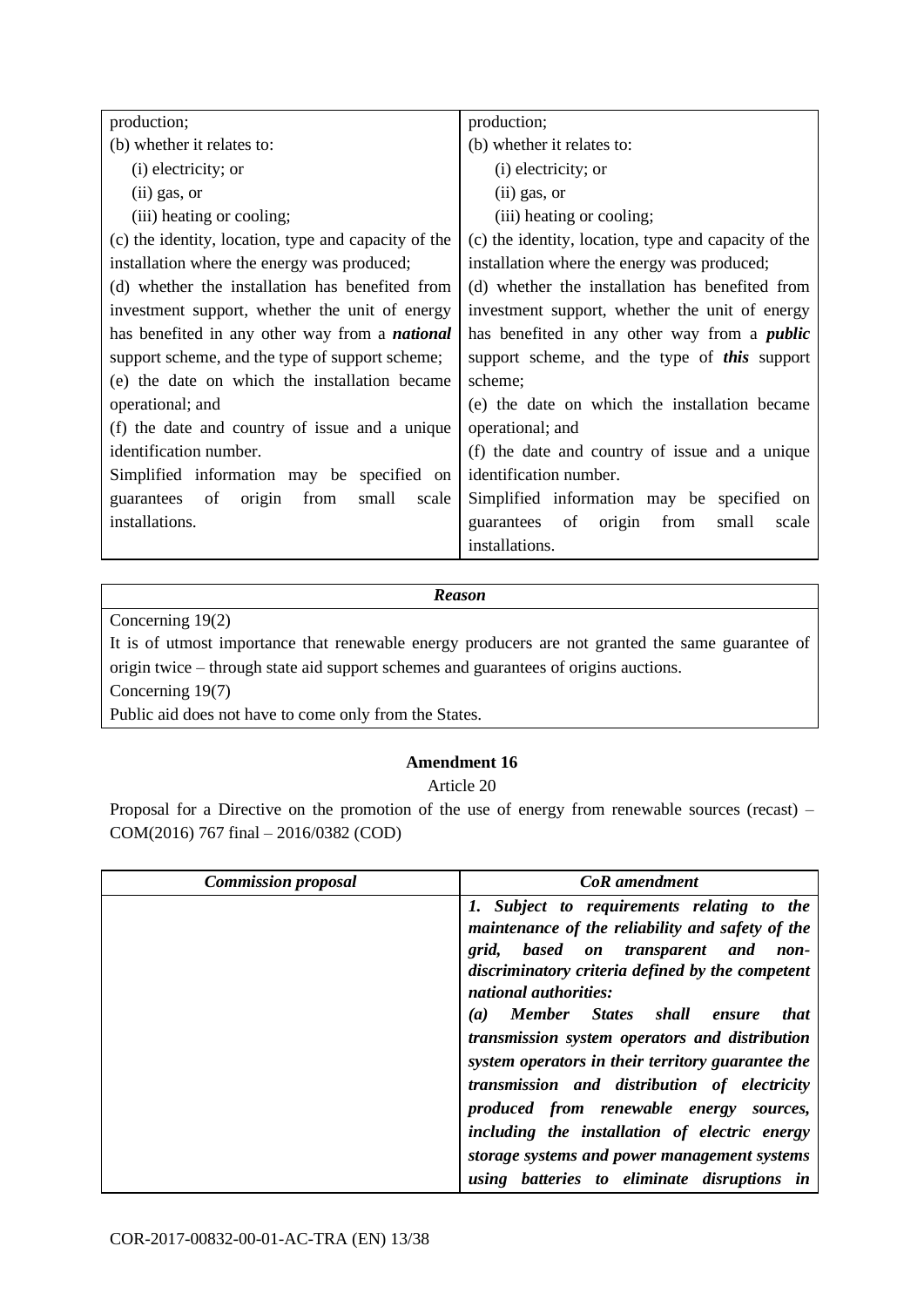*intermittent renewable energy sources and ensure the stability of the electricity network;*

*(b) Member States shall also provide for either priority access or guaranteed access to the gridsystem of electricity produced from renewable energy sources;*

*(c) Member States shall ensure that when dispatching electricity generating installations, transmission system operators shall give priority to generating installations using renewable energy sources in so far as the secure operation of the national electricity system permits and based on transparent and non-discriminatory criteria. Member States shall ensure that appropriate grid and market-related operational measures are taken in order to minimise the curtailment of electricity produced from renewable energy sources. If significant measures are taken to curtail the renewable energy sources in order to guarantee the security of the national electricity system and security of energy supply, Members States shall ensure that the responsible system operators report to the competent regulatory authority on those measures and indicate which corrective measures they intend to take in order to prevent inappropriate curtailments;*

*d) Member States should ensure that remuneration for renewable energy is in line with transparency criteria, taking into account production costs for electricity from fossil fuels in the electricity networks into which renewable energy will be injected, specifically in small isolated networks, and eliminating distortions introduced by aid or profits which may be distributed to conventional production systems and fossil fuel supply systems in order to prevent distortions which favour fossil fuel energy sources to the detriment of renewables.*

*e) Installations for producing electricity from renewables essentially aimed at own consumption, particularly in the residential sector, should be assured that energy surplus can be injected in the public network with limits on power and energy in line with actual consumption, and should have facilitated*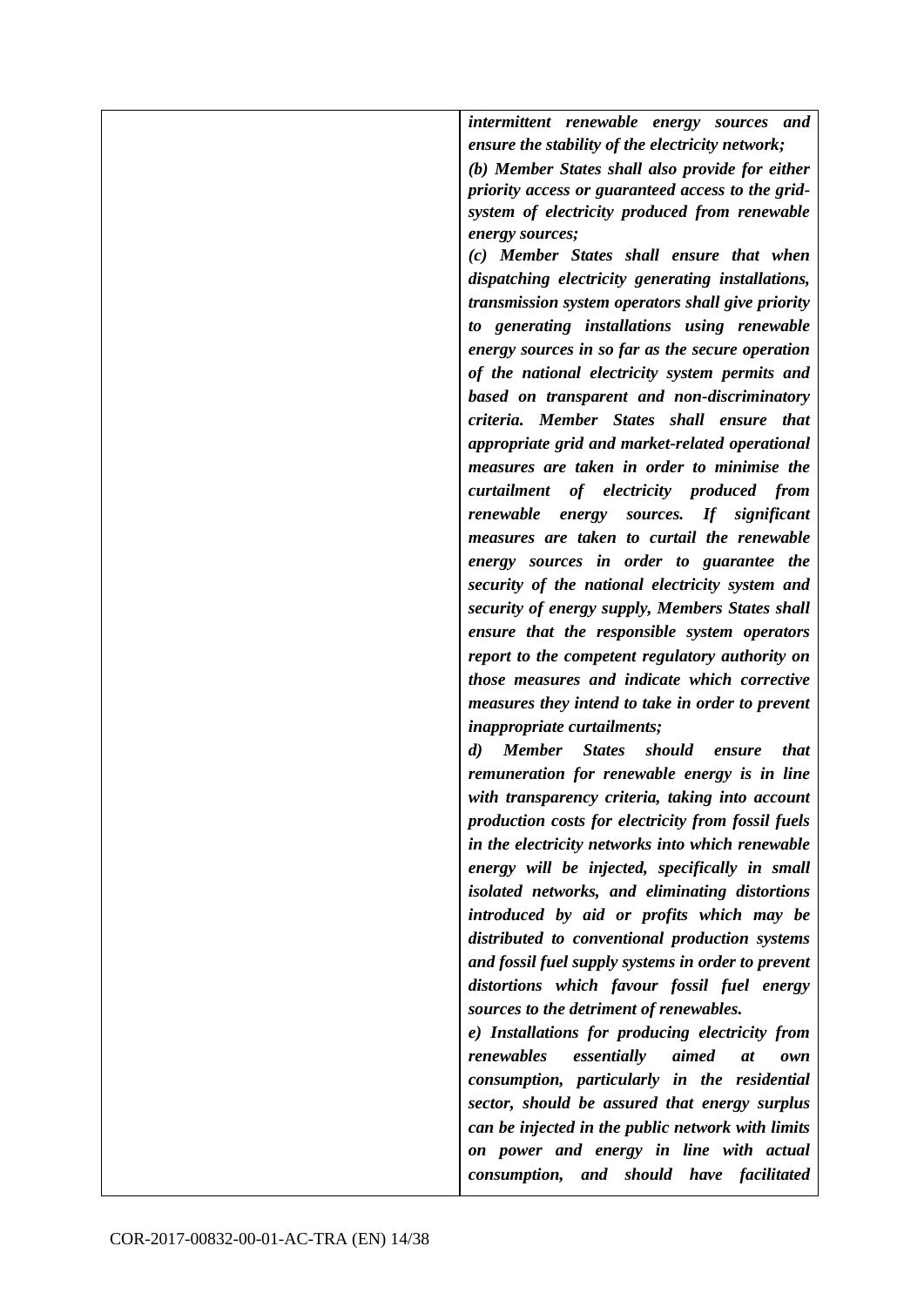|                                                                                                                                                                                                                                                                                                                                                                                                                                                                                                                                                                                                                           | authorisation processes and fair compensation<br>prices in keeping with the prices of the energy<br>supplied to the consumer.                                                                                                                                                                                                                                                                                                                                                                                                                                                                                                                                                                              |
|---------------------------------------------------------------------------------------------------------------------------------------------------------------------------------------------------------------------------------------------------------------------------------------------------------------------------------------------------------------------------------------------------------------------------------------------------------------------------------------------------------------------------------------------------------------------------------------------------------------------------|------------------------------------------------------------------------------------------------------------------------------------------------------------------------------------------------------------------------------------------------------------------------------------------------------------------------------------------------------------------------------------------------------------------------------------------------------------------------------------------------------------------------------------------------------------------------------------------------------------------------------------------------------------------------------------------------------------|
| 1. Where relevant, Member States shall assess the<br>need to extend existing gas network infrastructure<br>to facilitate the integration of gas from renewable<br>energy sources.                                                                                                                                                                                                                                                                                                                                                                                                                                         | 2. Where relevant, Member States shall assess the<br>need to extend existing gas network infrastructure<br>to facilitate the integration of gas from renewable<br>energy sources.                                                                                                                                                                                                                                                                                                                                                                                                                                                                                                                          |
|                                                                                                                                                                                                                                                                                                                                                                                                                                                                                                                                                                                                                           | 3. Where relevant, Member States shall assess<br>the need to develop existing transport fuel<br><i>infrastructure to facilitate</i><br>network<br><i>the</i><br>integration of fuel from renewable energy<br>sources.                                                                                                                                                                                                                                                                                                                                                                                                                                                                                      |
| 3. Subject to that their assessment, included in the<br>integrated national energy and climate plans in<br>with<br>Annex I of Regulation<br>accordance<br>[Governance], on the necessity to build new<br>infrastructure for district heating and cooling<br>produced from renewable energy sources in order<br>to achieve the Union target referred to in Article<br>3(1), Member States shall, where relevant, take<br>steps with a view to developing a district heating)<br>infrastructure to accommodate the development<br>of heating and cooling production from large<br>biomass, solar and geothermal facilities. | 4. Subject to that their assessment, included in the<br>integrated national energy and climate plans in<br>with<br>Annex I of Regulation<br>accordance<br>[Governance], on the possibility and interest to<br>build new infrastructure for district heating and<br>cooling produced from renewable energy sources<br>in order to achieve the Union target referred to in<br>Article 3(1), Member States shall, where<br>relevant, take steps with a view to developing an<br>infrastructure for the use of thermal energy (for<br>example through district heating systems) to<br>accommodate the development of heating and<br>cooling production from large biomass, solar and<br>geothermal facilities. |

Concerning former 20(2)

It is suggested to maintain the paragraph of the previous directive which gives preference to access, dispatch and connection to renewable electricity.

Concerning 20(3) of the opinion

As it is doing with biogas, it is facilitating the entry of any fuel from renewable origin into the distribution infrastructure for transport fuel.

Concerning 20(4) of the opinion

The term "necessity" is avoided, which seems to suggest that district heating and cooling are the only way to meet the objectives of the EU.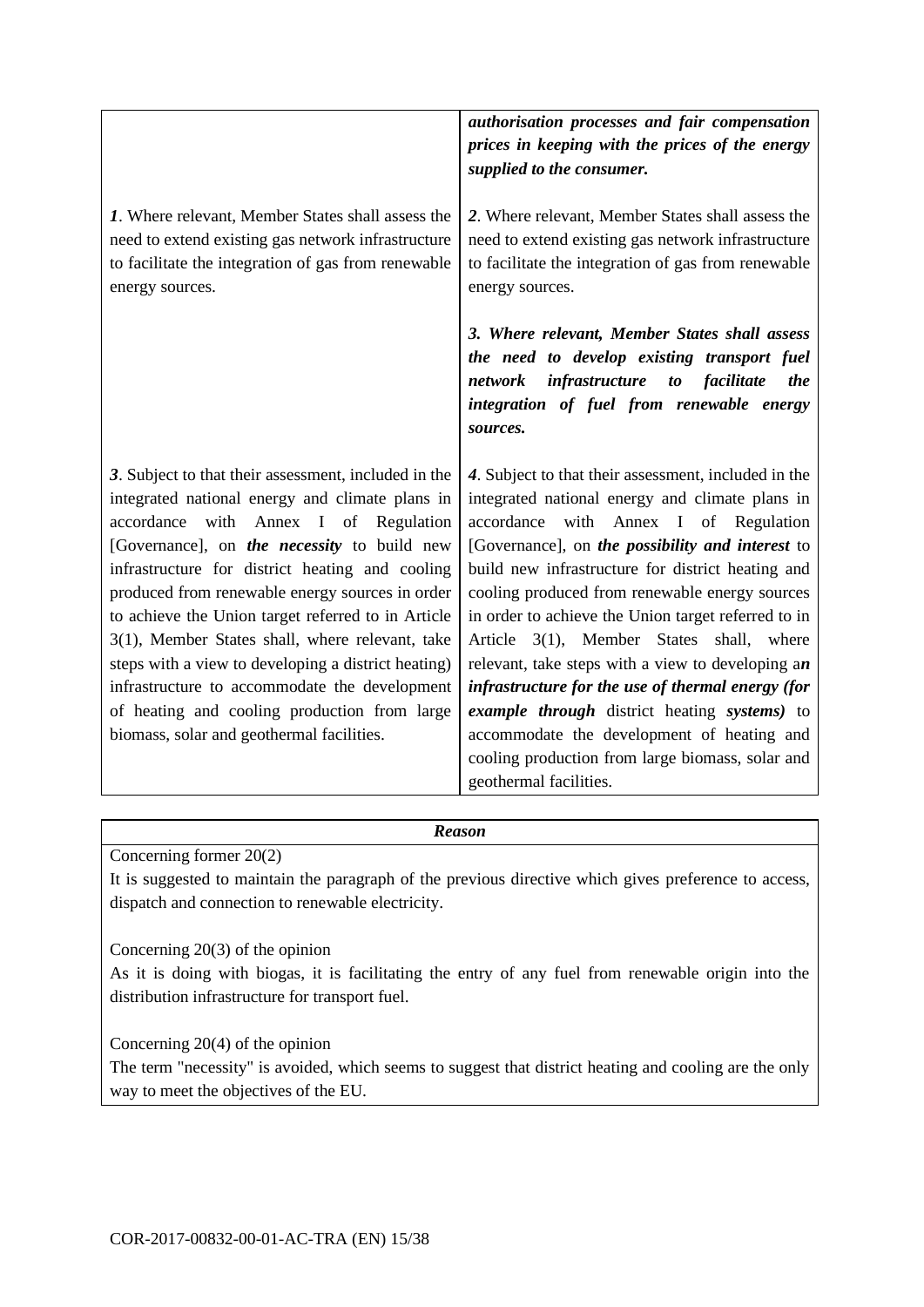#### **Amendment 17**

New Article after Article 20

| <b>Commission proposal</b> | <b>CoR</b> amendment                                                                                                                                                                                                                                                                                                                                                                                                                                                                                                                                                                                                                                                                                                                                                                                                                                        |
|----------------------------|-------------------------------------------------------------------------------------------------------------------------------------------------------------------------------------------------------------------------------------------------------------------------------------------------------------------------------------------------------------------------------------------------------------------------------------------------------------------------------------------------------------------------------------------------------------------------------------------------------------------------------------------------------------------------------------------------------------------------------------------------------------------------------------------------------------------------------------------------------------|
|                            | On business and technological development.<br>1. Currently, the European Union has a global<br>technological and business leadership in the<br>field of RES based on the competitiveness of our<br>and<br>services<br>products<br>companies<br>from<br>equipment manufacturers to consultants to<br>installers, maintainers or financial institutions.<br>It is the Commission's priority objective to<br>consolidate and expand this leadership by 2030.                                                                                                                                                                                                                                                                                                                                                                                                   |
|                            | 2. Both the Commission and the Member States<br>shall allocate at least 15% of all their funds to<br>support for renewable energies, for actions to<br>improve capacity, business competitiveness and<br>especially their technological development.<br>Likewise, in the case of ESIF, the European<br><b>Commission</b><br>should<br>establish<br>mechanisms<br>which, considering different factors<br>and<br>circumstances, allow the regions or Member<br>States whose progress in this specific area is<br>considered greater than the average, to enable<br>to incentivise RES in their areas.                                                                                                                                                                                                                                                        |
|                            | 3. In order to maintain this leadership, the<br>following priority lines should be established by<br>Member States and the European Commission,<br>without prejudice to others:<br>$(A)$ Technology:<br>(i) constant reduction of investment and<br>operating costs incorporating, among<br>others, Information and Communication<br><b>Technologies (ITCs)</b><br>(ii)<br><b>Increased</b><br>energy yields<br>and<br>adaptability<br>of facilities<br>the<br>to<br>requirements of different consumers.<br>Without<br>(iii)<br>prejudice<br><i>other</i><br>to<br><i>technologies,</i><br><i>photovoltaics,</i><br>energy<br>storage, heat pumps, third generation<br>biofuels and marine energy will have<br>special relevance.<br>(iv) The manageability of the renewable<br>production and its transport.<br>$(v)$ The implementation of technological |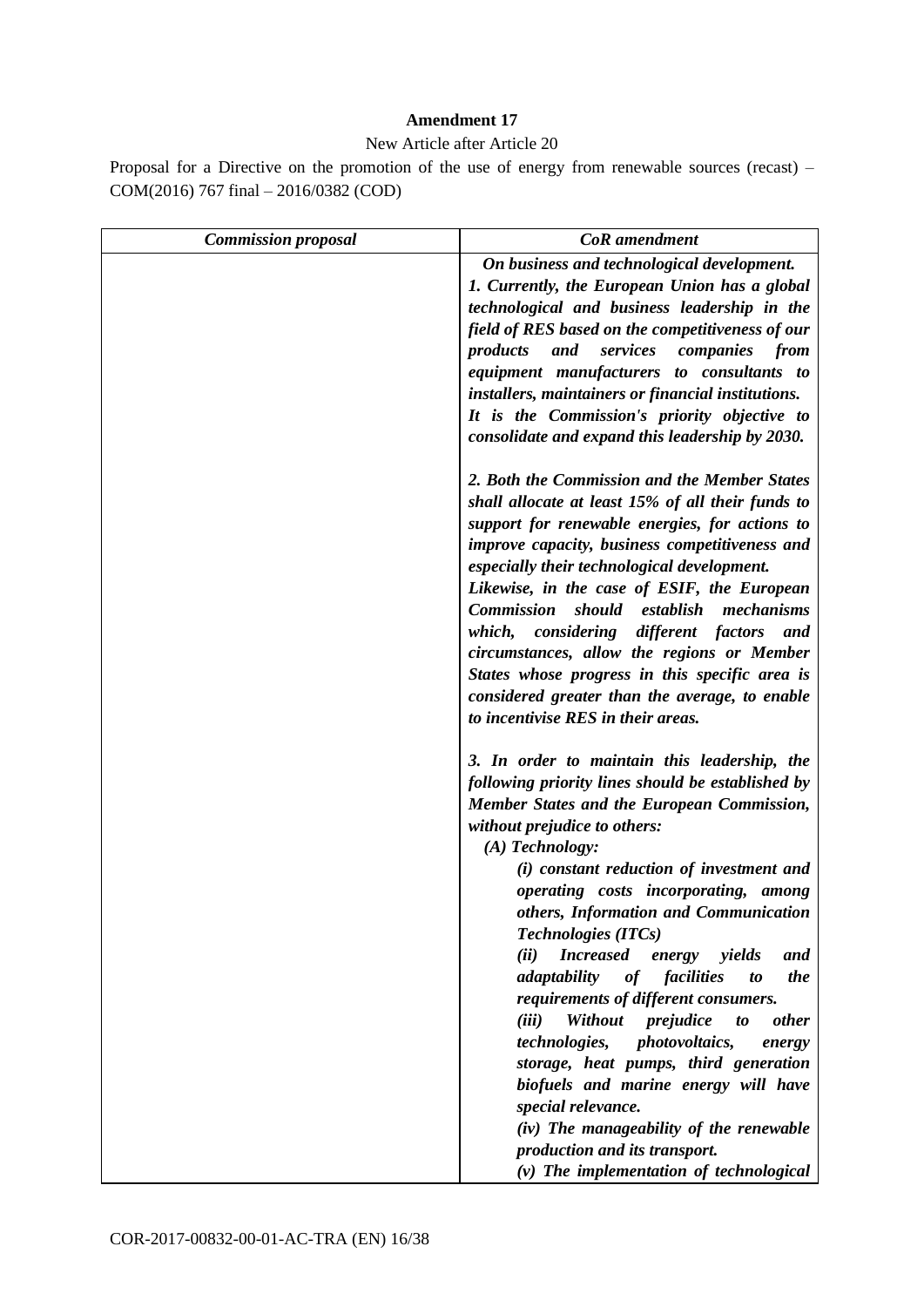| improvements, large or small, in all the                |
|---------------------------------------------------------|
| processes and value chains of the                       |
| renewable sectors.                                      |
| $(B)$ Business:                                         |
|                                                         |
| (i) The development and diffusion of                    |
| different financial instruments.                        |
| <b>Improving</b><br>internal<br><i>business</i><br>(ii) |
| processes by orienting them according to                |
| the interests and expectations of current               |
| or potential customers, improving market                |
| and marketing studies.                                  |
| Facilitate<br>the<br>(iii)<br>exchange<br>оf            |
| methodologies and ways of working of                    |
| companies from different Member States,                 |
| favouring the establishment of long-term                |
| trade agreements and increasing the size                |
| and capacity of companies.                              |
| (iv) Facilitate the transit of information              |
| between the company, university and                     |
| technological centres.                                  |
| 4. The Commission, together with the Member             |
| States, will prepare a specific strategy in this        |
|                                                         |
| field before 31.12.2018, characterizing the             |
| priority lines and, depending on the evolution of       |
| the different renewable sectors and geographic          |
| areas, bottlenecks, opportunities and the public        |
| actions that can take place in the next decade.         |
|                                                         |
| 5. Where relevant, Member States shall assess           |
| develop<br>electricity<br>need<br>to<br>the<br>storage  |
| infrastructures so as to boost the integration of       |
| energy from renewable sources.                          |
|                                                         |

Concerning points 1 to 4

The total absence of a direct and explicit reference to these extremely important subjects (business and technological development) in relation to the thoroughness with which others are treated is considered out of place in a European Directive.

Concerning point 5

Steps to encourage the production of renewable energy cannot be dissociated from the need for storage infrastructure. This is a particularly pressing need in island and outermost regions with isolated micro-networks.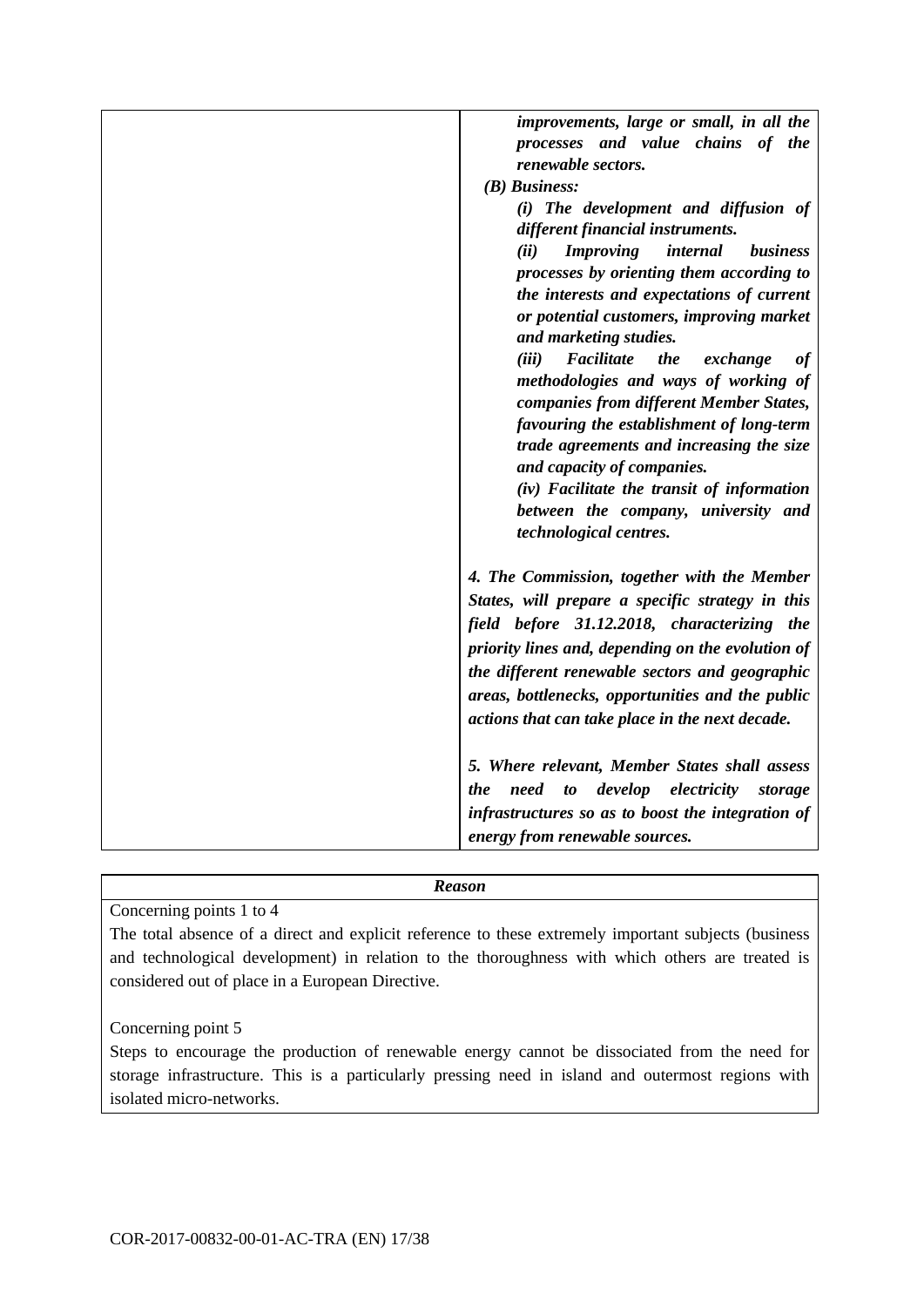#### **Amendment 18**

#### Article 22(1)

Proposal for a Directive on the promotion of the use of energy from renewable sources (recast) – COM(2016) 767 final – 2016/0382 (COD)

| <b>Commission proposal</b>                                                                   | <b>CoR</b> amendment                                                                         |
|----------------------------------------------------------------------------------------------|----------------------------------------------------------------------------------------------|
| Member States shall ensure that renewable                                                    | Member States shall ensure that renewable                                                    |
| energy communities are entitled to generate,                                                 | energy communities are entitled to generate,                                                 |
| consume, store and sell renewable energy,                                                    | consume, store and sell renewable energy,                                                    |
| including through power purchase agreements,                                                 | including through power purchase agreements,                                                 |
| being<br>subject to<br>disproportionate<br>without                                           | without being<br>subject to<br>disproportionate                                              |
| procedures and charges that are not cost-<br>reflective.                                     | procedures and charges that are not cost-<br>reflective.                                     |
| For the purposes of this Directive, a renewable                                              | For the purposes of this Directive, a renewable                                              |
| energy community shall be an SME or a not-for-                                               | energy community shall be an SME or a not-for-                                               |
| profit organisation, the shareholders or members                                             | profit organisation, the shareholders or members                                             |
| of which cooperate in the generation, distribution,                                          | of which cooperate in the generation, distribution,                                          |
| storage or supply of energy from renewable                                                   | storage or supply of energy from renewable                                                   |
| sources, fulfilling at least four out of the                                                 | sources, fulfilling at least four out of the                                                 |
| following criteria:                                                                          | following criteria:                                                                          |
| (a) shareholders or members are natural persons,                                             | (a) shareholders or members are natural persons,                                             |
| local authorities, including municipalities, or                                              | <i>regional or</i> local<br>authorities, including                                           |
| SMEs operating in the fields or renewable                                                    | municipalities, or SMEs operating in the fields or                                           |
| energy;                                                                                      | renewable energy;                                                                            |
| (b) at least 51% of the shareholders or members                                              | (b) at least 51% of the shareholders or members                                              |
| with voting rights of the entity are natural                                                 | with voting rights of the entity are natural                                                 |
| persons;                                                                                     | persons;                                                                                     |
| (c) at least 51% of the shares or participation                                              | (c) at least 51% of the shares or participation                                              |
| rights of the entity are owned by local members,                                             | rights of the entity are owned by local members,                                             |
| i.e. representatives of local public and local                                               | i.e. representatives of local public and local                                               |
| private socio-economic interests or citizen having                                           | private socio-economic interests or citizen having                                           |
| a direct interest in the community activity and its                                          | a direct interest in the community activity and its                                          |
| impacts;                                                                                     | impacts;                                                                                     |
| (d) at least 51% of the seats in the board of                                                | (d) at least 51% of the seats in the board of                                                |
| directors or managing bodies of the entity are                                               | directors or managing bodies of the entity are                                               |
| reserved to local members, i.e. representatives of                                           | reserved to local members, i.e. representatives of                                           |
| local public and local private socio-economic                                                | local public and local private socio-economic                                                |
| interests or citizens having a direct interest in the<br>community activity and its impacts; | interests or citizens having a direct interest in the<br>community activity and its impacts; |
| (e) the community has not installed more than $18$                                           | (e) the community has not installed more than $30$                                           |
| MW of renewable capacity for electricity, heating                                            | MW of renewable capacity for electricity, heating                                            |
| and cooling and transport as a yearly average in                                             | and cooling and transport as a yearly average in                                             |
| the previous 5 year.                                                                         | the previous 5 year.                                                                         |

# *Reason*

Renewable energy communities can be an essential tool on empowering local sustainable energy production. Regional authorities may also play a role in this context and the threshold on the size of the energy production of such communities should not be too restrictive.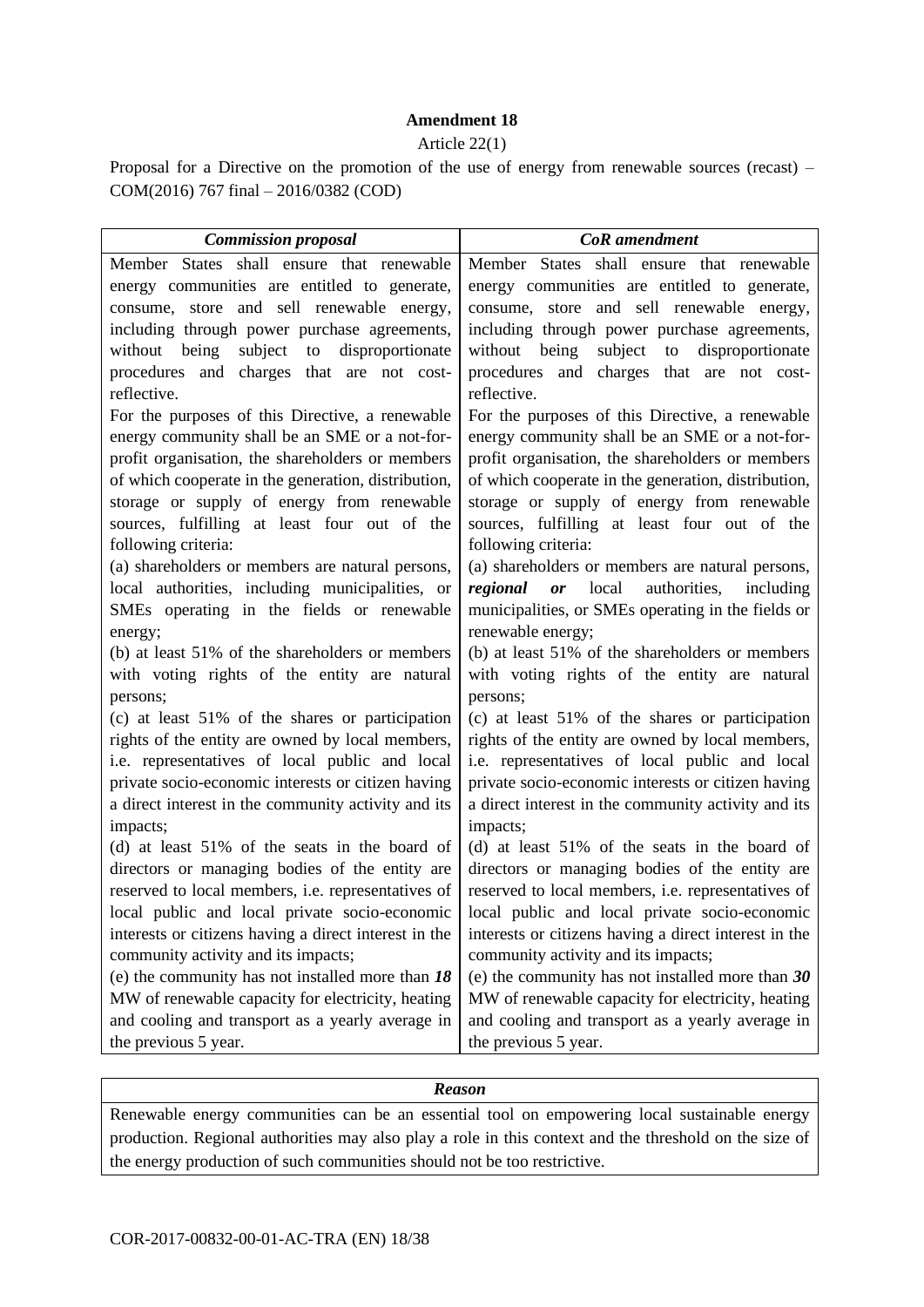## **Amendment 19**

#### Article 23

| <b>Commission proposal</b>                                                                                                                                                                                                                                                                                                                                                                                                                                                                                                                                                                                                                                                                                                                                                                                                                                             | <b>CoR</b> amendment                                                                                                                                                                                                                                                                                                                                                                                                                                                               |
|------------------------------------------------------------------------------------------------------------------------------------------------------------------------------------------------------------------------------------------------------------------------------------------------------------------------------------------------------------------------------------------------------------------------------------------------------------------------------------------------------------------------------------------------------------------------------------------------------------------------------------------------------------------------------------------------------------------------------------------------------------------------------------------------------------------------------------------------------------------------|------------------------------------------------------------------------------------------------------------------------------------------------------------------------------------------------------------------------------------------------------------------------------------------------------------------------------------------------------------------------------------------------------------------------------------------------------------------------------------|
| 1. In order to facilitate the penetration of<br>renewable energy in the heating and cooling<br>sector, each Member State shall endeavour to<br>increase the share of renewable energy supplied<br>for heating and cooling by at least 1 percentage<br>point (pp) every year, expressed in terms of<br>national share of final energy consumption and<br>calculated according to the methodology set out<br>in Article 7.                                                                                                                                                                                                                                                                                                                                                                                                                                               | 1. In order to facilitate the penetration of<br>renewable energy and/or waste heat or cold in<br>the heating and cooling sector, each Member<br>State shall endeavour to increase the share of<br>renewable energy and/or waste heat or cold<br>supplied for heating and cooling by at least 1<br>percentage point (pp) every year, expressed in<br>terms of national share of final<br>energy<br>consumption and calculated according to the<br>methodology set out in Article 7. |
| 2. Member States may designate and make<br>public, on the basis of objective and non-<br>discriminatory criteria, a list of measures and the<br><i>implementing</i> entities, such as <i>fuel</i> suppliers,<br>which shall contribute to the increase set out in<br>paragraph 1.                                                                                                                                                                                                                                                                                                                                                                                                                                                                                                                                                                                      | 2. Member States may designate and make<br>public, on the basis of objective and non-<br>discriminatory criteria, a list of measures and the<br><i>collaborative</i> entities, such as <i>energy</i> suppliers,<br>which shall contribute to <i>implement and assess</i><br>the increase set out in paragraph 1.                                                                                                                                                                   |
| 3. The increase set out in paragraph $1$ may be<br>implemented through one or more of the<br>following options:<br>(a) physical incorporation of renewable energy $\boldsymbol{in}$<br>the energy and energy fuel supplied for heating<br>and cooling;<br>mitigation measures<br>$(b)$ direct<br>such<br><i>as</i><br>of highly efficient renewable<br>installation<br>heating and cooling systems in buildings or<br>renewable energy use for industrial heating and<br>cooling processes;<br>(c) indirect mitigation measures covered by<br>tradable certificates proving compliance with<br>the obligation through support to indirect<br>mitigation measures, carried out by another<br>economic operator such as an independent<br>renewable technology installer or energy service<br><i>ESCO</i><br>company<br>providing<br>renewable<br>installation services. | 3. The increase set out in paragraph 1 shall be<br>implemented through:<br>(a) the physical incorporation of $new$ renewable<br>energy from heating and cooling systems;<br>(b) processes directly linked to buildings and<br>industry or some primary sector processes; $(c)$<br>policy<br><i>other</i><br>measures<br>with<br>effects<br>commensurate with what is set out in paragraph<br>1, such as national fiscal measures or other<br>economic incentives.                  |
|                                                                                                                                                                                                                                                                                                                                                                                                                                                                                                                                                                                                                                                                                                                                                                                                                                                                        | 4. The different measures to be implemented<br>shall consider that:                                                                                                                                                                                                                                                                                                                                                                                                                |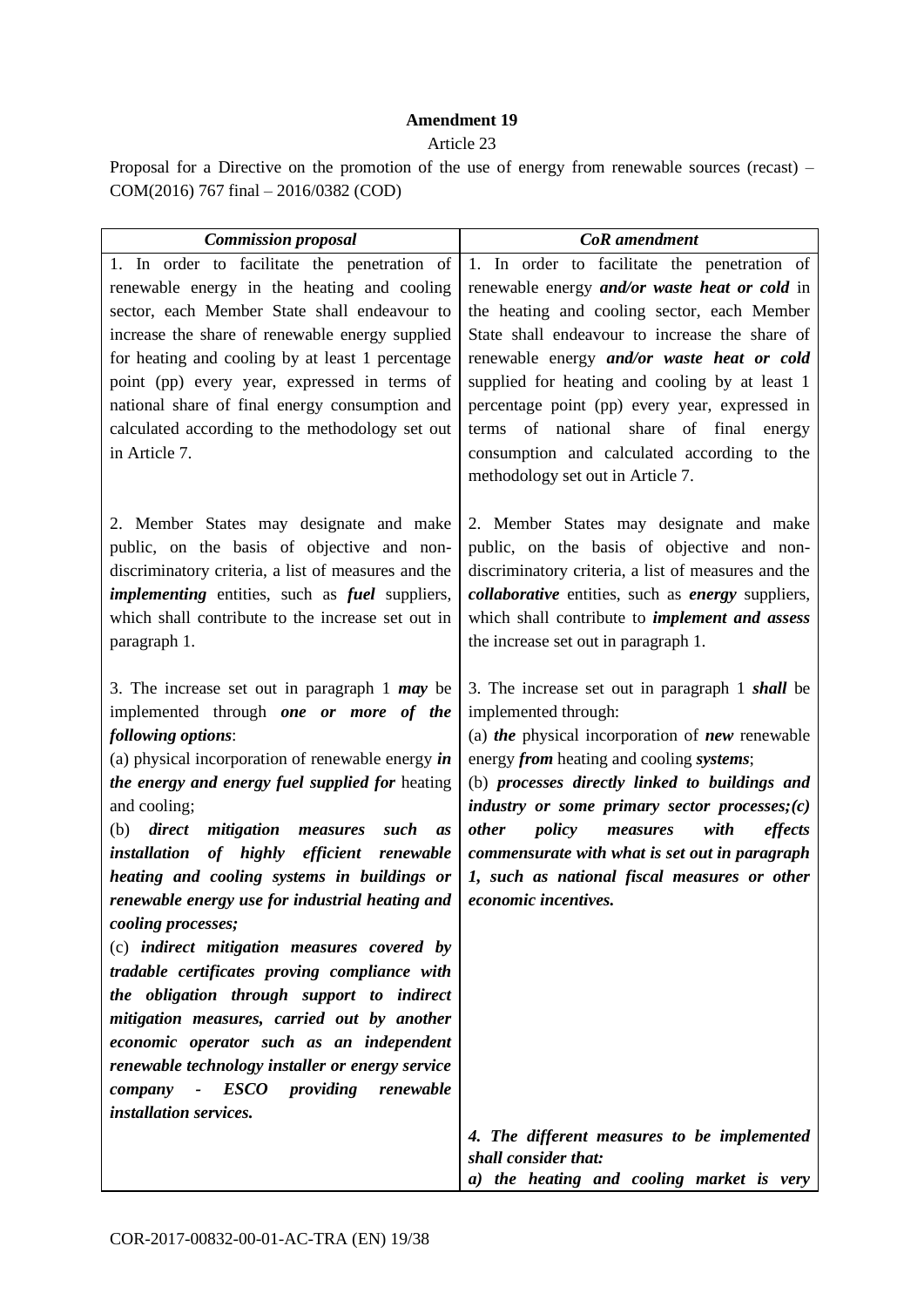| fragmented and depends on the type of                      |
|------------------------------------------------------------|
| consumer, the degree of centralisation, the fuel           |
| previously used, etc.                                      |
|                                                            |
| b) tackling the obstacles to more efficient and            |
| sustainable heating and cooling will require               |
| action at local, regional and national level,              |
| within a supportive European framework.                    |
| In this way Member States may use or develop:              |
| (a) initiatives to improve the financing and               |
| <i>profitability.</i>                                      |
| (i) tradable certificates proving compliance               |
| with the obligation through support to                     |
| <i>indirect</i> mitigation measures, <i>carried out by</i> |
| <i>another economic operator</i> such as <i>an</i>         |
| independent renewable technology installer                 |
| service<br>company<br>(ESCO)<br>energy<br>0r               |
| providing renewable installation services.                 |
| (ii) review their property laws to address                 |
| how to share benefits from renewable                       |
| energy improvements between landlords and                  |
| tenants or the residents of multi-apartment                |
| buildings.                                                 |
| (iii) support local and regional actors who                |
| can improve the bankability of renewable                   |
| heating and cooling <i>investments through</i>             |
|                                                            |
| 'bundling' individual projects into bigger                 |
| investment packages (aggregates).                          |
| (iv) establish one-stop-shop for investment                |
| advice (encompassing advisory services,                    |
| <b>Project Development Assistance and project</b>          |
| financing).                                                |
| $(v)$ encourage retail banks to offer products             |
| adapted for renovation of privately rented                 |
| buildings (e.g. deferred mortgages, term                   |
| loans) that could be supported with public                 |
| support.                                                   |
| (vi) direct subsidies to investments will be               |
| avoided unless the installation supported                  |
| has some added value as innovation, high                   |
| efficiency, replicability, etc.                            |
| (b) initiatives to improve the public knowledge            |
| and confidence of technologies and suppliers:              |
| (i) using inspections of boilers to provide                |
| <i>information</i><br><i>on the</i> renewable<br>systems   |
| benefits in the replacement of existing                    |
| heating and cooling systems.                               |
| (ii) setting up and advertising websites with              |
| prices (plus environmental items, technical                |
| availability and reliability, etc.), comparison            |
| tools on a lifetime scheme in order to help                |
|                                                            |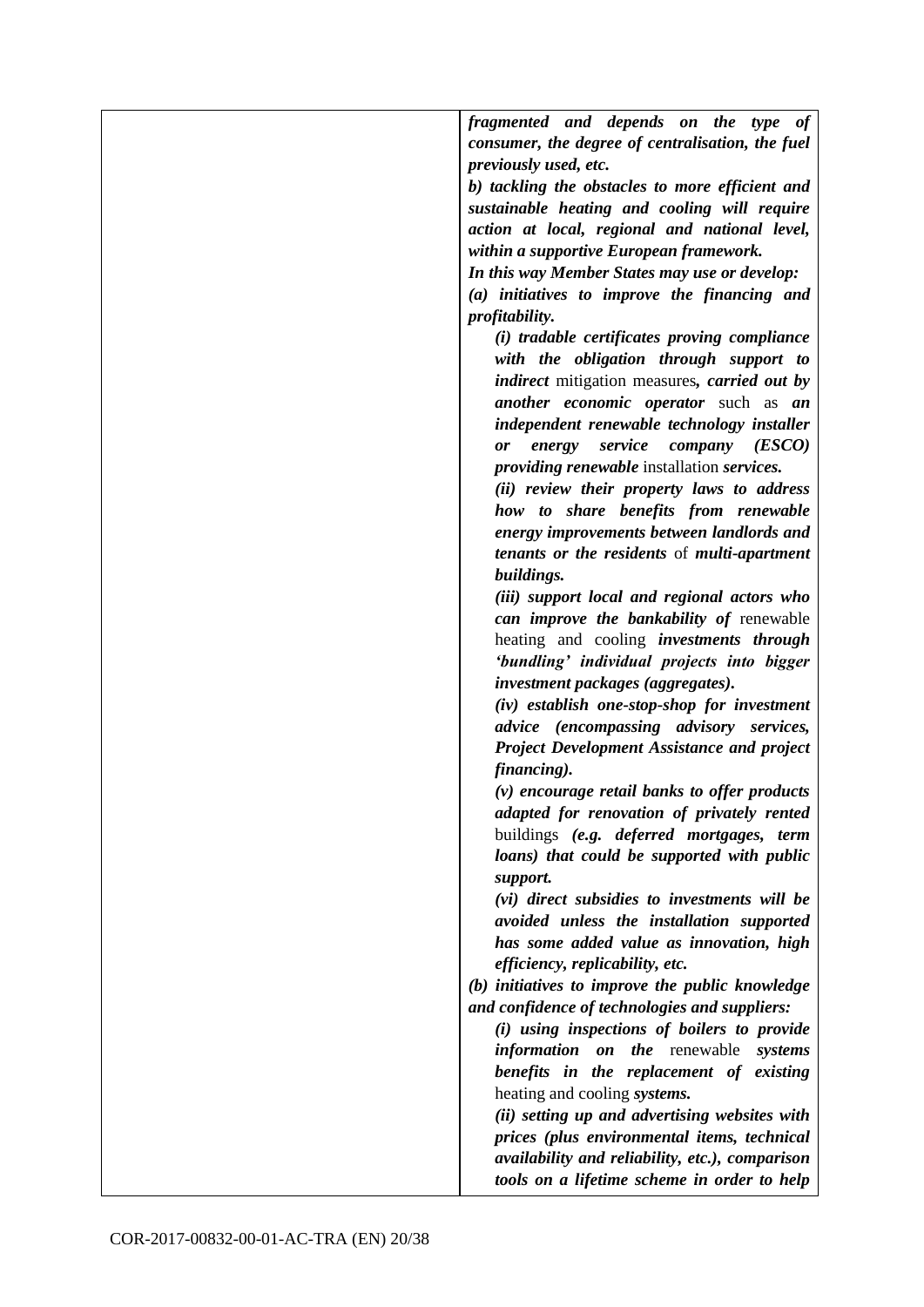| 4. Member States may use the established<br>structures under the national energy efficiency<br>obligation schemes set out in Article 7a of<br>Directive 2012/27/EU to implement and monitor<br>the measures referred to in Paragraph 2. | confidence of potential clients.<br>(iv) develop long-term communication and<br>advertisement campaigns defined according<br>to the type of potential consumer, renewable<br>the<br>technology<br>selected<br>or<br>sector<br>stakeholder.<br>(c) initiatives to empower the installation and<br>operation and maintenance companies.<br>(i) without prejudice to other technological<br>development initiatives, sectoral<br>round<br><b>between</b><br>technological<br>tables<br>centres,<br>equipment industry, engineering firms and<br>installers will be implemented to help the<br>latter improve their services and products.<br>(ii) work with stakeholders (especially bodies<br>such as consumers, installers or architect<br>associations) to segment them and raise<br>their interests, awareness and priorities<br>about renewable energies, as a way to<br>inspire the broad communication campaigns<br>needed.<br>(d) initiatives to bolster improve the sector.<br>(i) the established structures under the<br>national energy efficiency obligation schemes<br>set out in Article 7a of Directive 2012/27/EU<br>to implement and monitor the measures<br>referred to in Paragraph 2.<br>(ii) supporting local and regional authorities<br>in preparing strategies for the promotion of |
|-----------------------------------------------------------------------------------------------------------------------------------------------------------------------------------------------------------------------------------------|-----------------------------------------------------------------------------------------------------------------------------------------------------------------------------------------------------------------------------------------------------------------------------------------------------------------------------------------------------------------------------------------------------------------------------------------------------------------------------------------------------------------------------------------------------------------------------------------------------------------------------------------------------------------------------------------------------------------------------------------------------------------------------------------------------------------------------------------------------------------------------------------------------------------------------------------------------------------------------------------------------------------------------------------------------------------------------------------------------------------------------------------------------------------------------------------------------------------------------------------------------------------------------------------------------------|
|                                                                                                                                                                                                                                         | renewable heating and cooling.                                                                                                                                                                                                                                                                                                                                                                                                                                                                                                                                                                                                                                                                                                                                                                                                                                                                                                                                                                                                                                                                                                                                                                                                                                                                            |
| 5. The entities designated under paragraph 2 shall                                                                                                                                                                                      | 5. The entities designated under paragraph 2 shall                                                                                                                                                                                                                                                                                                                                                                                                                                                                                                                                                                                                                                                                                                                                                                                                                                                                                                                                                                                                                                                                                                                                                                                                                                                        |
| ensure that their contribution is measurable and                                                                                                                                                                                        | ensure that their contribution is measurable and                                                                                                                                                                                                                                                                                                                                                                                                                                                                                                                                                                                                                                                                                                                                                                                                                                                                                                                                                                                                                                                                                                                                                                                                                                                          |
| verifiable and shall report annually starting from                                                                                                                                                                                      | verifiable and shall report annually starting from                                                                                                                                                                                                                                                                                                                                                                                                                                                                                                                                                                                                                                                                                                                                                                                                                                                                                                                                                                                                                                                                                                                                                                                                                                                        |
| 30 June 2021, to the authority designated by the                                                                                                                                                                                        | 30 June 2021, to the authority designated by the                                                                                                                                                                                                                                                                                                                                                                                                                                                                                                                                                                                                                                                                                                                                                                                                                                                                                                                                                                                                                                                                                                                                                                                                                                                          |
| Member State, on:                                                                                                                                                                                                                       | Member State, on:                                                                                                                                                                                                                                                                                                                                                                                                                                                                                                                                                                                                                                                                                                                                                                                                                                                                                                                                                                                                                                                                                                                                                                                                                                                                                         |
| (a) the total amount of energy supplied for                                                                                                                                                                                             | (a) the total amount of energy supplied for                                                                                                                                                                                                                                                                                                                                                                                                                                                                                                                                                                                                                                                                                                                                                                                                                                                                                                                                                                                                                                                                                                                                                                                                                                                               |
| heating and cooling;                                                                                                                                                                                                                    | heating and cooling;                                                                                                                                                                                                                                                                                                                                                                                                                                                                                                                                                                                                                                                                                                                                                                                                                                                                                                                                                                                                                                                                                                                                                                                                                                                                                      |
| (b) the total amount of renewable energy supplied                                                                                                                                                                                       | (b) the total amount of renewable energy <i>and/or</i>                                                                                                                                                                                                                                                                                                                                                                                                                                                                                                                                                                                                                                                                                                                                                                                                                                                                                                                                                                                                                                                                                                                                                                                                                                                    |
| for heating and cooling;                                                                                                                                                                                                                | waste heat or cold supplied for heating and                                                                                                                                                                                                                                                                                                                                                                                                                                                                                                                                                                                                                                                                                                                                                                                                                                                                                                                                                                                                                                                                                                                                                                                                                                                               |
| (c) the share of renewable energy in the total                                                                                                                                                                                          | cooling;                                                                                                                                                                                                                                                                                                                                                                                                                                                                                                                                                                                                                                                                                                                                                                                                                                                                                                                                                                                                                                                                                                                                                                                                                                                                                                  |
| amount of energy supplied for heating and                                                                                                                                                                                               | (c) the share of renewable energy <i>and/or waste</i>                                                                                                                                                                                                                                                                                                                                                                                                                                                                                                                                                                                                                                                                                                                                                                                                                                                                                                                                                                                                                                                                                                                                                                                                                                                     |
|                                                                                                                                                                                                                                         |                                                                                                                                                                                                                                                                                                                                                                                                                                                                                                                                                                                                                                                                                                                                                                                                                                                                                                                                                                                                                                                                                                                                                                                                                                                                                                           |

*potential or current consumers to decide the more interesting equipment, installation,* 

*(iii) establish and advertise transparent mechanisms for the resolution of conflicts between users and suppliers that encourage them to offer better services and increase the* 

*fuel provider, etc.*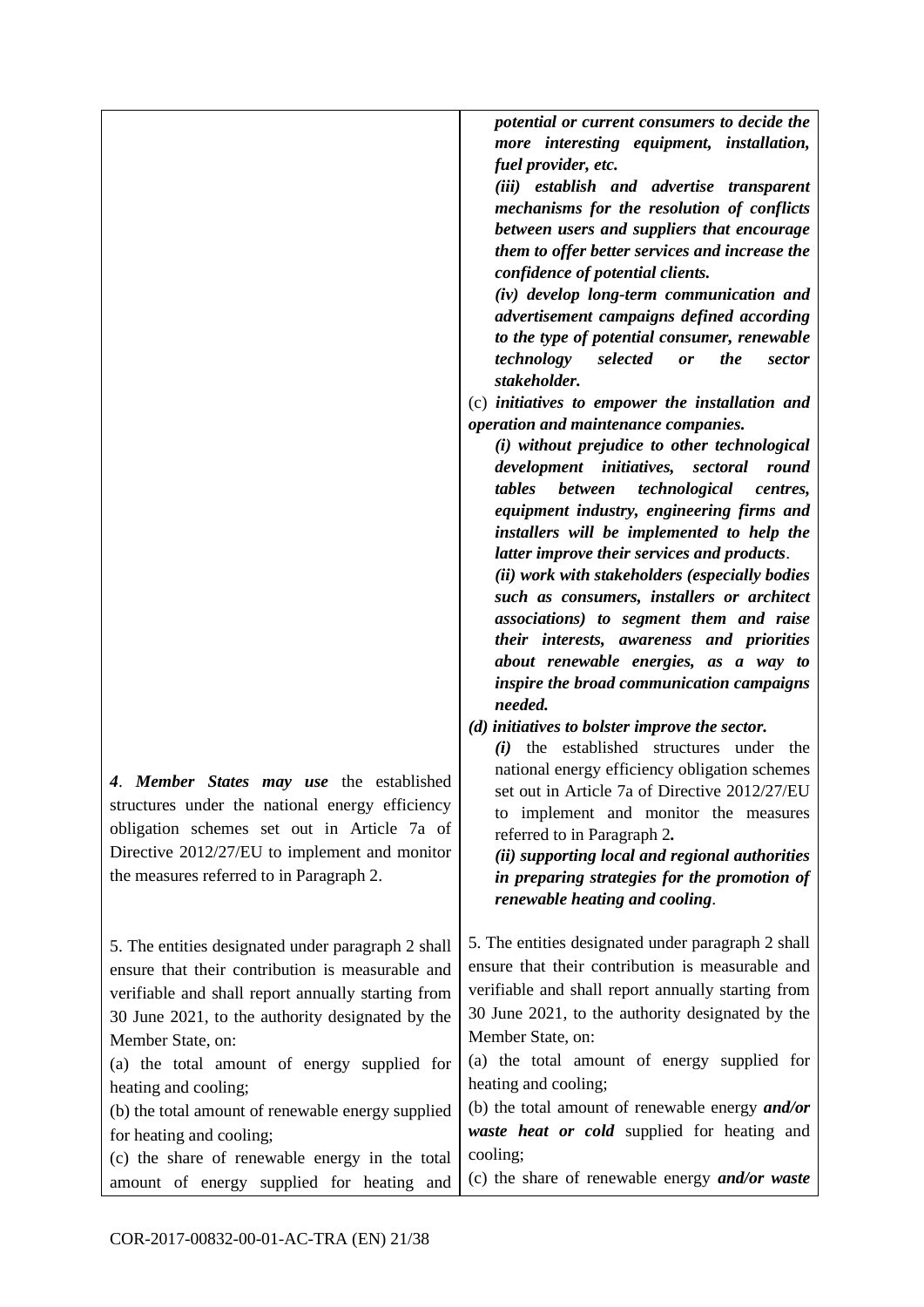| cooling; and                             | <b>heat or cold</b> in the total amount of energy |
|------------------------------------------|---------------------------------------------------|
|                                          |                                                   |
| (d) the type of renewable energy source. | supplied for heating and cooling; and             |
|                                          | (d) the type of renewable energy source and the   |
|                                          | basic characteristics of the equipment of heating |
|                                          | and cooling existing in the different points of   |
|                                          | consumption                                       |
|                                          |                                                   |

# Concerning 23(1), (3), (5)

The substitution of fossil fuels and the reduction of primary energy consumption means that it is important for the heating and cooling sector to take not only renewable energies, but also surplus heat and co-products into consideration. If the desired objectives are to be achieved, it is also important to make economic incentives and fiscal measures possible.

# Concerning 23(2)

The correction is simply to clarify the meaning of these entities. Energy supply is a concept that does not cover fuel only. In fact, energy could be supplied through fuel, electricity or solar energy.

# Concerning 23(4)

Heating and cooling is a very important matter in EU. Last year the Commission published a specific strategy. Many of those ideas are not reflected in this directive and we have recovered them. Otherwise we have introduced some new ideas such as avoiding direct subsidies or the developing consumer confidence.

Concerning 23(5)

In order to have a better knowledge of the sector and the possibilities of future development, it is essential to know the state and characteristics of existing facilities. This information can be collected by the fuel supplier, thus allowing verification of Administration registered data.

# **Amendment 20**

# Article 24(4)

| <b>Commission proposal</b>                               | CoR amendment                                       |
|----------------------------------------------------------|-----------------------------------------------------|
| Member States shall lay down the necessary               | Member States shall lay down the necessary          |
| measures to ensure <i>non-discriminatory</i> access to   | measures to ensure <i>a regulated</i> access to DHC |
| DHC systems for heat and cold produced from              | systems for heat and cold produced from             |
| renewable energy sources and for waste heat and          | renewable energy sources and for waste heat and     |
| cold. This <i>non-discriminatory</i> access shall enable | cold. This access shall enable supply of heating    |
| <i>direct</i> supply of heating or cooling from such     | or cooling from such sources to the district        |
| sources to customers connected to the district           | heating or cooling system by suppliers other than   |
| heating or cooling system by suppliers other than        | the operator of the district heating or cooling     |
| the operator of the district heating or cooling          | system.                                             |
| system.                                                  |                                                     |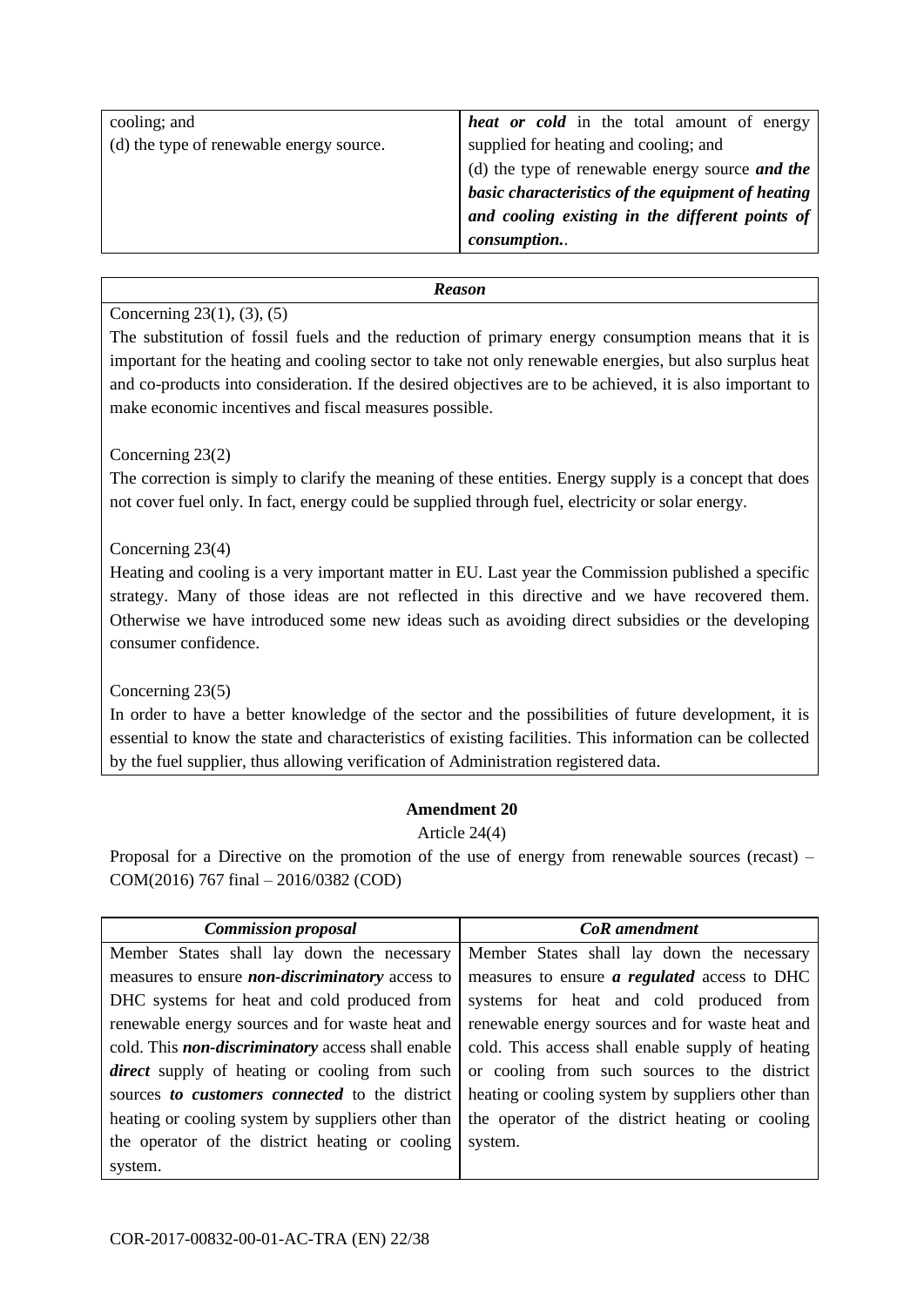A general right for third party actors to sell heating or cooling directly to end-users would be counterproductive and not cost-efficient. It creates uncertainty for investments and unclear long term responsibility. An unbundling of the grid and the supply operations increases costs for end-users.

# **Amendment 21**

(6)

Proposal for a Regulation on the internal market for electricity (recast) – COM(2016) 861 final

| <b>Commission proposal</b>                                                                        | CoR amendment                                                                                   |
|---------------------------------------------------------------------------------------------------|-------------------------------------------------------------------------------------------------|
|                                                                                                   | More market integration and the change towards   More market integration and the change towards |
| more volatile electricity production requires more volatile electricity production requires       |                                                                                                 |
| increased efforts to coordinate national energy   increased efforts to coordinate national energy |                                                                                                 |
| policies with neighbours and to use the                                                           | policies with neighbours and to use the                                                         |
| opportunities of cross-border electricity trade.                                                  | opportunities of cross-border electricity trade,                                                |
|                                                                                                   | while maintaining a level playing field and                                                     |
|                                                                                                   | upholding the principle of reciprocity.                                                         |

#### *Reason*

The involvement of third countries in the EU internal market in electricity can be highly significant for some Member States. When trading with third countries, therefore, it is very important to ensure a level playing field, and the same conditions for market access (principle of reciprocity).

#### **Amendment 22**

#### (8)

Proposal for a Regulation on the internal market for electricity (recast) – COM(2016) 861 final

| <b>Commission proposal</b>                        | CoR amendment                                                                         |
|---------------------------------------------------|---------------------------------------------------------------------------------------|
|                                                   | Core market principles should set out that Core market principles should set out that |
| electricity prices are to be determined through   | electricity prices are to be determined through                                       |
| demand and supply. Those prices should signal     | demand and supply. Those prices should signal                                         |
| when electricity is needed, providing market-     | when electricity is needed, providing market-                                         |
| based incentives for investments into flexibility | based incentives for investments into flexibility                                     |
| flexible<br>generation,<br>such<br>as<br>sources  | flexible<br>such as<br>generation,<br>sources                                         |
| interconnection, demand response or storage.      | interconnection, demand response or storage.                                          |
|                                                   | With these objectives in mind, the Member                                             |
|                                                   | States should gradually phase out price                                               |
|                                                   | regulation.                                                                           |

#### *Reason*

In many Member States, electricity prices do not follow demand and supply but are regulated by the public authorities. Price regulation can limit the development of effective competition and discourage investments and the entry of new suppliers into the market. The new market design aims at ensuring that electricity prices are free of any public intervention. The European Commission's proposal on the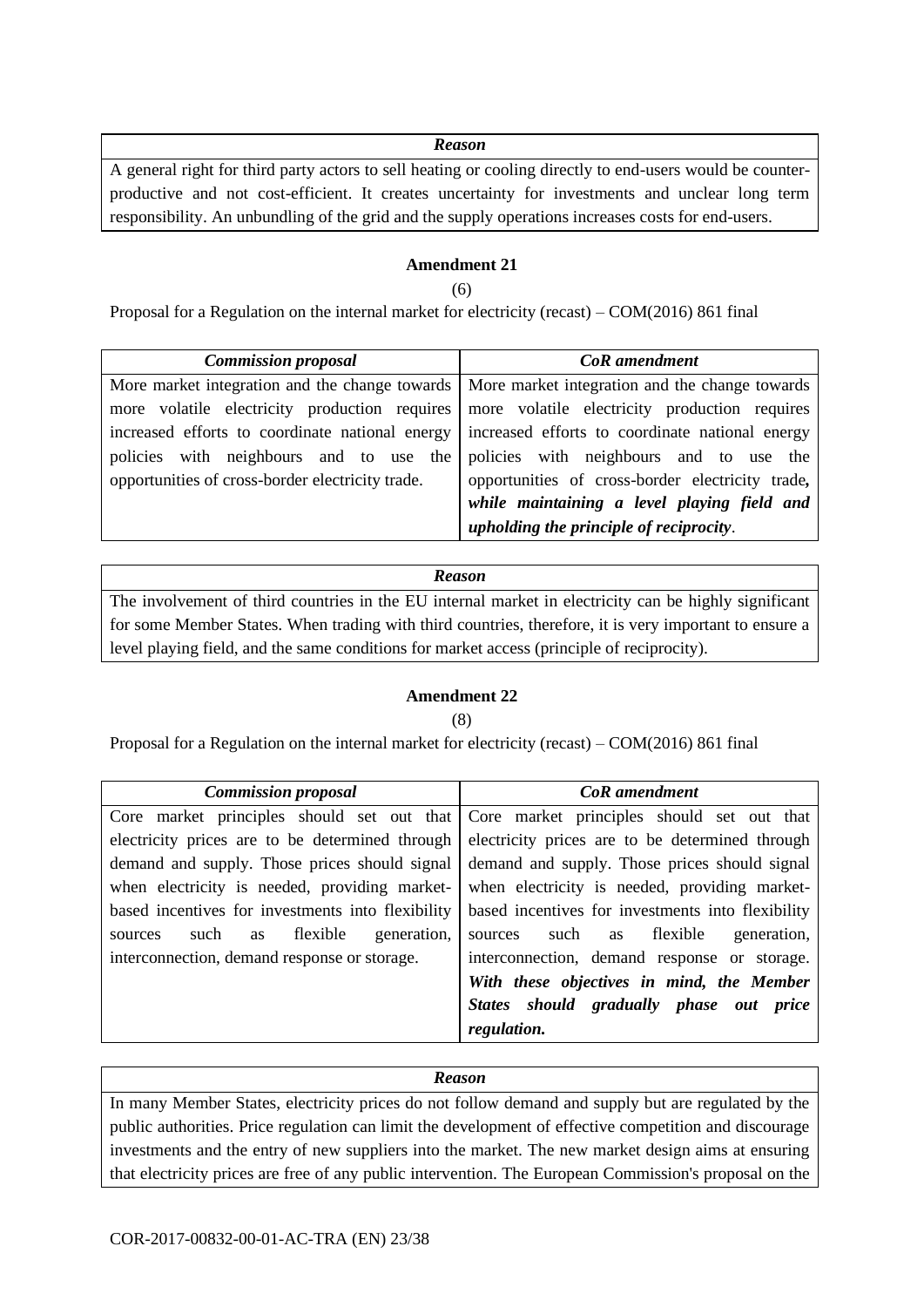abolition of price regulation is welcomed in principle but this should happen gradually.

# **Amendment 23**

(24)

Proposal for a Directive on common rules for the internal market in electricity (recast) – COM(2016) 864 final

| <b>Commission proposal</b>                                                                           | <b>CoR</b> amendment                                                                                 |
|------------------------------------------------------------------------------------------------------|------------------------------------------------------------------------------------------------------|
| All consumers should be able to benefit from                                                         | All consumers should be able to benefit from                                                         |
| directly participating in the market, in particular                                                  | directly participating in the market, in particular                                                  |
| by adjusting their consumption according to                                                          | by adjusting their consumption according to                                                          |
| market signals and in return benefit from lower                                                      | market signals and in return benefit from lower                                                      |
| electricity prices or other incentive payments.                                                      | electricity prices or other incentive payments.                                                      |
| The benefits of this active participation are likely                                                 | The benefits of this active participation are likely                                                 |
| to increase over time when electric vehicles, heat                                                   | to increase over time when electric vehicles, heat                                                   |
| pumps and other flexible loads become more                                                           | pumps and other flexible loads become more                                                           |
| competitive. Consumers should be enabled to                                                          | competitive. Consumers should be enabled to                                                          |
| participate in all forms of demand response and                                                      | participate in all forms of demand response and                                                      |
| therefore should have the possibility to opt for                                                     | therefore should have the possibility to opt for                                                     |
| having a smart metering system and a dynamic                                                         | having a smart metering system and a dynamic                                                         |
| electricity pricing contract. This should allow                                                      | electricity pricing contract. This should allow                                                      |
| them to adjust their consumption according to                                                        | them to adjust their consumption according to                                                        |
| real time price signals that reflect the value and                                                   | real time price signals that reflect the value and                                                   |
| cost of electricity or transportation in different                                                   | cost of electricity or transportation in different                                                   |
| time periods, while Member States should ensure                                                      | time periods, while Member States should ensure                                                      |
| a reasonable exposure of consumers to the                                                            | a reasonable exposure of consumers to the                                                            |
| wholesale price risk. Member States should also                                                      | wholesale price risk. Member States should also                                                      |
| ensure that those consumers who choose not to                                                        | ensure that those consumers who choose not to                                                        |
| actively engage in the market are not penalised<br>but instead their informed decision-making on the | actively engage in the market are not penalised<br>but instead their informed decision-making on the |
| options available to them should be facilitated in                                                   | options available to them should be facilitated in                                                   |
| the manner that is the most suitable for domestic                                                    | the manner that is the most suitable for domestic                                                    |
| market conditions.                                                                                   | market conditions. National, regional and local                                                      |
|                                                                                                      | authorities must create the necessary basis for                                                      |
|                                                                                                      | comprehensive<br>receive<br>consumers<br>to                                                          |
|                                                                                                      | information about the requirements<br>and                                                            |
|                                                                                                      | opportunities of market participation. Member                                                        |
|                                                                                                      | States should also ensure specific measures                                                          |
|                                                                                                      | targeted at those consumers that are most                                                            |
|                                                                                                      | vulnerable to the risk of energy poverty in order                                                    |
|                                                                                                      | to ensure their active participation in the                                                          |
|                                                                                                      | market, protect their right to access energy and                                                     |
|                                                                                                      | to enable them to benefit from innovative                                                            |
|                                                                                                      | technology<br>that<br>reduces<br>their<br>energy                                                     |
|                                                                                                      | consumption.                                                                                         |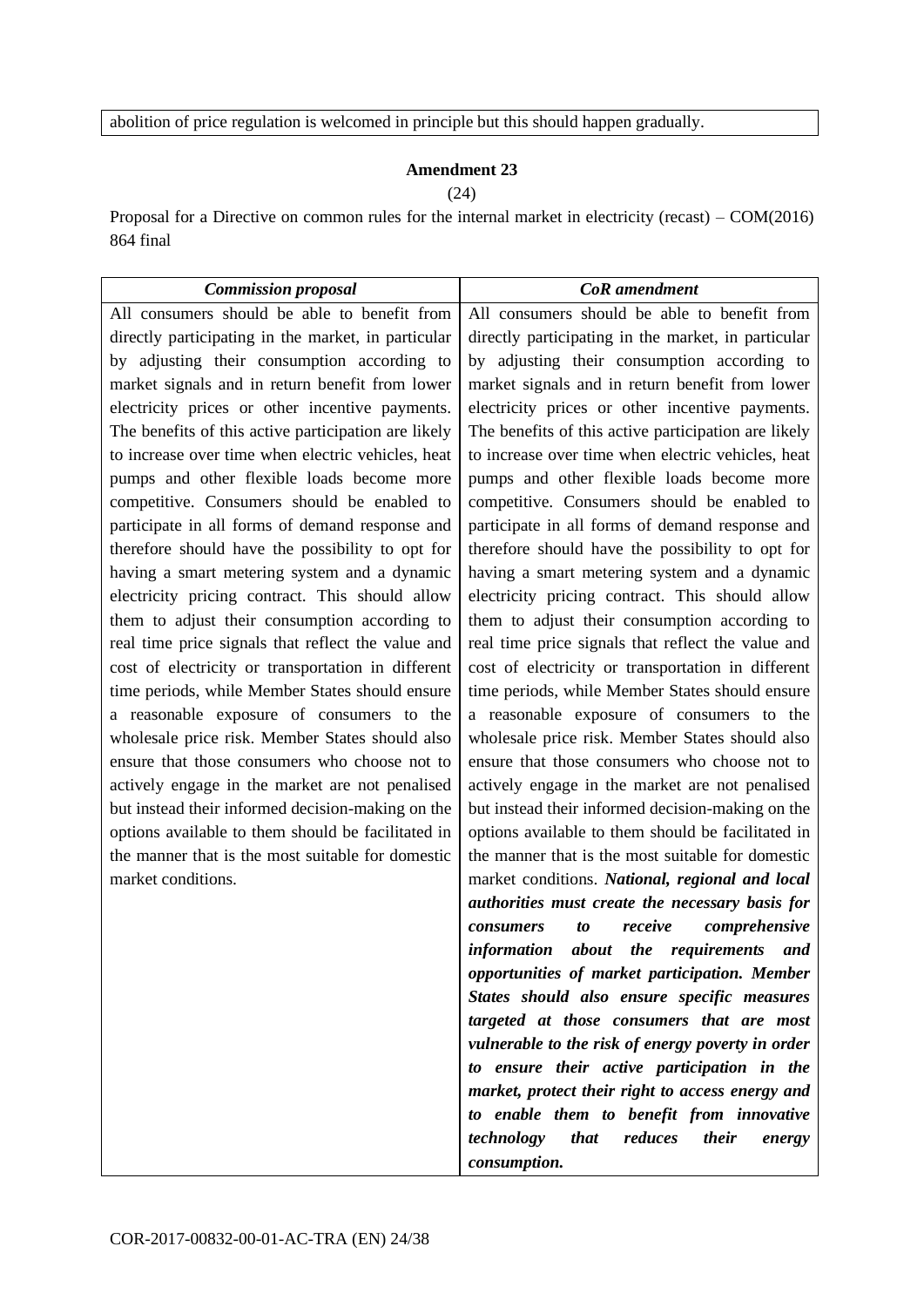The amendment adds a provision to the effect that all authorities must encourage consumers to participate and give them comprehensive information about the relevant requirements and opportunities.

# **Amendment 24**

(30)

Proposal for a Directive on common rules for the internal market in electricity (recast) – COM(2016) 864 final

| <b>Commission proposal</b>                                                                             | <b>CoR</b> amendment                                                                                |
|--------------------------------------------------------------------------------------------------------|-----------------------------------------------------------------------------------------------------|
| Distributed energy technologies and consumer                                                           | Distributed energy technologies and consumer                                                        |
| empowerment have made community energy and                                                             | empowerment have made community energy and                                                          |
| energy cooperatives an effective and cost-                                                             | energy cooperatives an effective and cost-                                                          |
| efficient way to meet citizens' needs and                                                              | efficient way to meet citizens' needs and                                                           |
| expectations regarding energy sources, services                                                        | expectations regarding energy sources, services                                                     |
| and local participation. Community energy offers                                                       | and local participation. Community energy offers                                                    |
| an inclusive option for all consumers to have a                                                        | an inclusive option for all consumers to have a                                                     |
| direct stake in producing, consuming or sharing                                                        | direct stake in producing, consuming or sharing                                                     |
| each<br>other<br>within<br>between<br>energy<br>a                                                      | each<br>other<br>within<br>between<br>energy<br>a                                                   |
| geographically confined community network that                                                         | geographically confined community network that                                                      |
| may operate in an isolated mode or be connected                                                        | may operate in an isolated mode or be connected                                                     |
| to the public distribution network. Community                                                          | to the public distribution network. Community                                                       |
| energy initiatives focus primarily on providing                                                        | energy initiatives focus primarily on providing                                                     |
| affordable energy of a specific kind, such as                                                          | affordable energy of a specific kind, such as                                                       |
| energy, for their members<br>renewable<br><sub>or</sub>                                                | renewable energy, for their members<br><b>or</b>                                                    |
| shareholders rather than prioritising profit-                                                          | shareholders rather than prioritising profit-                                                       |
| making like a traditional energy company. By                                                           | making like a traditional energy company. By                                                        |
| directly engaging with consumers community                                                             | directly engaging with consumers community                                                          |
| initiatives<br>demonstrating<br>are<br>energy<br>their<br>potential in facilitating the up-take of new | initiatives are<br>demonstrating<br>energy<br>their<br>potential in facilitating the up-take of new |
| technologies and consumption patterns, including                                                       | technologies and consumption patterns, including                                                    |
| smart distribution grids and demand response, in                                                       | smart distribution grids and demand response, in                                                    |
| an integrated manner. Community energy can                                                             | an integrated manner. Community energy can                                                          |
| also advance energy efficiency at household level                                                      | also advance energy efficiency at household level                                                   |
| and help fight energy poverty through reduced                                                          | and help fight energy poverty through reduced                                                       |
| and<br>lower<br>tariffs.<br>consumption<br>supply                                                      | lower<br>consumption<br>and<br>supply<br>tariffs.                                                   |
| Community energy also enables certain groups of                                                        | Community energy also enables certain groups of                                                     |
| household consumers to participate in the energy                                                       | household consumers to participate in the energy                                                    |
| market who otherwise might not have been able                                                          | market who otherwise might not have been able                                                       |
| to do so. Where they have been successfully                                                            | to do so. Where they have been successfully                                                         |
| have<br>delivered<br>such<br>initiatives<br>operated                                                   | initiatives<br>have<br>such<br>delivered<br>operated                                                |
| economic, social and environmental value to the                                                        | economic, social and environmental value to the                                                     |
| community that goes beyond the mere benefits                                                           | community that goes beyond the mere benefits                                                        |
| derived from the provision of energy services.                                                         | derived from the provision of energy services.                                                      |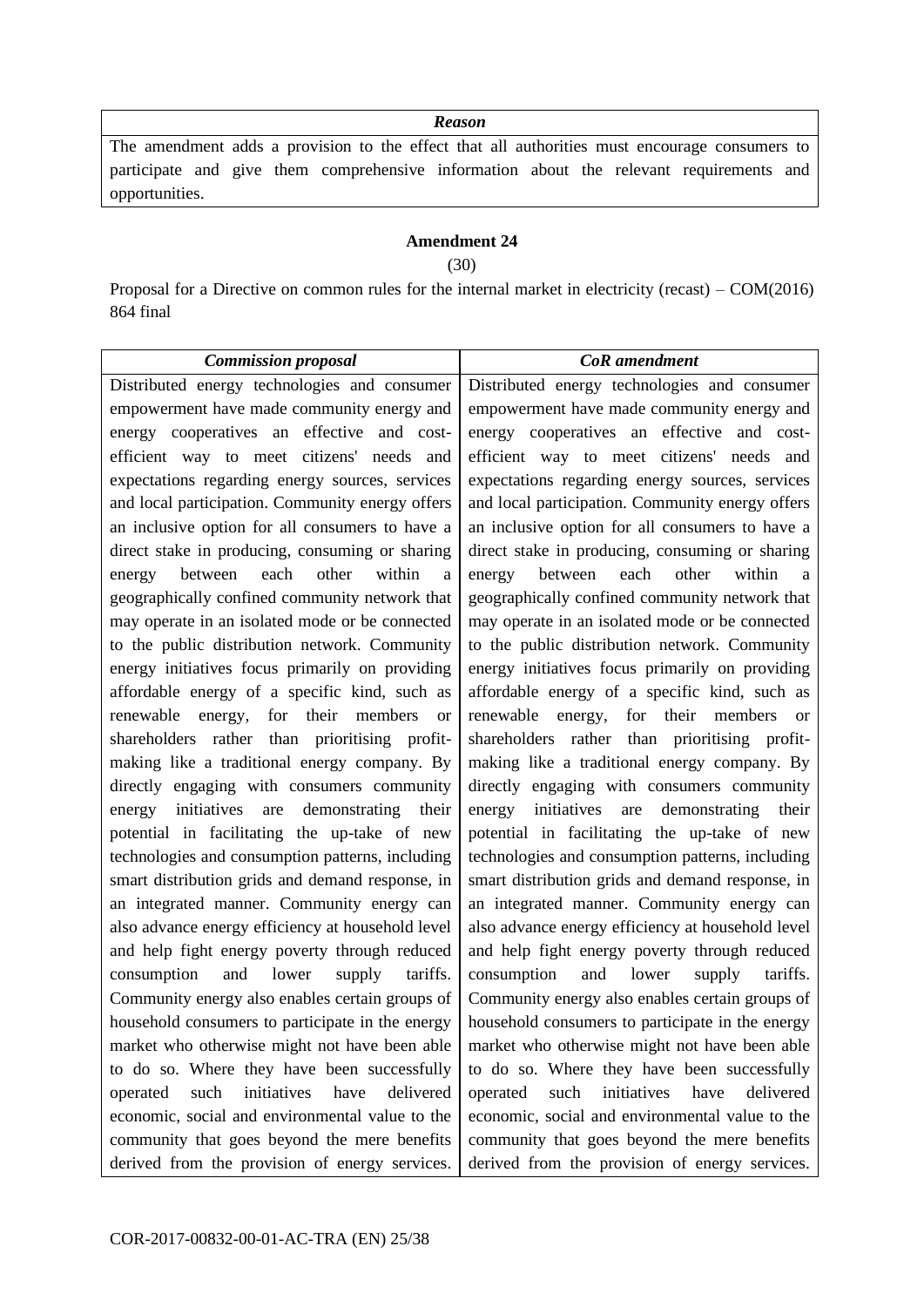Local energy communities should be allowed to operate on the market on a level-playing field without distorting competition. Household consumers should be allowed to voluntarily participate in a community energy initiative as well as to leave, without losing access to the network operated by the community energy initiative or their rights as consumers. Access to a local energy community's network should be granted on fair and cost-reflective terms. Local energy communities should *– in accordance with clearly defined rules –* be allowed to operate on the market on a levelplaying field without distorting competition. Household consumers should be allowed to voluntarily participate in a community energy initiative as well as to leave, without losing access to the network operated by the community energy initiative or their rights as consumers. Access to a local energy community's network should be granted on fair and cost-reflective terms.

#### *Reason*

Local energy communities can be an efficient way of managing energy at local level. In order to encourage the establishment of communities and their participation in the electricity market, it is very important to have an appropriate legal framework to set clear rules for the activities of the communities on the energy market.

#### **Amendment 25**

(38)

Proposal for a Directive on common rules for the internal market in electricity (recast) – COM(2016) 864 final

| <b>Commission proposal</b>                         | CoR amendment                                      |
|----------------------------------------------------|----------------------------------------------------|
| Currently different models for the management of   | Currently different models for the management of   |
| been developed or<br>data have<br>under<br>are     | data have been developed or are<br>under           |
| development in the Member States following the     | development in the Member States following the     |
| deployment of smart<br>metering<br>systems.        | deployment of<br>smart metering<br>systems.        |
| Independently of the data management model it      | Independently of the data management model it      |
| is important that Member States put in place       | is important that Member States put in place       |
| transparent rules under which data can be          | transparent rules under which data can be          |
| accessed under non-discriminatory conditions       | accessed under non-discriminatory conditions       |
| and ensure the highest level of cybersecurity and  | and ensure the highest level of cybersecurity and  |
| data protection as well as the impartiality of the | data protection as well as the impartiality of the |
| entities which handle data.                        | entities which handle data. For consumers to be    |
|                                                    | involved in demand response and have the           |
|                                                    | option of a dynamic pricing system, they must      |
|                                                    | have access via distributors to information        |
|                                                    | about their hourly electricity consumption. It is  |
|                                                    | recommended that such access to information        |
|                                                    | be available for all smart electricity meters and  |
|                                                    | be installed for all contracted power ranges.      |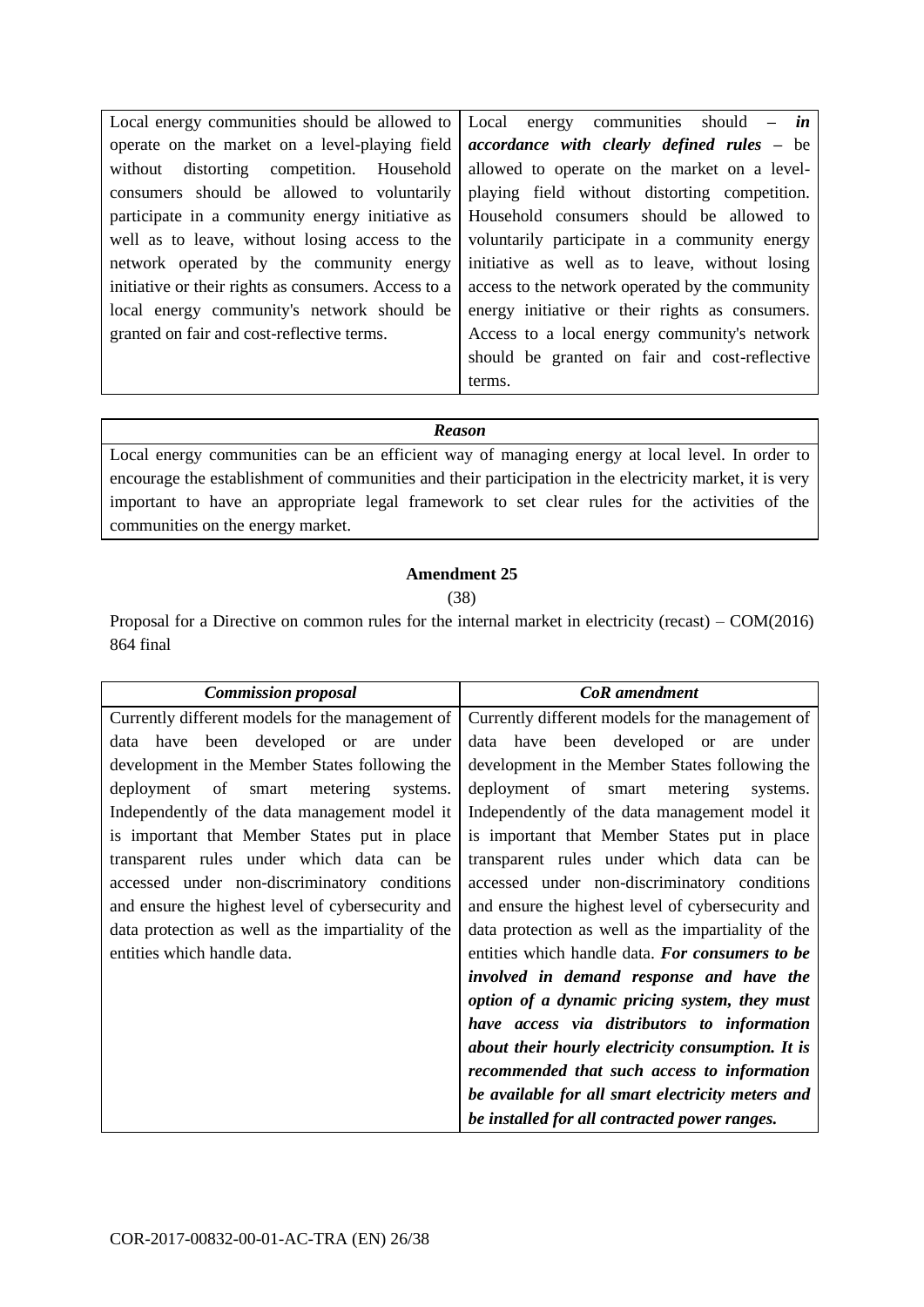Access to information for all smart electricity meters should be a recommendation, not a binding requirement, but must be installed for all contracted power ranges.

# **Amendment 26**

#### (3)

Proposal for a Regulation of the European Parliament and of the Council establishing a European Union Agency for the Cooperation of Energy Regulators (recast) – COM(2016) 863 final – 2016/0378 (COD)

| <b>Commission proposal</b>                           | <b>CoR</b> amendment                                 |
|------------------------------------------------------|------------------------------------------------------|
| It is projected that the need for coordination of    | It is projected that the need for coordination of    |
| national regulatory actions will increase further in | national regulatory actions will increase further in |
| the coming years. Europe's energy system is in       | the coming years. Europe's energy system is in       |
| the middle of its most profound change in            | the middle of its most profound change in            |
| decades. More market integration and the change      | decades. More market integration and the change      |
| towards more variable electricity production         | towards more variable electricity production         |
| requires increased efforts to coordinate national    | requires increased efforts to coordinate national    |
| energy policies with neighbours and to use the       | energy policies with neighbours and to use the       |
| opportunities of cross-border electricity trade.     | opportunities of cross-border electricity trade. It  |
|                                                      | is also important to strengthen the national         |
|                                                      | regulatory authorities. Member States must           |
|                                                      | guarantee the independence and unimpeded             |
|                                                      | functioning of their national regulatory             |
|                                                      | authorities. In order for national regulatory        |
|                                                      | authorities to function adequately the necessary     |
|                                                      | resources must be made available and it must         |
|                                                      | also be possible for them to be involved with full   |
|                                                      | rights in cooperation at EU level.                   |

#### *Reason*

Greater coordination between Member States in the area of energy is to be welcomed. However, the role of the national regulatory authority in each individual EU Member State is equally important. It should be pointed out that the Member States must guarantee the independence and unimpeded functioning of their national regulatory authorities. Sufficient resources must also be provided so that the national regulatory authorities can do their job properly.

# **Amendment 27**

Article 14

Proposal for a Regulation of the European Parliament and of the Council establishing a European Union Agency for the Cooperation of Energy Regulators (recast) – COM(2016) 863 final – 2016/0378 (COD)

| <b>Commission proposal</b> |  |  |  | <b>CoR</b> amendment                                                              |  |  |  |  |  |  |  |
|----------------------------|--|--|--|-----------------------------------------------------------------------------------|--|--|--|--|--|--|--|
|                            |  |  |  | The Agency may, in circumstances clearly The Agency may, in circumstances clearly |  |  |  |  |  |  |  |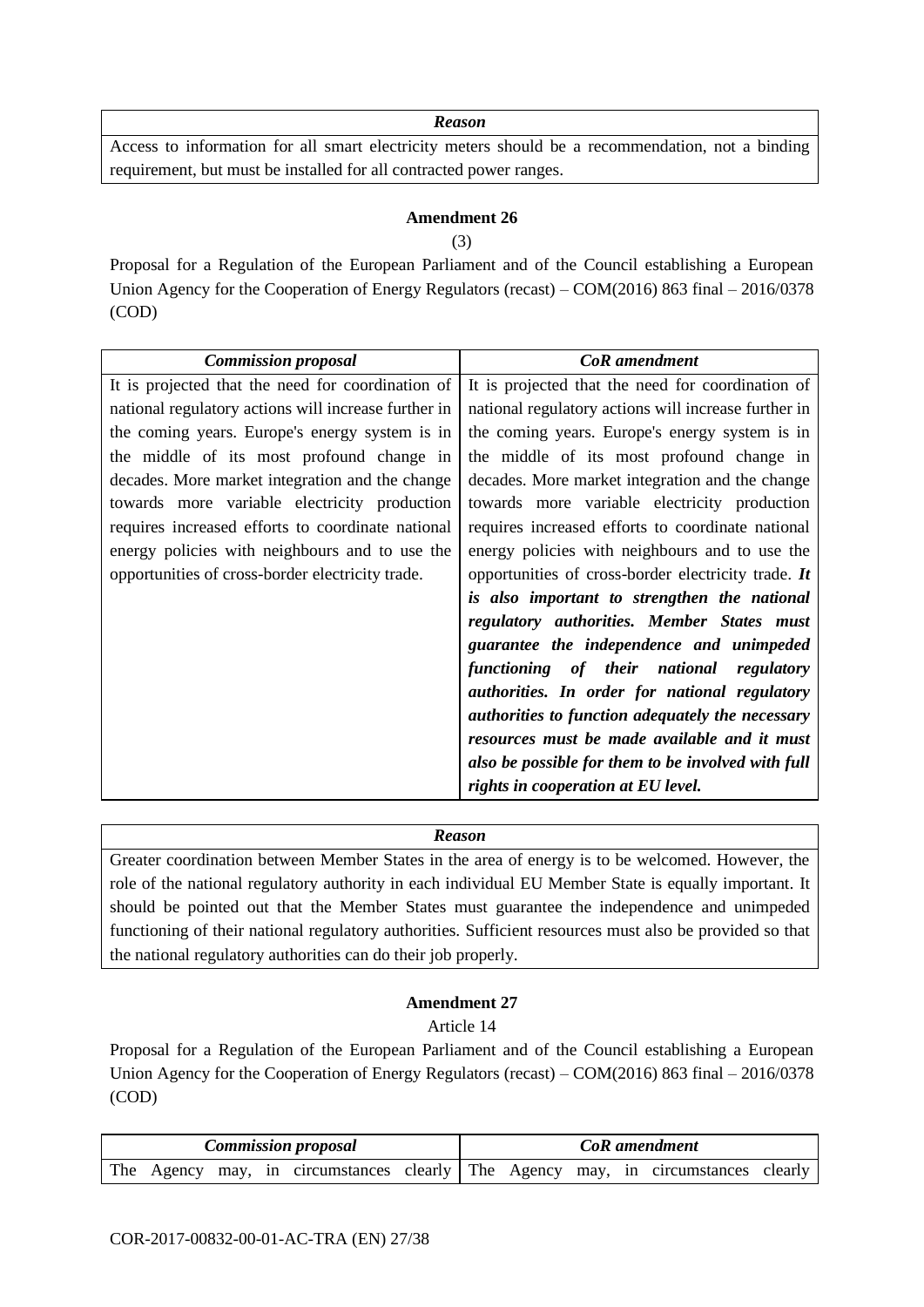In the interests of smooth working procedures, it is necessary to ensure that the Agency for the Cooperation of Energy Regulators has sufficient rights and competences to swiftly obtain the information it needs from the relevant Member State institutions in order to be able to carry out the tasks assigned to it.

# **Amendment 28**

# Article 16(2)

Proposal for a Regulation of the European Parliament and of the Council establishing a European Union Agency for the Cooperation of Energy Regulators (recast) – COM(2016) 863 final – 2016/0378 (COD)

| <b>Commission proposal</b>                                                                                        | <b>CoR</b> amendment                                                                                  |  |  |  |
|-------------------------------------------------------------------------------------------------------------------|-------------------------------------------------------------------------------------------------------|--|--|--|
|                                                                                                                   | The Agency shall publish annually a report on the The Agency shall publish annually a report on the   |  |  |  |
|                                                                                                                   | results of the monitoring referred to in paragraph results of the monitoring referred to in paragraph |  |  |  |
| 1. In that report, it shall identify any barriers to $\vert$ 1. In that report, it shall identify any barriers to |                                                                                                       |  |  |  |
|                                                                                                                   | the completion of the internal markets in the completion of the internal markets in                   |  |  |  |
| electricity and natural gas.                                                                                      | and natural<br>electricity<br>issue<br>and<br>gas                                                     |  |  |  |
|                                                                                                                   | recommendations.                                                                                      |  |  |  |

#### *Reason*

The Agency for the Cooperation of Energy Regulators is being given greater responsibility and more resources are being made available. It is receiving more competences on cross-border issues, which require a coordinated response. It would therefore be useful for the Member States if the Agency were also to issue general recommendations in its report on the results of the monitoring.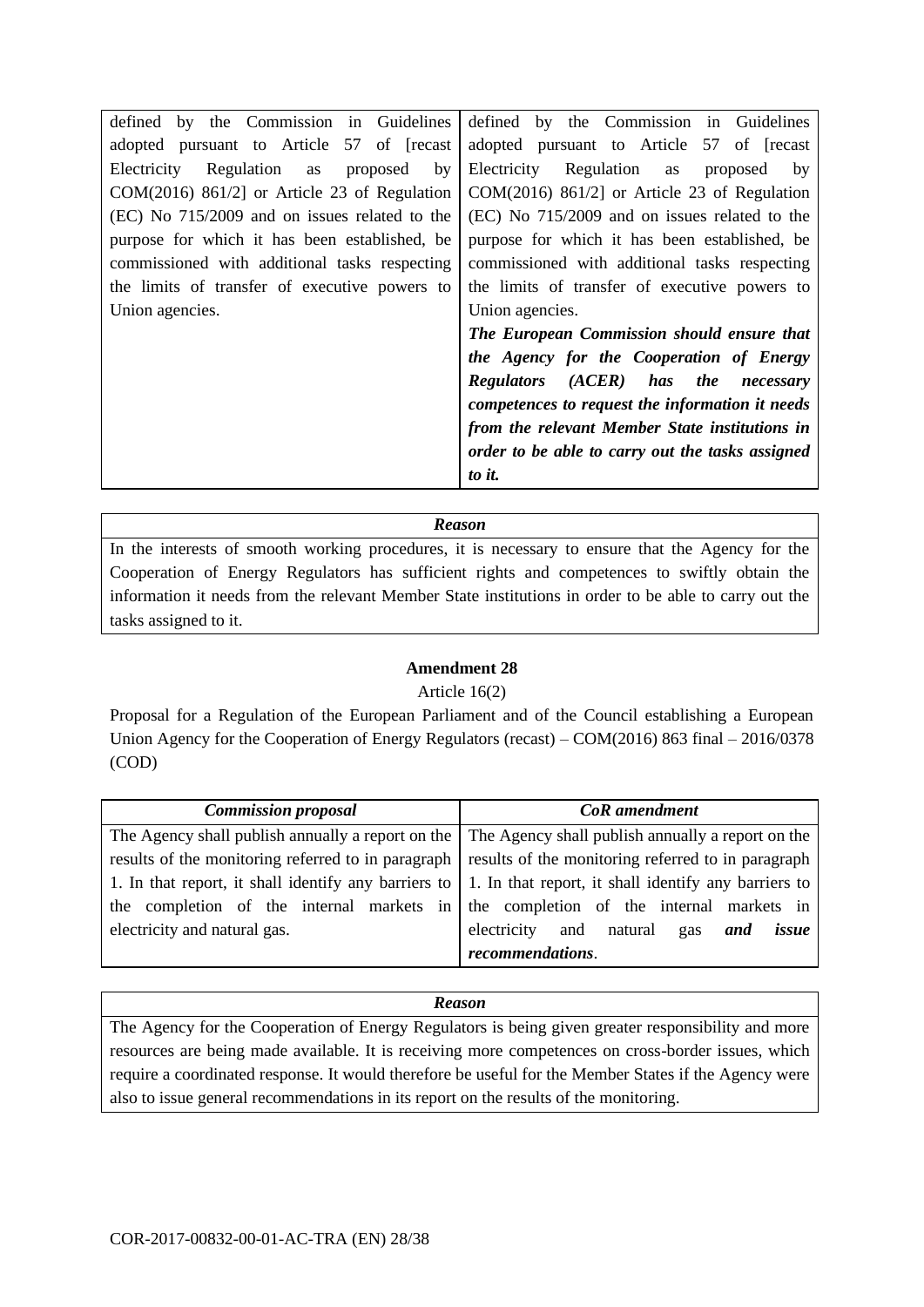## **Amendment 29**

(13)

Proposal for a Regulation of the European Parliament and of the Council on risk-preparedness in the electricity sector and repealing Directive 2005/89/EC – COM(2016) 862 final – 2016/0377 (COD)

| <b>Commission proposal</b>                            | <b>CoR</b> amendment                                  |
|-------------------------------------------------------|-------------------------------------------------------|
| On the basis of this common methodology,              | On the basis of this common methodology,              |
| ENTSO-E should regularly draw up and update           | ENTSO-E should regularly draw up and update           |
| regional crisis scenarios and identify the most       | regional crisis scenarios and identify the most       |
| relevant risks for each region such as extreme        | relevant risks for each region such as extreme        |
| conditions, natural disasters,<br>weather<br>fuel     | conditions,<br>weather<br>natural disasters,<br>fuel  |
| shortages or malicious attacks. When considering      | shortages or malicious attacks. When considering      |
| the crisis scenario of gas fuel shortage, the risk of | the crisis scenario of gas fuel shortage, the risk of |
| gas supply disruption should be assessed based        | gas supply disruption should be assessed based        |
| on the gas supply and infrastructure disruption       | on the gas supply and infrastructure disruption       |
| scenarios developed by the European Network of        | scenarios developed by the European Network of        |
| Transmission System Operators for Gas pursuant        | Transmission System Operators for Gas pursuant        |
| to Article 6.6 of the Gas Security of Supply          | to Article 6.6 of the Gas Security of Supply          |
| Regulation [proposed Gas Security of Supply           | Regulation [proposed Gas Security of Supply           |
| Regulation]. Member States should establish and       | Regulation]. As part of the various types of          |
| update their national crisis scenarios on this        | regional cooperation it is recommended to             |
| basis, in principle every three years.<br>The         | present and discuss the energy situation in the       |
| scenarios should provide the basis for the risk-      | region and, in doing so, to identify opportunities    |
| preparedness plans. When identifying risks on         | and threats. Member States should establish and       |
| national level the Member States should also          | update their national crisis scenarios on the basis   |
| describe possible risks they see in relation to the   | of this information, in principle every three         |
| ownership of infrastructure relevant for security     | years. The scenarios should provide the basis for     |
| of supply, and possible measures taken, if any, to    | the risk-preparedness plans. When identifying         |
| address such risks (such as general or sector-        | risks on national level the Member States should      |
| specific investment screening laws, special rights    | also describe possible risks they see in relation to  |
| for certain shareholders, etc.), with an indication   | the ownership of infrastructure relevant for          |
| why in their view such measures are justified.        | security of supply, and possible measures taken,      |
|                                                       | if any, to address such risks (such as general or     |
|                                                       | sector-specific investment screening laws, special    |
|                                                       | rights for certain shareholders, etc.), with an       |
|                                                       | indication why in their view such measures are        |
|                                                       | justified.                                            |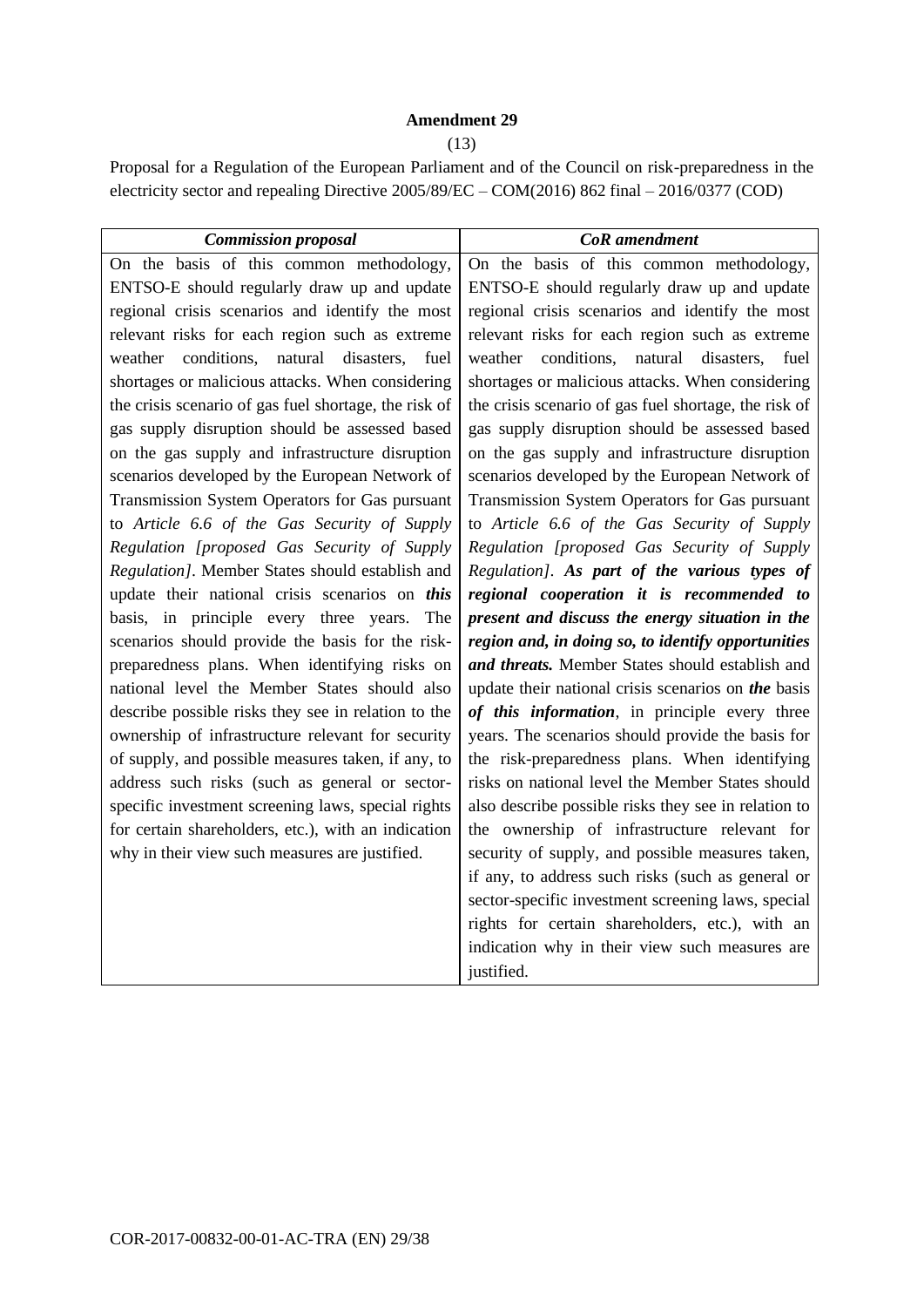It is appropriate and useful to make provision for ENTSO-E to regularly draw up and update regional crisis scenarios and to identify the most relevant risks for each region, such as extreme weather conditions, natural disasters, fuel shortages or malicious attacks. However, it is important to strengthen regional cooperation between Member States. For the Member States it is useful if the situation at regional level is presented and discussed prior to them drafting their respective national crisis scenarios. In this way, Member States would be able to better identify and understand the national and regional measures that make crisis management as effective and smooth as possible.

#### **Amendment 30**

(18)

Proposal for a Regulation of the European Parliament and of the Council on risk-preparedness in the electricity sector and repealing Directive 2005/89/EC – COM(2016) 862 final – 2016/0377 (COD)

| <b>Commission proposal</b>                         | <b>CoR</b> amendment                               |
|----------------------------------------------------|----------------------------------------------------|
| To ensure a common approach to crisis              | To ensure a common approach to crisis              |
| prevention and management, the competent           | prevention and management, the competent           |
| authority of each Member State should draw up a    | authority of each Member State should draw up a    |
| after<br>plan,<br>risk-preparedness<br>consulting  | risk-preparedness<br>plan,<br>after<br>consulting  |
| stakeholders. The plans should describe effective, | stakeholders, including, where possible, local     |
| proportionate and non-discriminatory measures      | and regional authorities. The plans should         |
| addressing all identified crisis scenarios. Plans  | describe effective, proportionate and<br>non-      |
| should provide transparency especially as regards  | discriminatory measures addressing all identified  |
| the conditions in which non-market measures can    | crisis<br>Plans<br>should<br>scenarios.<br>provide |
| be taken to mitigate crisis situations. All        | transparency especially as regards the conditions  |
| envisaged non-market measures should comply        | in which non-market measures can be taken to       |
| with the rules set out in this Regulation.         | mitigate crisis situations. All envisaged non-     |
|                                                    | market measures should comply with the rules set   |
|                                                    | out in this Regulation.                            |

#### *Reason*

It is important for there to be a common approach to crisis prevention and management in each Member State.

Accordingly, this calls for close cooperation between all interested parties, with the emphasis placed on direct communication, including, where relevant, with local and regional authorities.

# **Amendment 31**

Article 16(1)

Proposal for a Regulation of the European Parliament and of the Council on risk-preparedness in the electricity sector and repealing Directive 2005/89/EC – COM(2016) 862 final – 2016/0377 (COD)

| <b>Commission proposal</b>                                                                                        | <b>CoR</b> amendment |
|-------------------------------------------------------------------------------------------------------------------|----------------------|
| As soon as possible and no later than $six$ weeks $\vert$ As soon as possible and no later than <i>four</i> weeks |                      |
| after declaring an electricity crisis situation, the $\vert$ after declaring an electricity crisis situation, the |                      |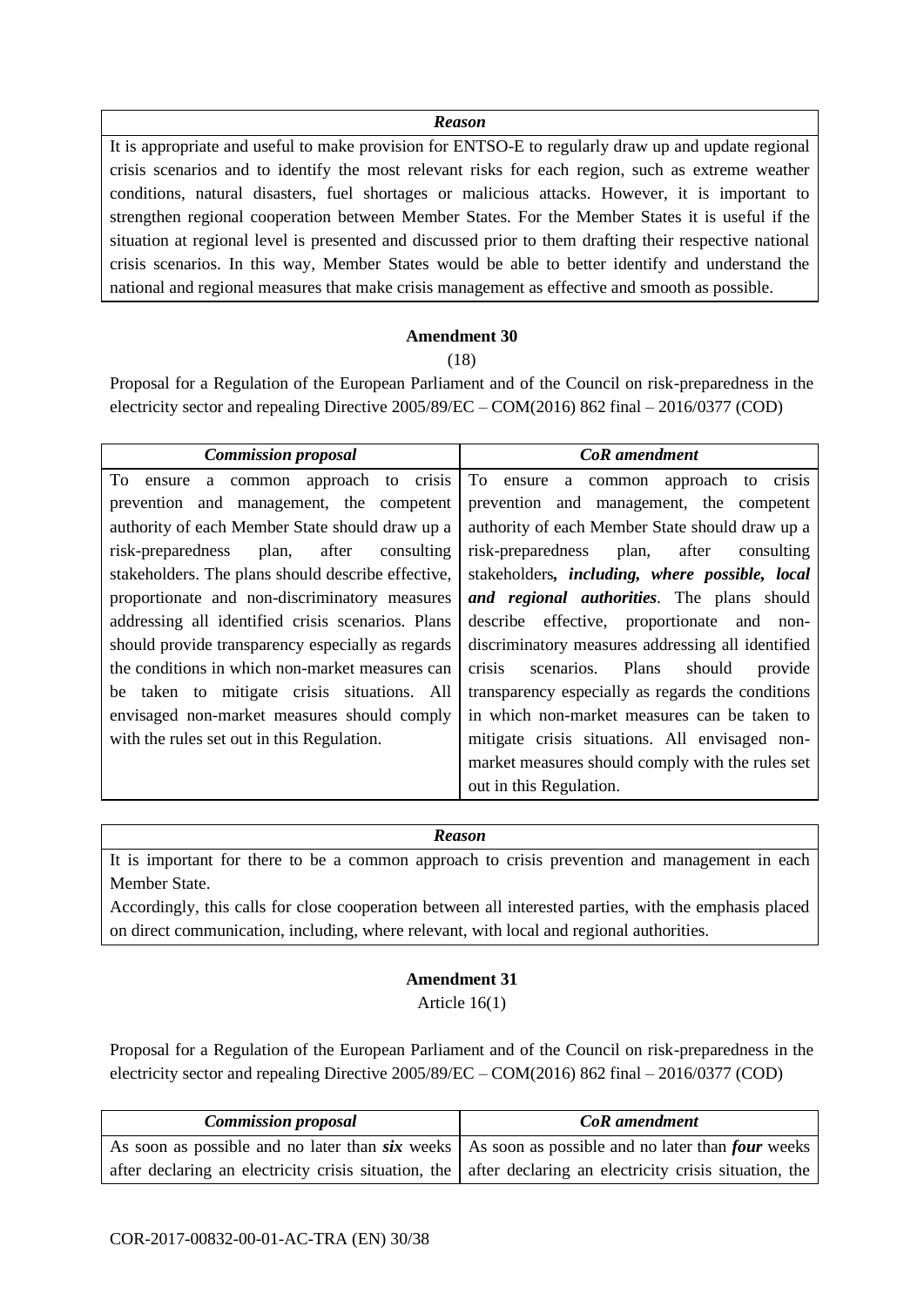competent authorities concerned, in consultation with their national regulatory authority (where it is not the competent authority) shall provide the Electricity Coordination Group and the Commission with an evaluation report.

competent authorities concerned, in consultation with their national regulatory authority (where it is not the competent authority) shall provide the Electricity Coordination Group and the Commission with an evaluation report.

#### *Reason*

The declaration of an electricity crisis situation presents a major challenge both for the Member State and the EU as a whole. Such a situation therefore calls for a quick response and swift action. The four-week deadline for submitting the evaluation report proposed in the amendment is sufficient and at the same time guarantees a faster flow of information.

# **Amendment 32**

#### Article 18

Proposal for a Regulation of the European Parliament and of the Council on risk-preparedness in the electricity sector and repealing Directive 2005/89/EC – COM(2016) 862 final – 2016/0377 (COD)

| <b>Commission proposal</b>                         | <b>CoR</b> amendment                               |  |  |
|----------------------------------------------------|----------------------------------------------------|--|--|
| Member States and the Energy Community             | Member States and the Energy Community             |  |  |
| Contracting Parties are invited to closely         | Contracting Parties are invited to closely         |  |  |
| cooperate in the process of the identification of  | cooperate in the process of the identification of  |  |  |
| electricity crisis scenarios and the establishment | electricity crisis scenarios and the establishment |  |  |
| of risk-preparedness plans so that no measures     | of risk-preparedness plans so that no measures     |  |  |
| are taken that endanger the security of supply of  | are taken that endanger the security of supply of  |  |  |
| Member States, Contracting Parties or the Union.   | Member States, Contracting Parties or the Union.   |  |  |
| In this respect, Energy Community Contracting      | Regional cooperation is specifically highlighted   |  |  |
| participate in the Electricity<br>Parties<br>may   | and recommended in order to maximise the           |  |  |
| Coordination Group upon invitation by the          | efficiency of administration in the energy sector. |  |  |
| Commission with regard to all matters by which     | In this respect, Energy Community Contracting      |  |  |
| they are concerned.                                | Parties may participate in the Electricity         |  |  |
|                                                    | Coordination Group upon invitation by the          |  |  |
|                                                    | Commission with regard to all matters by which     |  |  |
|                                                    | they are concerned.                                |  |  |

#### *Reason*

In order to maximise the effectiveness and efficiency of the management of electricity crisis situations, it is important to point out the importance of cooperation between Member States at regional level. Regional cooperation allows for quick solutions at low costs.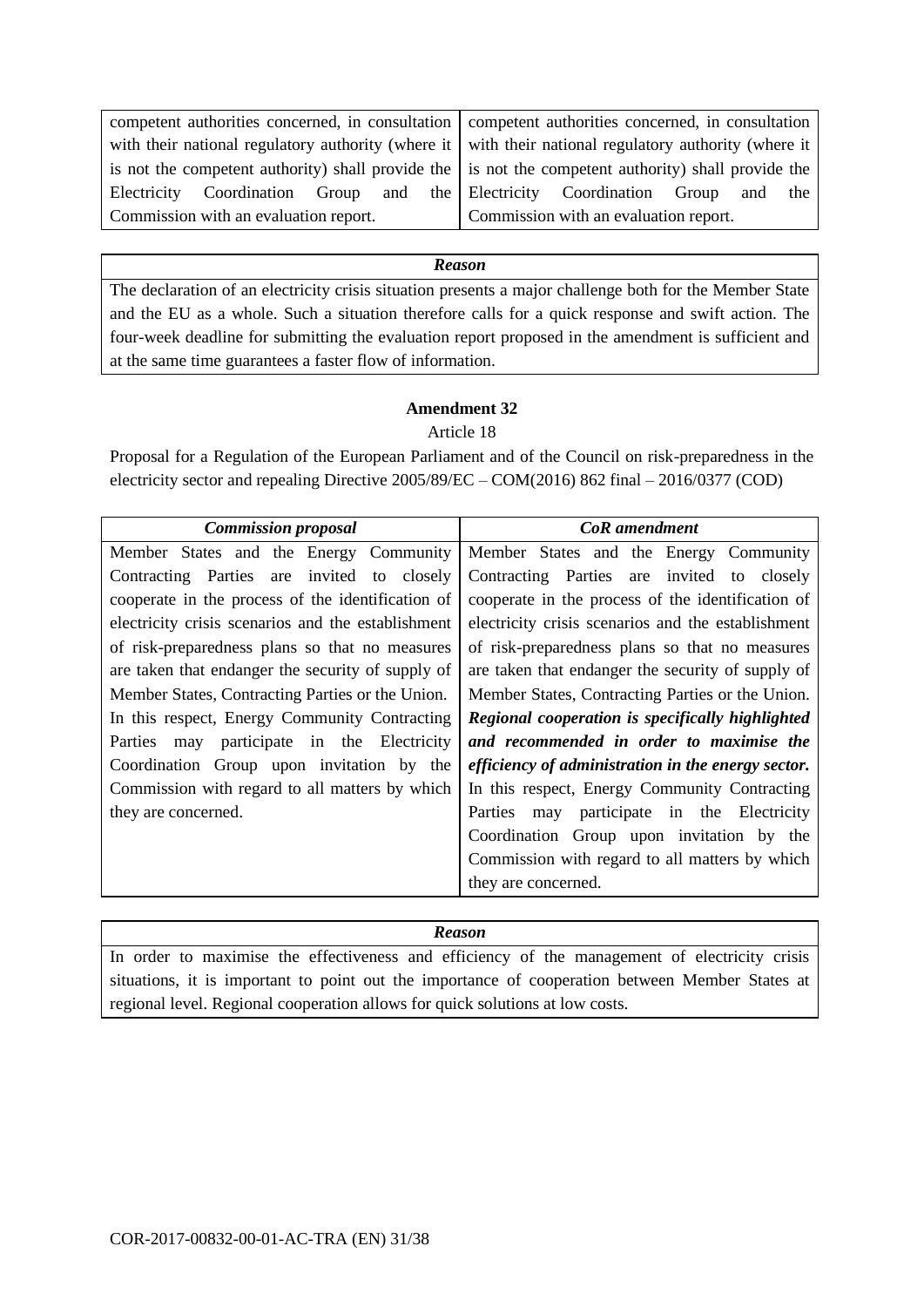## **II. POLICY RECOMMENDATIONS**

#### THE EUROPEAN COMMITTEE OF THE REGIONS

General comments

- 1. welcomes the European Commission's "clean energy package" and signals that the central points it sets out – energy efficiency and sustainability of buildings, industry and transport, the development of renewable energy sources, and conditions and how to design them sensibly so as to enable consumers to participate by managing their energy requirements –, the creation of the internal market in energy and the creation of new responsibilities for electricity distribution networks, transmission system operators and national legislators will help to ensure energy independence and security of energy supply, meet climate protection goals, and above all guarantee affordable energy prices for consumers;
- 2. stresses, however, that there are clear indications that the current EU targets under the energy and climate package 2030 will not be sufficient to meet the commitments which all Member States and the EU have made by signing the Paris Agreement; in particular, is convinced that the 27% renewable energy target at EU level is not sufficiently ambitious and therefore calls on the European Commission and the Member States to aim higher;
- 3. welcomes the proposals for close cross-border cooperation at regional level while also calling on the European Commission to put forward options regarding how such cooperation can be supported by expanding rights to participate at the micro level, enabling close cooperation between local and regional authorities, and providing neighbouring regions with real opportunities to develop a common energy infrastructure spanning national borders;
- 4. regrets the fact that the Commission's proposals only vaguely sketch out the role of local and regional authorities and underlines local and regional authorities' important contribution to achieving climate protection goals. Many towns and cities across the EU have had climate and sustainable energy action plans for many years which call for low- $CO<sub>2</sub>$  heat and energy generation, the use of renewable energy sources, measures to increase energy efficiency, and the development of sustainable transport;
- 5. agrees with the European Commission's aims to create a flexible, market-based framework that promotes the development of renewable energy sources while also avoiding market distortions, and especially welcomes the proposals to give consumers – who are to become active players on the electricity market – greater incentives; emphasises that local and regional authorities can contribute to this by establishing energy communities;
- 6. is of the view that regional cooperation to draw up national plans needs to be strengthened in areas that have clear cross-border implications; considers it very important, before national plans are drawn up, that measures are coordinated with the EU's neighbouring countries at an early stage and that local and regional authorities are involved in the process;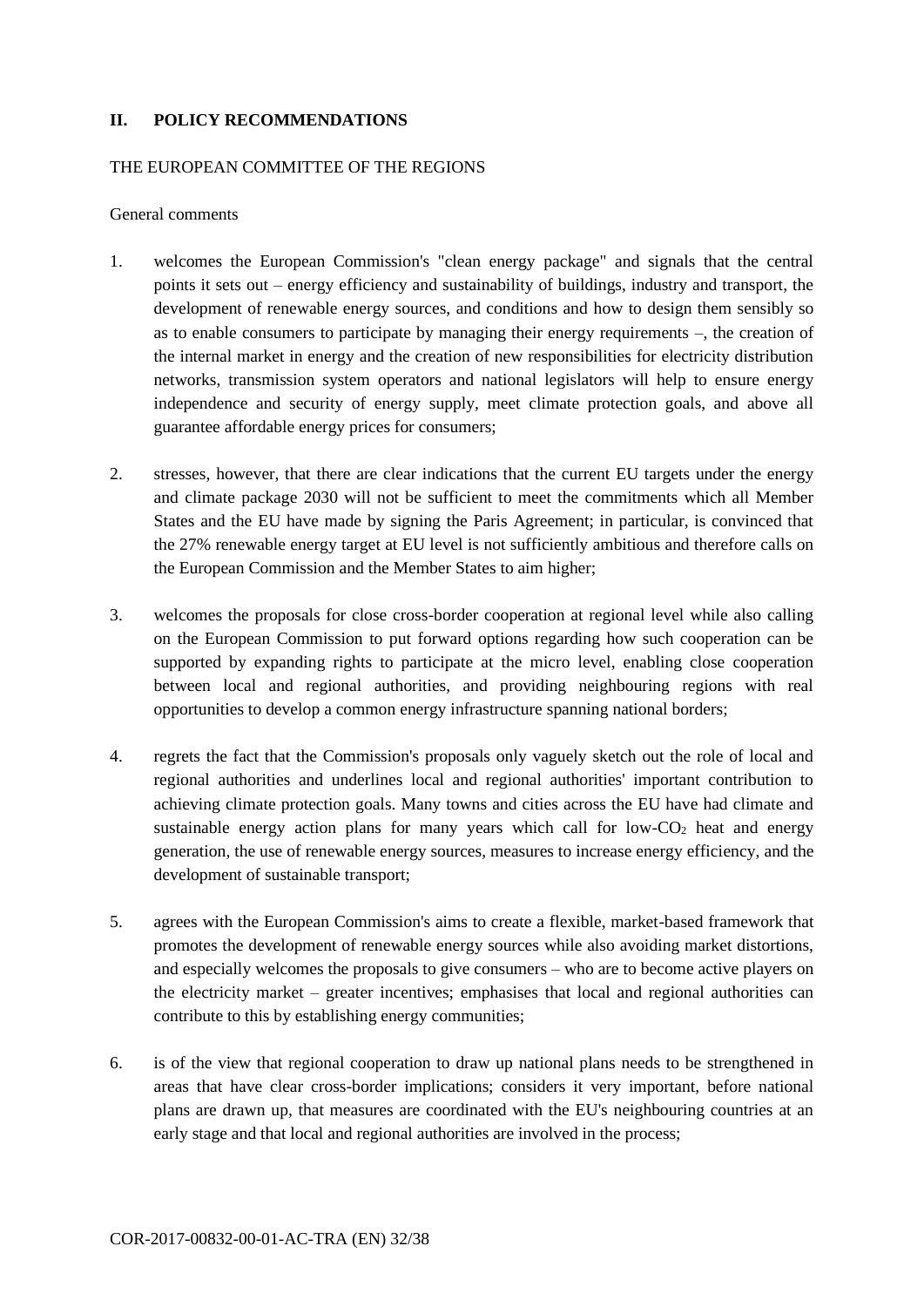7. believes that Member States should intensify their efforts to eliminate administrative obstacles, bring down the cost of less mature low-carbon technologies, and focus more on effectively coordinating planning, implementation and reporting at national, regional and local level;

Developing renewable energy sources and market integration

- 8. shares the view that the EU should pay more attention to the development and use of technologies in the renewables sector, and notes that new technologies will offer all consumers (from industrial firms to households) the opportunity to make smarter and more sparing use of energy and to choose clean and efficient methods of generating energy;
- 9. believes that the lack of a renewables target for transport in Member States is a very important shortcoming, especially when meeting the 10% target for 2020, set out in the current Directive, has been the main incentive for the development of biofuels. Therefore, proposes to include a target for biofuels (including sustainably produced conventional ones), which could be 14%;
- 10. takes the view that renewable energy can be competitive, and notes that some renewable energy sources, such as onshore wind farms, are fully able to compete with fossil fuel energy sources and that wind energy prices will continue to fall if more wind energy capacity is installed and the technology is improved;
- 11. shares the view that innovations in the area of clean energy sources require a smoothly operating internal market and fair competition, enabling new market operators to implement innovative renewable energy projects; emphasises, however, that there must be a level playing field for the implementation of innovative projects compared to operators already on the market;
- 12. notes that when they are creating support schemes for renewable energy sources, the Member States should be aware of the specific characteristics of the different renewable energy technologies (e.g. price levels, risks, possibility of providing system services). This would mean greater cost-effectiveness, as well as achieving the long-term target of reducing  $CO<sub>2</sub>$  emissions;
- 13. is of the view that the European Commission should encourage Member States to take appropriate measures to support the development of renewable energy sources. Member States must be granted more flexibility in relation to the development of next-generation renewable energy technologies and to the protection of small-scale projects, including combined heat and power plants that are connected to local district heating and cooling networks;
- 14. points out that significant financial resources are required to develop renewable energy sources and to integrate the market, making it particularly important to prioritise this and to develop a common approach among EU, national, local and regional authorities in the interests of connecting the different financing sources and achieving a multiplier effect;
- 15. urges the European Commission taking into account the Member States' existing support schemes and with a view to harmonising the rules and the mobilisation of investment in this industry – to clearly set out in the Renewable Energy Directive what approach should be followed for the support schemes;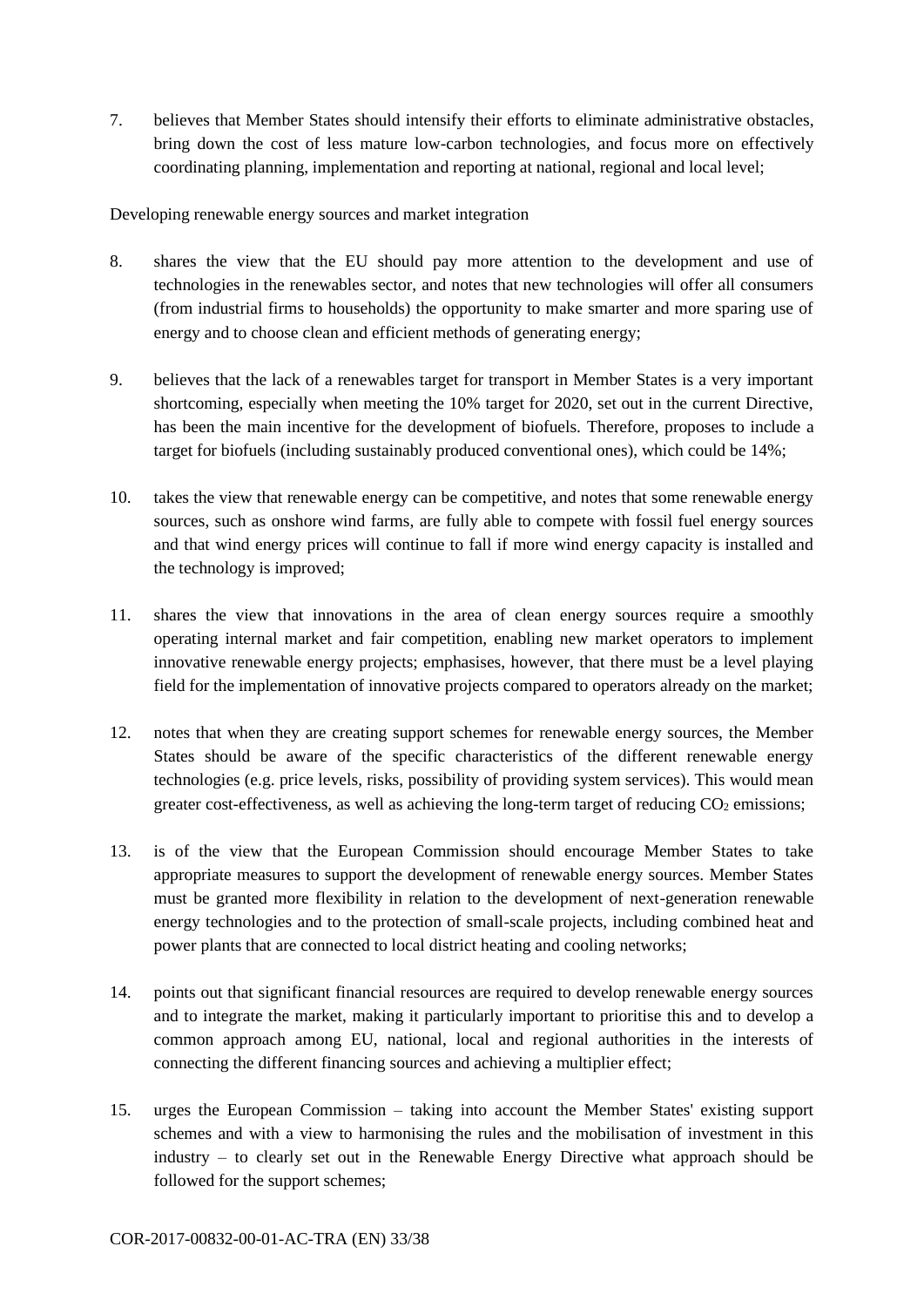- 16. notes that having clear and accurate information about the possibility of using EU financial instruments after 2020 is no less important when it comes to achieving ambitious objectives; also emphasises that advanced financing techniques must be used in order to ensure that the principal investments come from the private sector. In this regard, notes that 25% of the projects funded by the European Fund for Strategic Investments (EFSI) have been energy-related, greatly helping to boost the energy sector;
- 17. shares the view that support schemes for electricity generated from renewable sources have proved to be an effective way of fostering deployment of renewable electricity; emphasises, however, that according to the Guidelines on State Aid for Environmental Protection and Energy 2014-2020, applicable as of 1 July 2014, renewable energy production should be integrated into the internal electricity market in a gradual way, state aid should reflect falling production costs, and market distortions should be avoided; also points out that external costs associated with fossil fuels must be made more transparent;
- 18. agrees in principle with opening up support schemes for projects in other Member States, but recommends that the Member States look carefully at the options for market opening in order to avoid such an obligation reducing local production due to the greater financial capacity of the other EU Member States involved in the distribution of support; is therefore of the opinion that preference should be given to support schemes based on cross-border cooperation and that there should be a particular focus on interconnections;

Internal market in electricity and risk management

- 19. emphasises that an integrated energy market is the best tool to guarantee affordable energy prices and secure energy supplies, and to enable the generation of larger volumes of electricity produced from renewable sources to be integrated in a cost efficient manner; therefore welcomes the European Commission's proposals for an electricity market design that promotes the introduction of renewable energy, improves demand management, creates an integrated energy market at regional level and strengthens the position of consumers;
- 20. points out that in many Member States, electricity prices do not follow demand and supply but are regulated by the public authorities. This may hamper competition and hinder the mobilisation of investment and the entry into the market of new suppliers, and must always be duly justified with regard to specific policy aims such as protecting the most vulnerable consumers. The Committee of the Regions therefore supports the proposed market liberalisation and the reduction of state interference with the aim to reduce prices for consumers, but points out that the deregulation of energy prices should be carried out gradually by the Member States and with due respect to the special nature of energy as service of general interest;
- 21. shares the view that local energy communities can be an efficient way of managing energy at local level; calls on the Commission to create technical and financial tools to enable local and regional authorities to provide these communities with comprehensive support;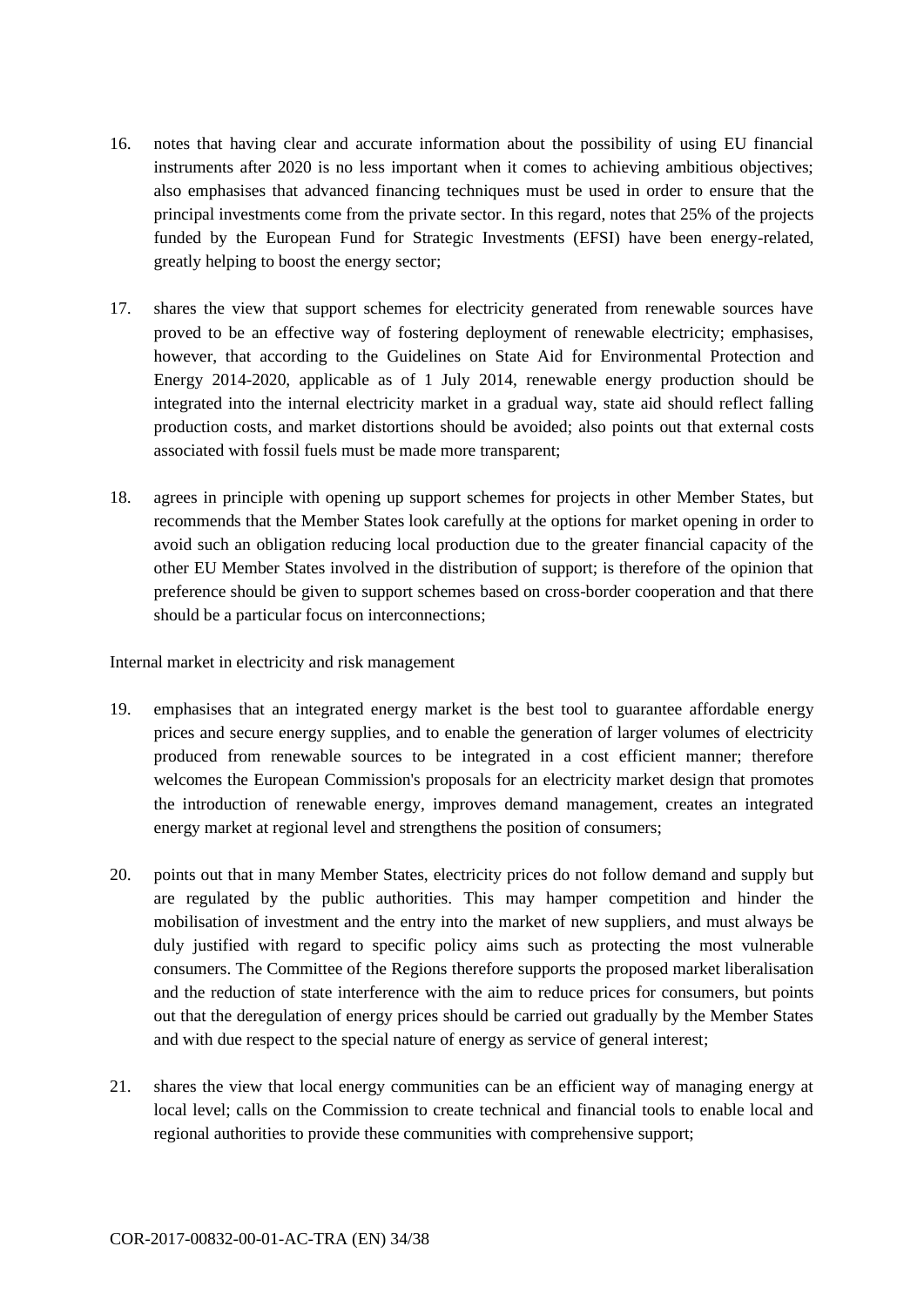- 22. shares the view that the Member States must develop risk-preparedness plans in order to avoid crisis situations, and stresses the importance of regional cooperation for the more efficient administration of the energy sector; is also of the view that regional and local authorities must be consulted as part of the process of drawing up these plans;
- 23. stresses that the fight against energy poverty requires a common definition of the problem at EU level, the collection and exchange of the relevant data in cooperation between different levels of governance and a set of targeted policies and measures to help the most vulnerable energy consumers to participate in the market and to alleviate the burden of high energy prices;

#### Agency for the Cooperation of Energy Regulators (ACER)

- 24. welcomes the fact that the legal regime is being comprehensively reviewed, i.e. that not only individual aspects of the energy market are being taken into account but also their relations with each other, the interaction of those involved in pursuing these targets and the division of competences. The greater emphasis being placed on the ACER in devising and implementing the network codes is to be welcomed; stresses, however, that the European Commission must ensure that the ACER has the necessary competences to obtain information from the most important institutions in the Member States and to perform other coordination tasks;
- 25. points out that, in accordance with the principle of proportionality, regulatory measures of the ACER do not replace national decisions; also recommends strengthening national regulatory authorities. Member States must guarantee the independence and unimpeded functioning of their national regulatory authorities. In order for national regulatory authorities to function adequately the necessary resources must be made available and it must also be possible for them to be involved with full rights in cooperation at EU level;

Consumers and the importance of information and education

- 26. welcomes the European Commission's proposal to reform the energy market and thereby to give consumers greater influence so they become market participants on an equal footing; supports the Commission's proposal to promote the introduction of smart meters, on a voluntary basis and in compliance with data protection principles, so that consumers receive comprehensible bills and can change electricity supplier more easily;
- 27. notes that more research and closer cooperation with representatives of local authorities are needed in order to better understand consumers' motives for participating in the electricity market. A better understanding of the factors that lead to changes in consumer behaviour can provide important information on how consumers may be encouraged to act as strong and responsible players in the new electricity market;
- 28. notes that research has shown that consumers complain about a lack of transparency in electricity markets, reducing their ability to benefit from competition and actively participate in markets. Consumers do not feel sufficiently informed about alternative providers and choices; stresses, therefore, that the problems relating to privacy protection and the security of customer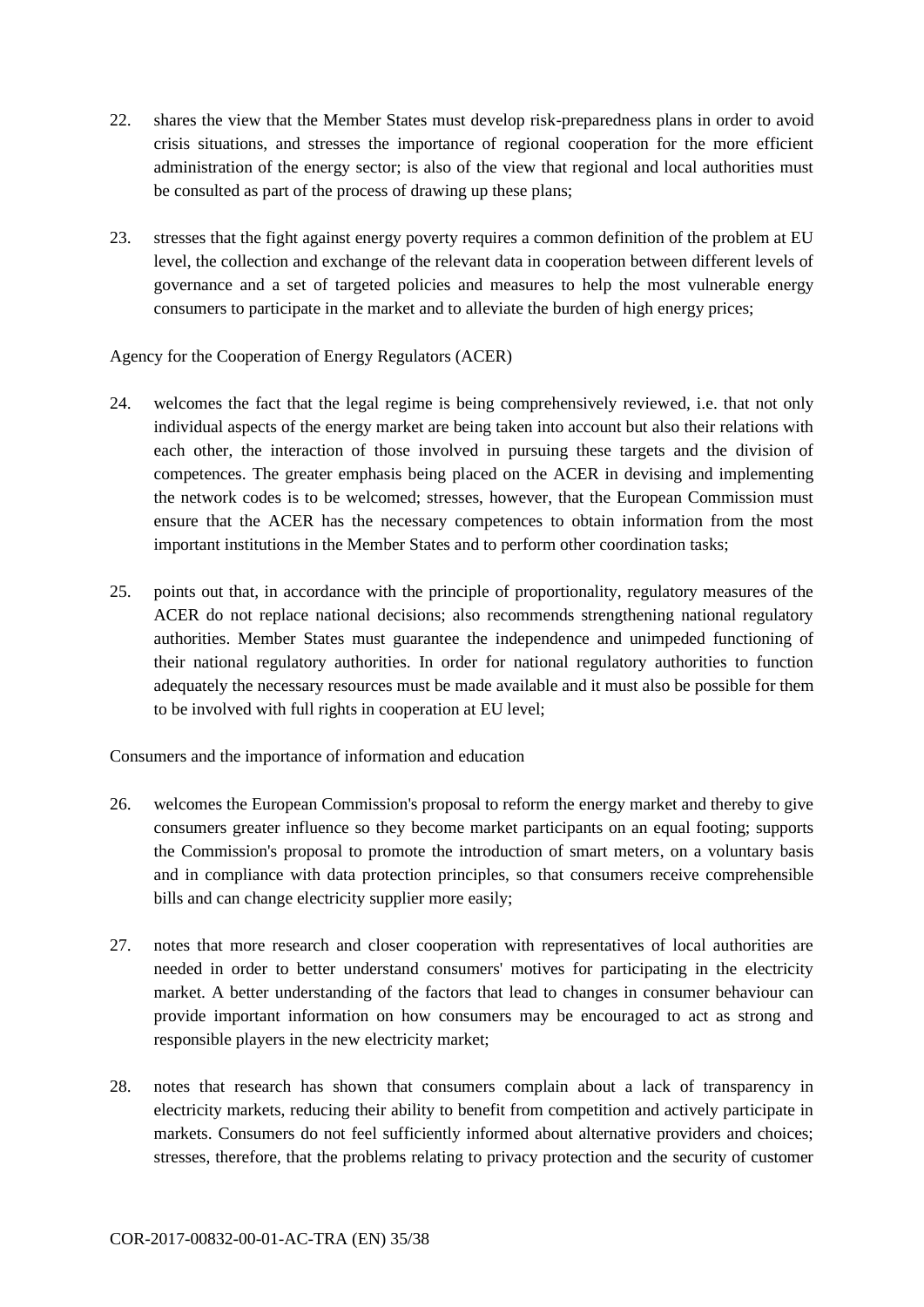data must be solved, and calls on the European Commission to present technical proposals on how high standards of security can be ensured;

- 29. stresses the importance of local and regional authorities in promoting the establishment of energy communities; notes that local authority representatives can provide support in the following areas: capacity building, support with accessing finance, training, sharing positive experiences, ensuring technical assistance and promoting partnerships;
- 30. highlights the importance of educational measures that encourage consumers to become active players in the energy sector. In this regard, an active role for the Committee of the Regions is important and needs to be supported as it could make a significant contribution to disseminating information, spreading ideas among local communities, and exchanging best practices;

The role of local and regional authorities

- 31. notes that local and regional authorities play an important role in the energy sector: through their actions, local and regional authorities can influence the development of energy infrastructure and the functioning of the market. They organise the provision of services; are responsible for spatial planning and land use policy, street lighting, the provision of transport services and the management of housing; make decisions on issuing permits; and educate and inform local people. Additionally, they control large budgets for public procurement of energyconsuming products and services. In many cases, local and regional authorities are also energy producers;
- 32. points out that local and regional authorities are not mentioned in the Commission's proposals as being important energy sector players, and calls on the Commission to treat local and regional authorities as equal partners at the central level when implementing further measures;
- 33. notes that local and regional authorities can contribute to promoting the use of renewable energy and improving energy efficiency at local and regional level, for instance by establishing ambitious targets and action plans, simplifying administrative procedures and rules or providing financial support, as well as through the education system. Highlights in this regard that more than 6600 local and regional authorities have signed the Covenant of Mayors and that more should be encouraged to voluntarily join this and other similar international initiatives;
- 34. considers that local and regional authorities should be consulted with regard to future specific measures due to the role they play in planning infrastructure, attracting investors and informing and consulting consumers;
- 35. offers its assistance to local and regional authorities in establishing contacts with relevant experts, in order to improve their capabilities and better coordinate common approaches;

# Subsidiarity and proportionality

36. notes that some national parliaments have expressed concerns regarding the European Commission's proposals in terms of their adherence to the principle of subsidiarity. Local and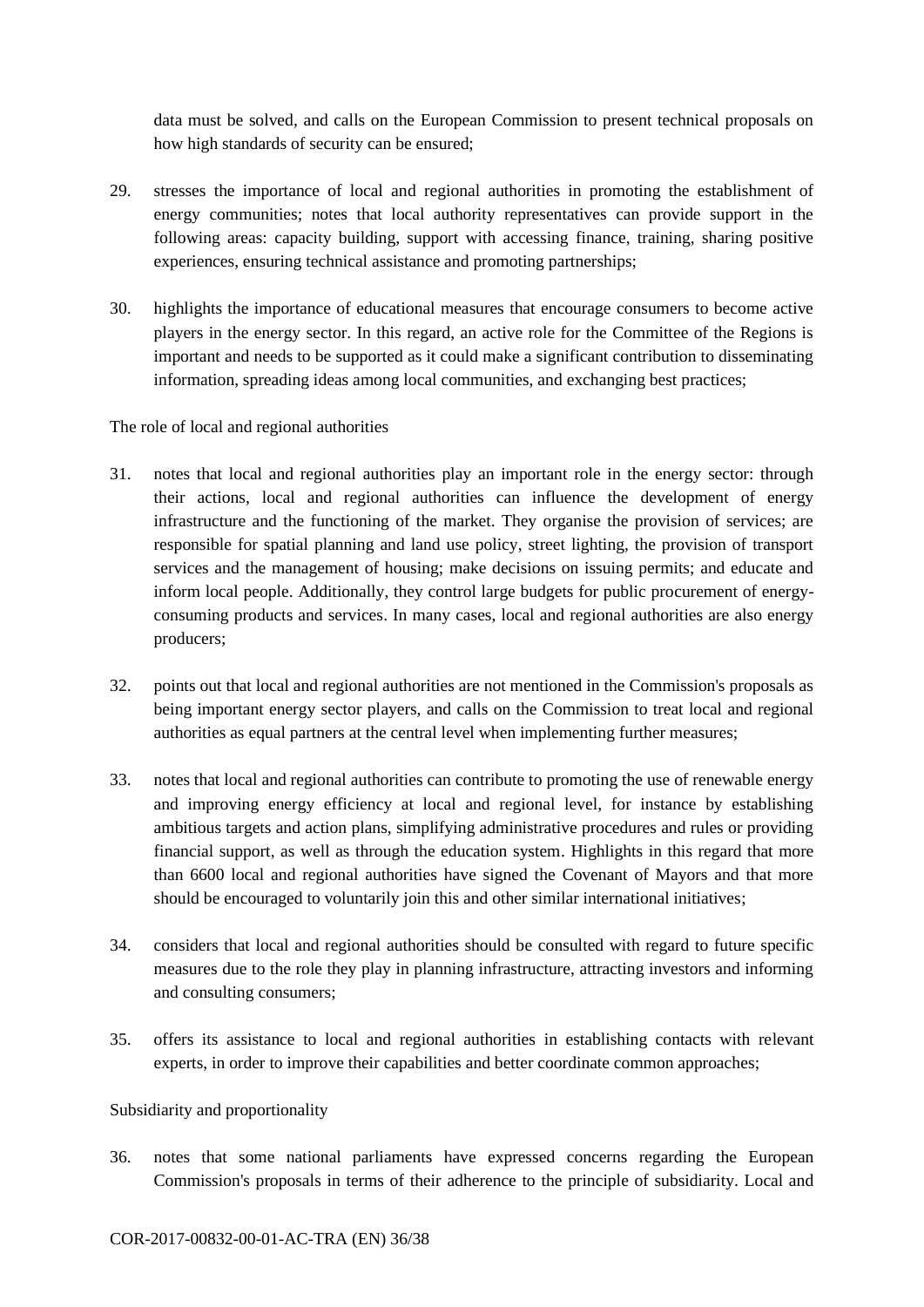regional authorities bear great responsibility for ensuring EU rules are effective; is therefore of the view that a more thorough examination may be needed of whether the principles of subsidiarity and proportionality have been upheld.

Brussels, 13 July 2017

The President of the European Committee of the Regions

Karl-Heinz Lambertz

The Secretary-General of the European Committee of the Regions

Jiří Buriánek